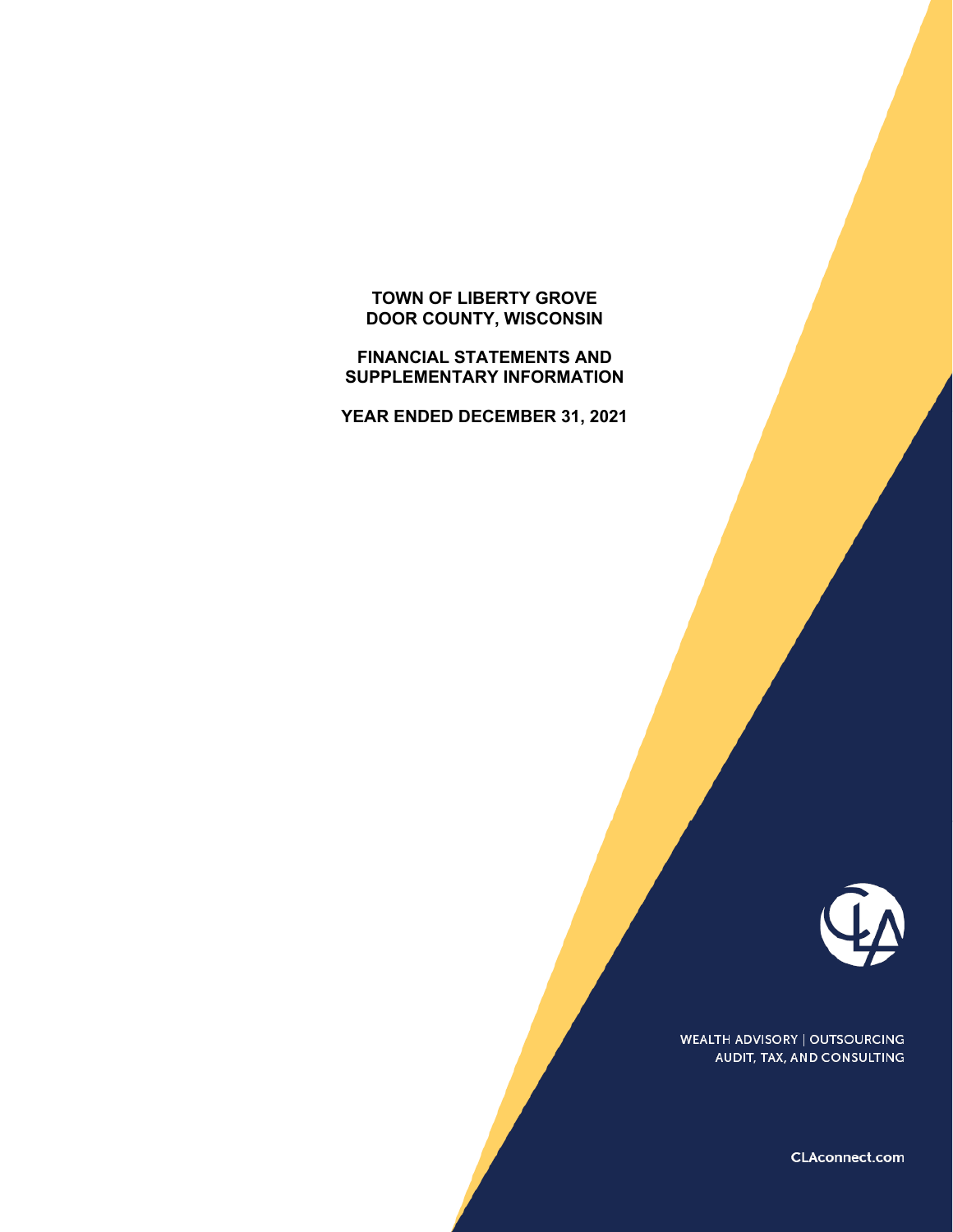### **TOWN OF LIBERTY GROVE DOOR COUNTY, WISCONSIN TABLE OF CONTENTS YEAR ENDED DECEMBER 31, 2021**

| <b>INDEPENDENT AUDITORS' REPORT</b>                                                                           | 1              |
|---------------------------------------------------------------------------------------------------------------|----------------|
| <b>BASIC FINANCIAL STATEMENTS</b>                                                                             |                |
| <b>GOVERNMENT-WIDE FINANCIAL STATEMENTS</b>                                                                   |                |
| <b>STATEMENT OF NET POSITION</b>                                                                              | 6              |
| <b>STATEMENT OF ACTIVITIES</b>                                                                                | $\overline{7}$ |
| <b>FUND FINANCIAL STATEMENTS</b>                                                                              |                |
| <b>BALANCE SHEET - GOVERNMENTAL FUND</b>                                                                      | 9              |
| <b>RECONCILIATION TO THE STATEMENT OF NET POSITION -</b><br><b>GOVERNMENTAL FUND</b>                          | 10             |
| STATEMENT OF REVENUES, EXPENDITURES, AND CHANGES IN FUND<br><b>BALANCE - GOVERNMENTAL FUND</b>                | 11             |
| <b>RECONCILIATION TO THE STATEMENT OF ACTIVITIES -</b><br><b>GOVERNMENTAL FUND</b>                            | 12             |
| STATEMENT OF REVENUES, EXPENDITURES, AND CHANGES IN FUND<br><b>BALANCE - BUDGET AND ACTUAL - GENERAL FUND</b> | 13             |
| STATEMENT OF NET POSITION - PROPRIETARY FUND                                                                  | 14             |
| STATEMENT OF REVENUES, EXPENSES, AND CHANGES IN NET<br><b>POSITION - PROPRIETARY FUND</b>                     | 15             |
| <b>STATEMENT OF CASH FLOWS - PROPRIETARY FUND</b>                                                             | 16             |
| <b>STATEMENT OF NET POSITION - FIDUCIARY FUND</b>                                                             | 17             |
| STATEMENT OF CHANGES IN FIDUCIARY NET POSITION - FIDUCIARY<br><b>FUND</b>                                     | 18             |
| <b>NOTES TO FINANCIAL STATEMENTS</b>                                                                          | 19             |
| <b>SUPPLEMENTARY INFORMATION</b>                                                                              |                |
| <b>DETAILED COMPARISON OF BUDGET AND ACTUAL REVENUES -</b><br><b>GENERAL FUND</b>                             | 40             |
| <b>DETAILED COMPARISON OF BUDGET AND ACTUAL EXPENDITURES -</b><br><b>GENERAL FUND</b>                         | 41             |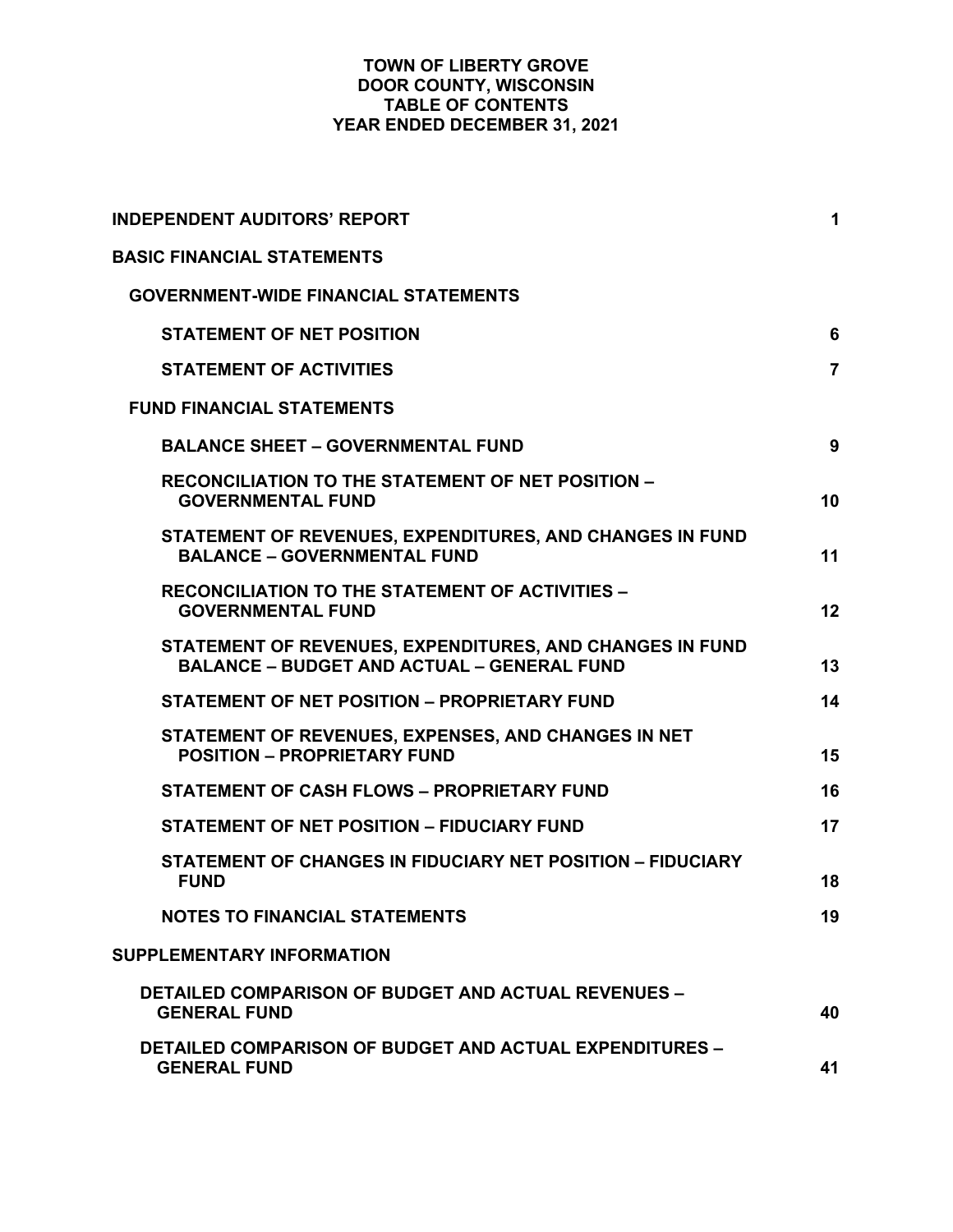#### **TOWN OF LIBERTY GROVE DOOR COUNTY, WISCONSIN TABLE OF CONTENTS YEAR ENDED DECEMBER 31, 2021**

#### **ADDITIONAL INDEPENDENT AUDITORS' REPORT FOR BASIC FINANCIAL STATEMENTS**

**INDEPENDENT AUDITORS' REPORT ON INTERNAL CONTROL OVER FINANCIAL REPORTING AND ON COMPLIANCE AND OTHER MATTERS BASED ON AN AUDIT OF FINANCIAL STATEMENTS PERFORMED IN ACCORDANCE WITH GOVERNMENT AUDITING STANDARDS 43**

**SCHEDULE OF FINDINGS AND RESPONSES 45**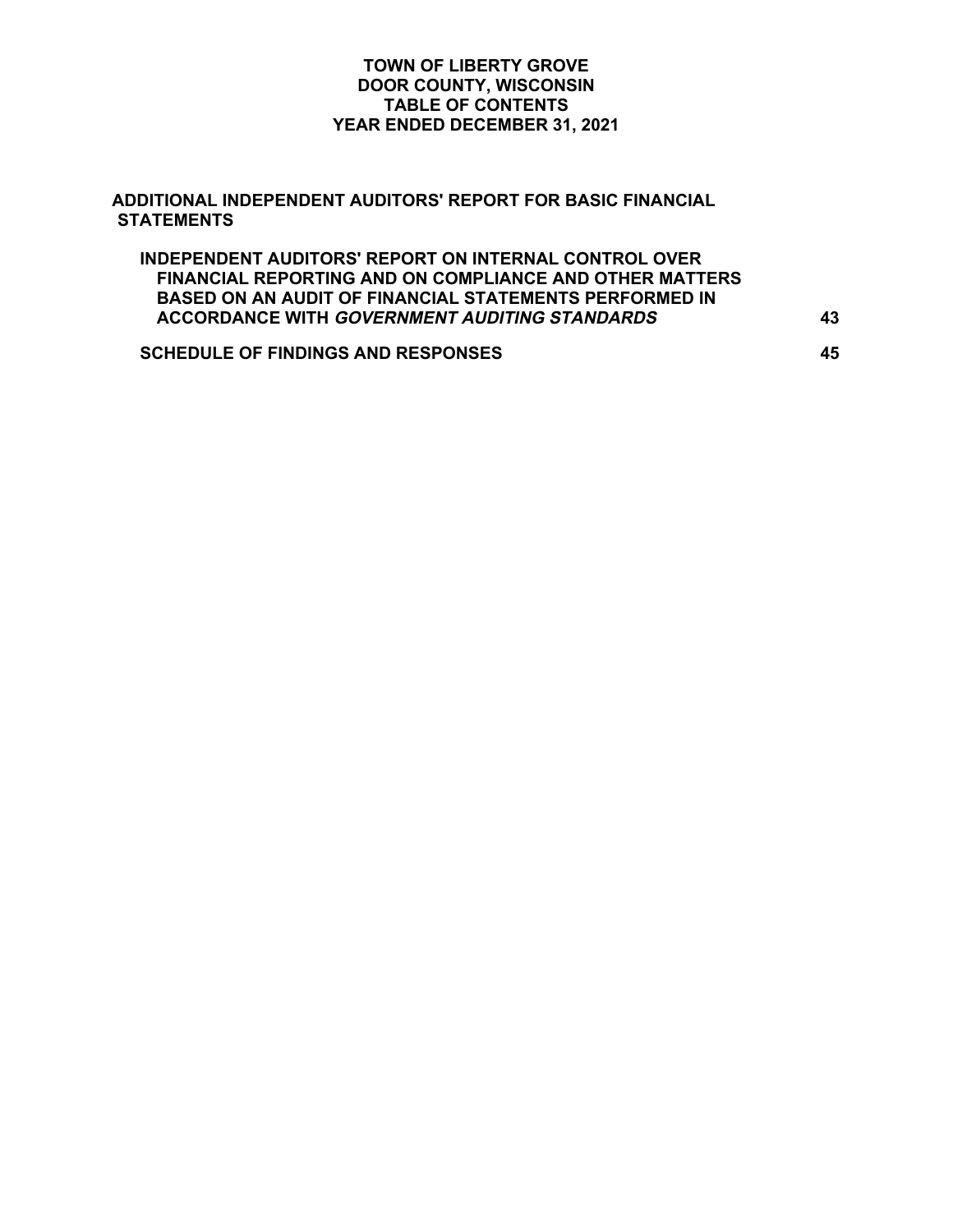

**CliftonLarsonAllen LLP CLAconnect.com**

### **INDEPENDENT AUDITORS' REPORT**

Town Board Town of Liberty Grove Door County, Wisconsin

# **Report on the Audit of the Financial Statements**

#### *Opinions*

We have audited the accompanying financial statements of the governmental activities, the businesstype activities, each major fund, and the aggregate remaining fund information of the Town of Liberty Grove, Door County, Wisconsin (the Town) as of and for the year ended December 31, 2021, and the related notes to the financial statements, which collectively comprise the Town of Liberty Grove's basic financial statements as listed in the table of contents.

In our opinion, the financial statements referred to above present fairly, in all material respects, the respective financial position of the governmental activities, the business-type activities, each major fund, and the aggregate remaining fund information of the Town of Liberty Grove, Door County, Wisconsin as of December 31, 2021, and the respective changes in financial position, and, where applicable, cash flows thereof and the budgetary comparison for the General Fund for the year then ended in accordance with accounting principles generally accepted in the United States of America.

### *Basis for Opinions*

We conducted our audit in accordance with auditing standards generally accepted in the United States of America (GAAS) and the standards applicable to financial audits contained in *Government Auditing Standards*, issued by the Comptroller General of the United States. Our responsibilities under those standards are further described in the Auditors' Responsibilities for the Audit of the Financial Statements section of our report. We are required to be independent of the Town of Liberty Grove, Door County, Wisconsin and to meet our other ethical responsibilities, in accordance with the relevant ethical requirements relating to our audit. We believe that the audit evidence we have obtained is sufficient and appropriate to provide a basis for our audit opinions.

### *Responsibilities of Management for the Financial Statements*

Management is responsible for the preparation and fair presentation of the financial statements in accordance with accounting principles generally accepted in the United States of America, and for the design, implementation, and maintenance of internal control relevant to the preparation and fair presentation of financial statements that are free from material misstatement, whether due to fraud or error.

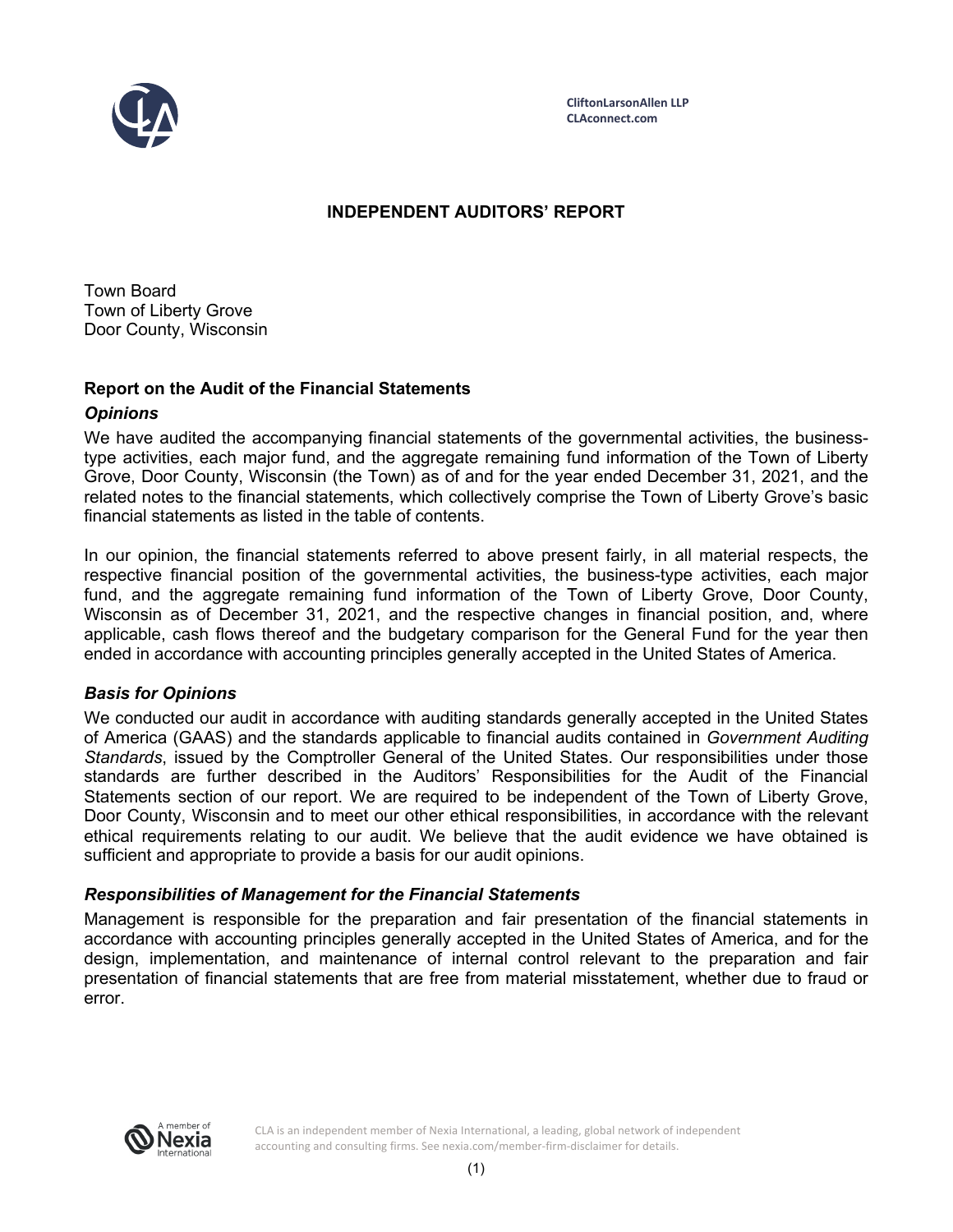In preparing the financial statements, management is required to evaluate whether there are conditions or events, considered in the aggregate, that raise substantial doubt about the Town of Liberty Grove, Door County, Wisconsin's ability to continue as a going concern for twelve months beyond the financial statement date, including any currently known information that may raise substantial doubt shortly thereafter.

### *Auditors' Responsibilities for the Audit of the Financial Statements*

Our objectives are to obtain reasonable assurance about whether the financial statements as a whole are free from material misstatement, whether due to fraud or error, and to issue an auditors' report that includes our opinions. Reasonable assurance is a high level of assurance but is not absolute assurance and therefore is not a guarantee that an audit conducted in accordance with GAAS and *Government Auditing Standards* will always detect a material misstatement when it exists. The risk of not detecting a material misstatement resulting from fraud is higher than for one resulting from error, as fraud may involve collusion, forgery, intentional omissions, misrepresentations, or the override of internal control. Misstatements are considered material if there is a substantial likelihood that, individually or in the aggregate, they would influence the judgment made by a reasonable user based on the financial statements.

In performing an audit in accordance with GAAS and *Government Auditing Standards*, we:

- Exercise professional judgment and maintain professional skepticism throughout the audit.
- Identify and assess the risks of material misstatement of the financial statements, whether due to fraud or error, and design and perform audit procedures responsive to those risks. Such procedures include examining, on a test basis, evidence regarding the amounts and disclosures in the financial statements.
- Obtain an understanding of internal control relevant to the audit in order to design audit procedures that are appropriate in the circumstances, but not for the purpose of expressing an opinion on the effectiveness of Town of Liberty Grove, Door County, Wisconsin's internal control. Accordingly, no such opinion is expressed.
- Evaluate the appropriateness of accounting policies used and the reasonableness of significant accounting estimates made by management, as well as evaluate the overall presentation of the financial statements.
- Conclude whether, in our judgment, there are conditions or events, considered in the aggregate, that raise substantial doubt about Town of Liberty Grove, Door County, Wisconsin's ability to continue as a going concern for a reasonable period of time.

We are required to communicate with those charged with governance regarding, among other matters, the planned scope and timing of the audit, significant audit findings, and certain internal control related matters that we identified during the audit.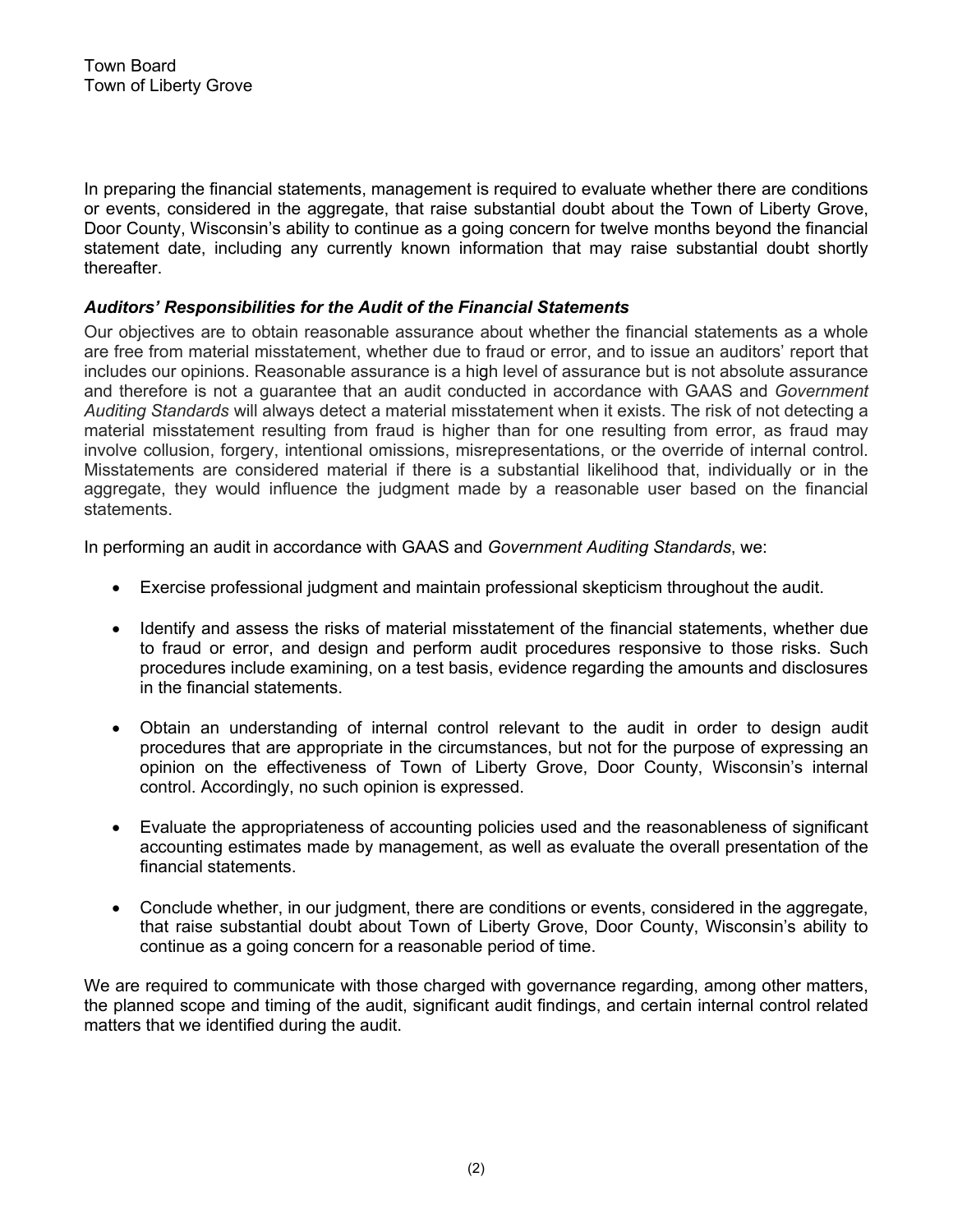### **Other Matters**

#### *Report on Summarized Comparative Information*

We have previously audited the Town's 2020 financial statements and we expressed unmodified opinions on the respective financial statements of governmental activities, the business- type activities, each major fund, and the aggregate remaining fund information in our report dated March 30, 2021. In our opinion, the summarized comparative information presented herein as of and for the year ended December 31, 2020, is consistent, in all material respects, with the audited financial statements from which it has been derived.

### *Required Supplementary Information*

Management has omitted the management's discussion and analysis that accounting principles generally accepted in the United States of America require to be presented to supplement the basic financial statements. Such missing information, although not a part of the basic financial statements, is required by the Governmental Accounting Standards Board, who considers it to be an essential part of financial reporting for placing the basic financial statements in an appropriate operational, economic, or historical context. Our opinions on the basic financial statements are not affected by this missing information.

#### *Supplementary Information*

Our audit for the year ended December 31, 2021 was conducted for the purpose of forming opinions on the financial statements that collectively comprise the Town of Liberty Grove, Door County, Wisconsin's basic financial statements. The financial information listed in the table of contents as supplementary information is presented for purposes of additional analysis and is not a required part of the basic financial statements. Such information is the responsibility of management and was derived from and relates directly to the underlying accounting and other records used to prepare the basic financial statements. The information has been subjected to the auditing procedures applied in the audit of the basic financial statements and certain additional procedures, including comparing and reconciling such information directly to the underlying accounting and other records used to prepare the basic financial statements or to the basic financial statements themselves, and other additional procedures in accordance with GAAS. In our opinion, the supplementary information is fairly stated, in all material respects, in relation to the basic financial statements as a whole for the year ended December 31, 2021.

We also previously audited, in accordance with auditing standards generally accepted in the United States of America, the basic financial statements of Town of Liberty Grove, Door County, Wisconsin as of and for the year ended December 31, 2020 (not presented herein), and have issued our report thereon dated March 30, 2021, which contained unmodified opinions on the respective financial statements of the governmental activities, the business-type activities, each major fund, and the aggregate remaining fund information. The 2020 actual amounts included in the detailed comparisons of budget and actual revenues and expenditures – General Fund are presented for purposes of additional analysis and are not a required part of the basic financial statements. Such information is the responsibility of management and was derived from and relates directly to the underlying accounting and other records used to prepare the 2020 financial statements. The 2020 actual amounts included in the detailed comparisons of budget and actual revenues and expenditures – General Fund have been subjected to the auditing procedures applied in the audit of the 2020 basic financial statements and certain additional procedures, including comparing and reconciling such information directly to the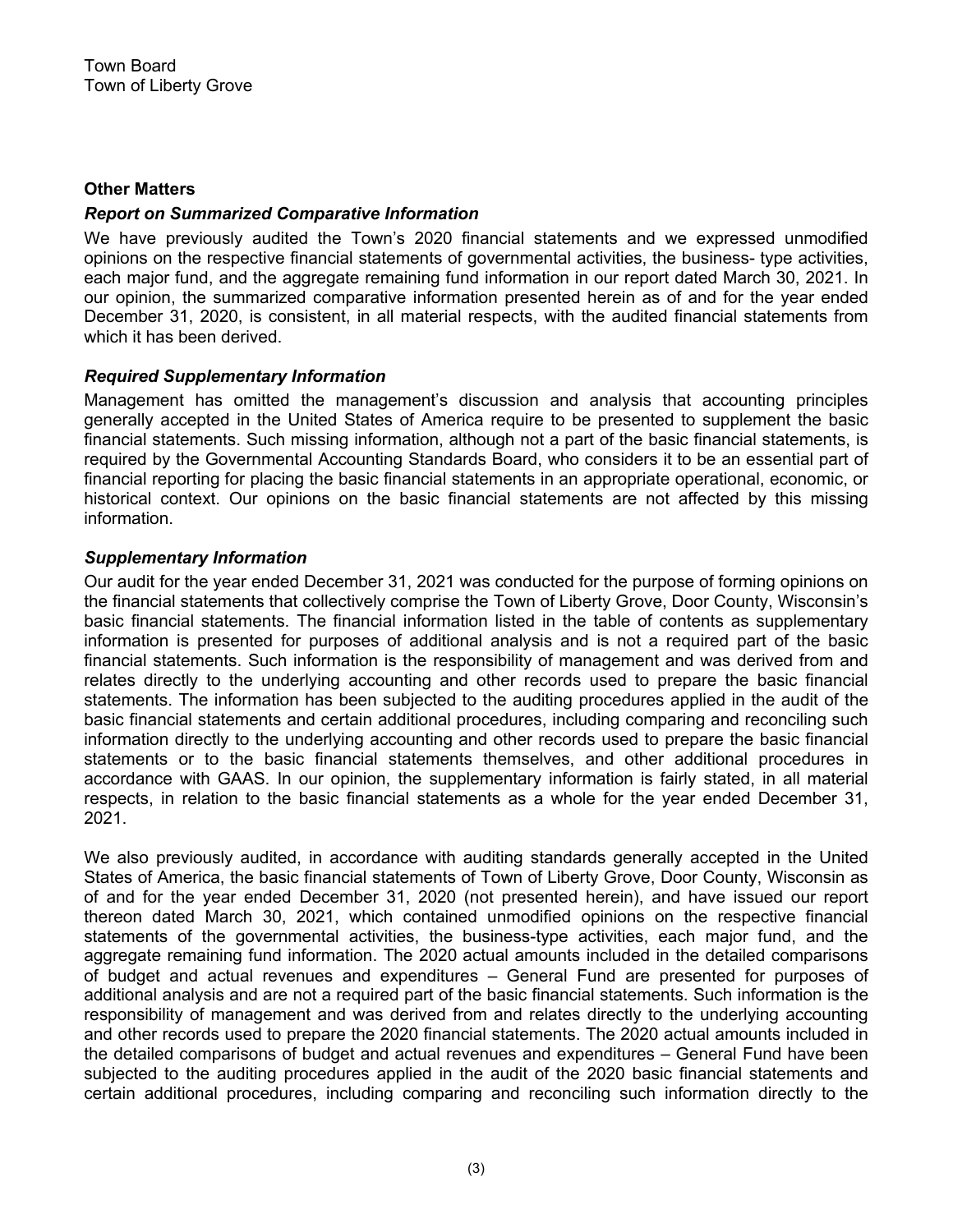underlying accounting and other records used to prepare those financial statements or to those financial statements themselves, and other additional procedures in accordance with auditing standards generally accepted in the United States of America. In our opinion, the comparative actual amounts included in the detailed comparisons of budget and actual revenues and expenditures – General Fund are fairly stated in all material respects in relation to the basic financial statements as a whole for the year ended December 31, 2020.

### **Other Reporting Required by** *Government Auditing Standards*

In accordance with *Government Auditing Standards*, we have also issued our report dated April 20, 2022, on our consideration of the Town of Liberty Grove, Door County, Wisconsin's internal control over financial reporting and on our tests of its compliance with certain provisions of laws, regulations, contracts, and grant agreements and other matters. The purpose of that report is solely to describe the scope of our testing of internal control over financial reporting and compliance and the results of that testing, and not to provide an opinion on the effectiveness of the Town of Liberty Grove, Door County, Wisconsin's internal control over financial reporting or on compliance. That report is an integral part of an audit performed in accordance with *Government Auditing Standards* in considering Town of Liberty Grove, Door County, Wisconsin's internal control over financial reporting and compliance.

Viifton Larson Allen LLP

**CliftonLarsonAllen LLP**

Green Bay, Wisconsin April 20, 2022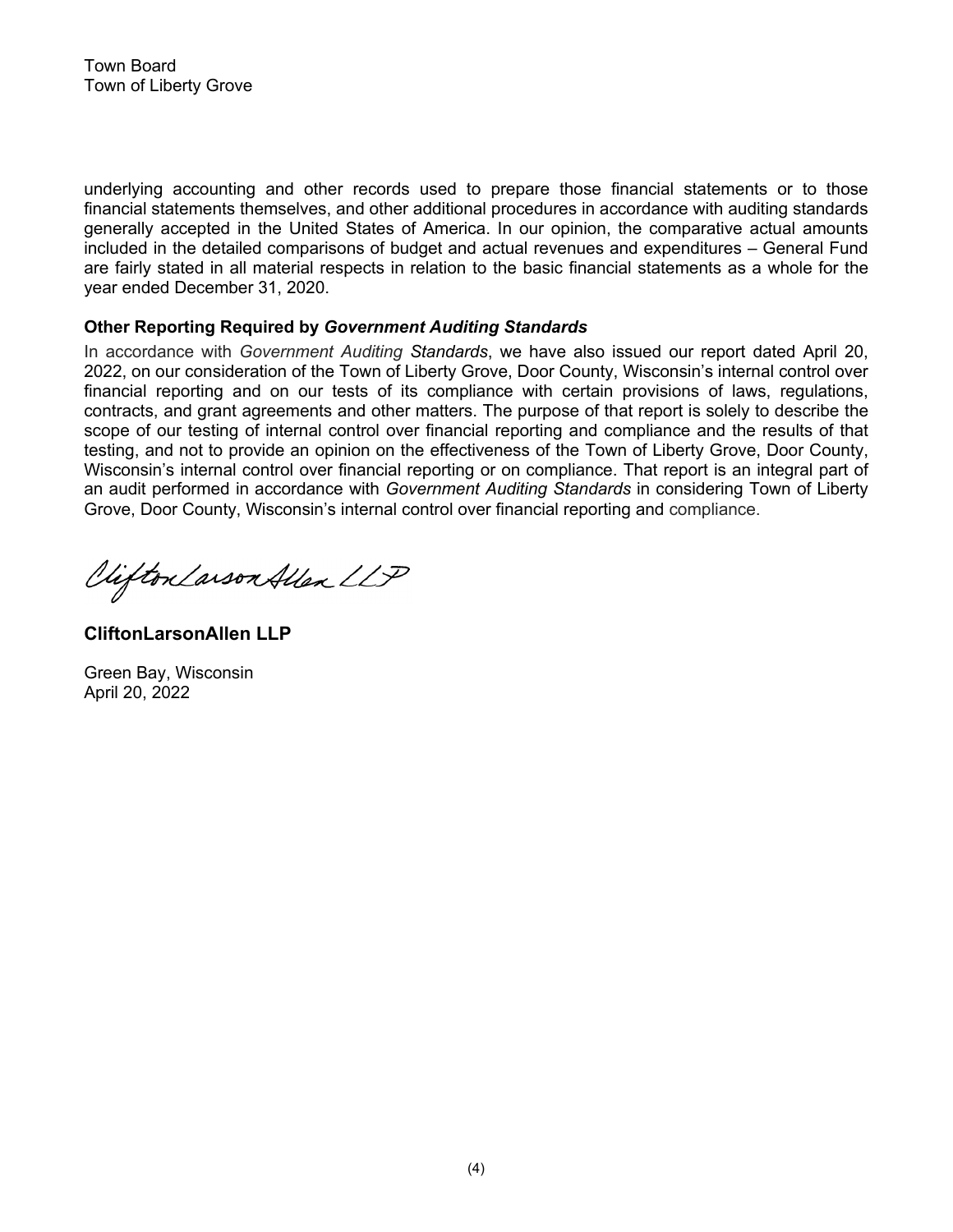# **BASIC FINANCIAL STATEMENTS**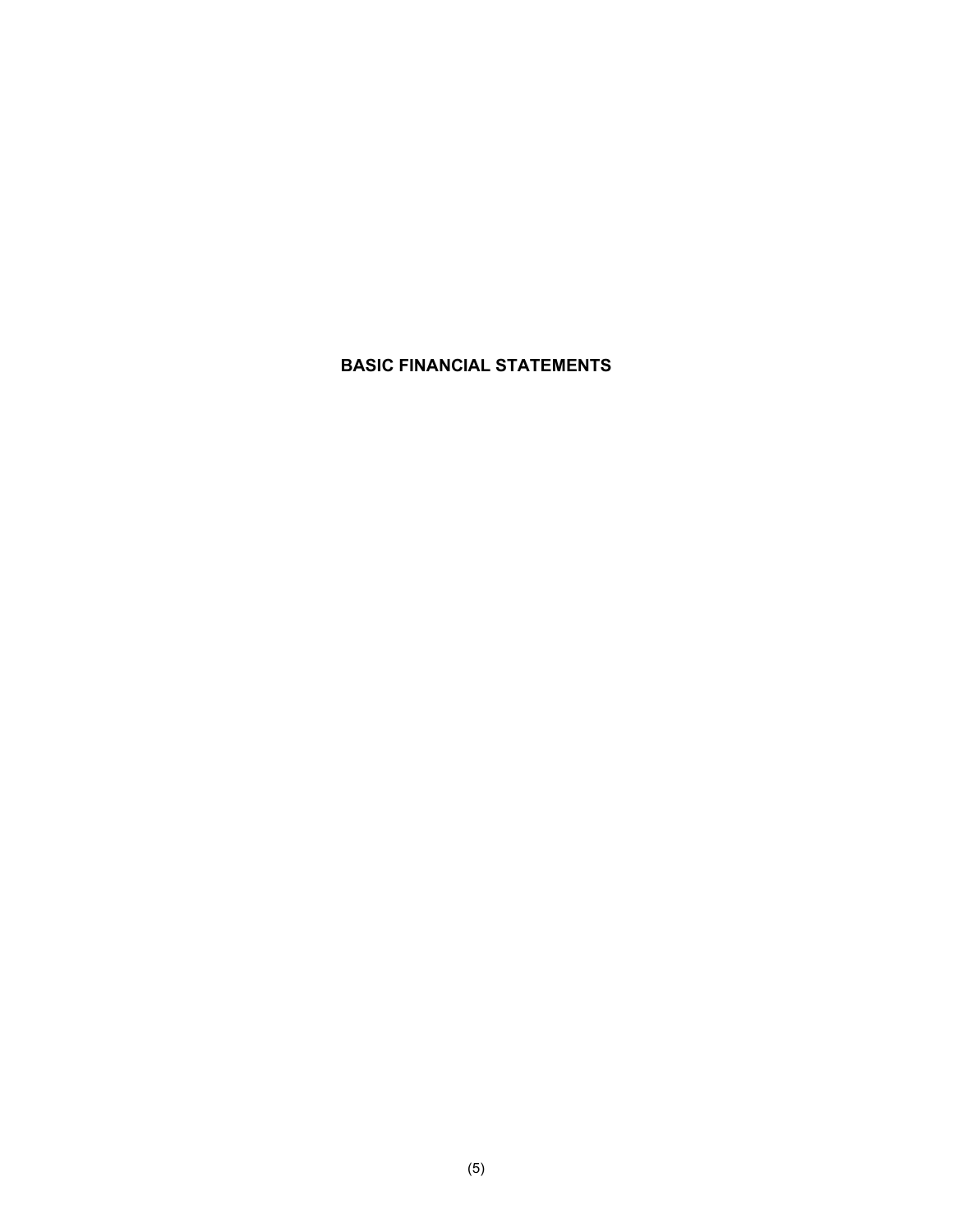#### **TOWN OF LIBERTY GROVE DOOR COUNTY, WISCONSIN STATEMENT OF NET POSITION DECEMBER 31, 2021 (WITH SUMMARIZED FINANCIAL INFORMATION AS OF DECEMBER 31, 2020)**

|                                              | Governmental     |    | Business-Type |    |            | <b>Totals</b> |            |  |
|----------------------------------------------|------------------|----|---------------|----|------------|---------------|------------|--|
|                                              | Activities       |    | Activities    |    | 2021       |               | 2020       |  |
| <b>ASSETS</b>                                |                  |    |               |    |            |               |            |  |
| Cash and Investments                         | \$<br>2,534,008  | \$ | 516,964       | \$ | 3,050,972  | \$            | 1,614,033  |  |
| Receivables:                                 |                  |    |               |    |            |               |            |  |
| <b>Taxes and Special Charges</b>             | 2,052,160        |    |               |    | 2,052,160  |               | 2,527,762  |  |
| Accounts                                     | 21,331           |    | 44,422        |    | 65,753     |               | 70,859     |  |
| Rent                                         | 1,800            |    |               |    | 1,800      |               | 1,800      |  |
| <b>Internal Balances</b>                     | 2,324            |    | (2, 324)      |    |            |               |            |  |
| Prepaid Supplies and Items                   | 53,467           |    |               |    | 53,467     |               | 51,863     |  |
| Investment in Joint Venture Fire Department  | 1,598,818        |    |               |    | 1,598,818  |               | 1,030,446  |  |
| <b>Restricted Assets:</b>                    |                  |    |               |    |            |               |            |  |
| Cash and Investments                         |                  |    | 71,629        |    | 71,629     |               | 58,850     |  |
| Capital Assets, Nondepreciable               | 3,438,463        |    | 8,000         |    | 3,446,463  |               | 3,446,463  |  |
| Capital Assets, Depreciable                  | 7,817,331        |    | 1,344,632     |    | 9,161,963  |               | 9,053,887  |  |
| <b>Total Assets</b>                          | 17,519,702       |    | 1,983,323     |    | 19,503,025 |               | 17,855,963 |  |
| <b>LIABILITIES</b>                           |                  |    |               |    |            |               |            |  |
| <b>Accounts Payable</b>                      |                  |    | 53,881        |    | 53,881     |               | 50,656     |  |
| <b>Accrued and Other Current Liabilities</b> | 24,270           |    |               |    | 24,270     |               | 47,463     |  |
| <b>Accrued Interest Payable</b>              | 16,170           |    |               |    | 16,170     |               | 16,423     |  |
| <b>Unearned Revenues</b>                     | 91,951           |    |               |    | 91,951     |               |            |  |
| Long-Term Obligations:                       |                  |    |               |    |            |               |            |  |
| Due Within One Year                          | 306,293          |    |               |    | 306,293    |               | 301,206    |  |
| Due in More Than One Year                    | 1,165,926        |    |               |    | 1,165,926  |               | 1,482,041  |  |
| <b>Total Liabilities</b>                     | 1,604,610        |    | 53,881        |    | 1,658,491  |               | 1,897,789  |  |
| DEFERRED INFLOWS OF RESOURCES                |                  |    |               |    |            |               |            |  |
| Property Taxes Levied for Subsequent Year    | 2,618,629        |    |               |    | 2,618,629  |               | 2,598,955  |  |
| <b>NET POSITION</b>                          |                  |    |               |    |            |               |            |  |
| Net Investment in Capital Assets             | 10,130,252       |    | 1,342,375     |    | 11,472,627 |               | 11,211,215 |  |
| <b>Restricted for Capital Assets</b>         |                  |    | 71,629        |    | 71,629     |               | 58,850     |  |
| Unrestricted                                 | 3,166,211        |    | 515,438       |    | 3,681,649  |               | 2,089,154  |  |
| <b>Total Net Position</b>                    | \$<br>13,296,463 | \$ | 1,929,442     | \$ | 15,225,905 | \$            | 13,359,219 |  |

*See accompanying Notes to Basic Financial Statements.*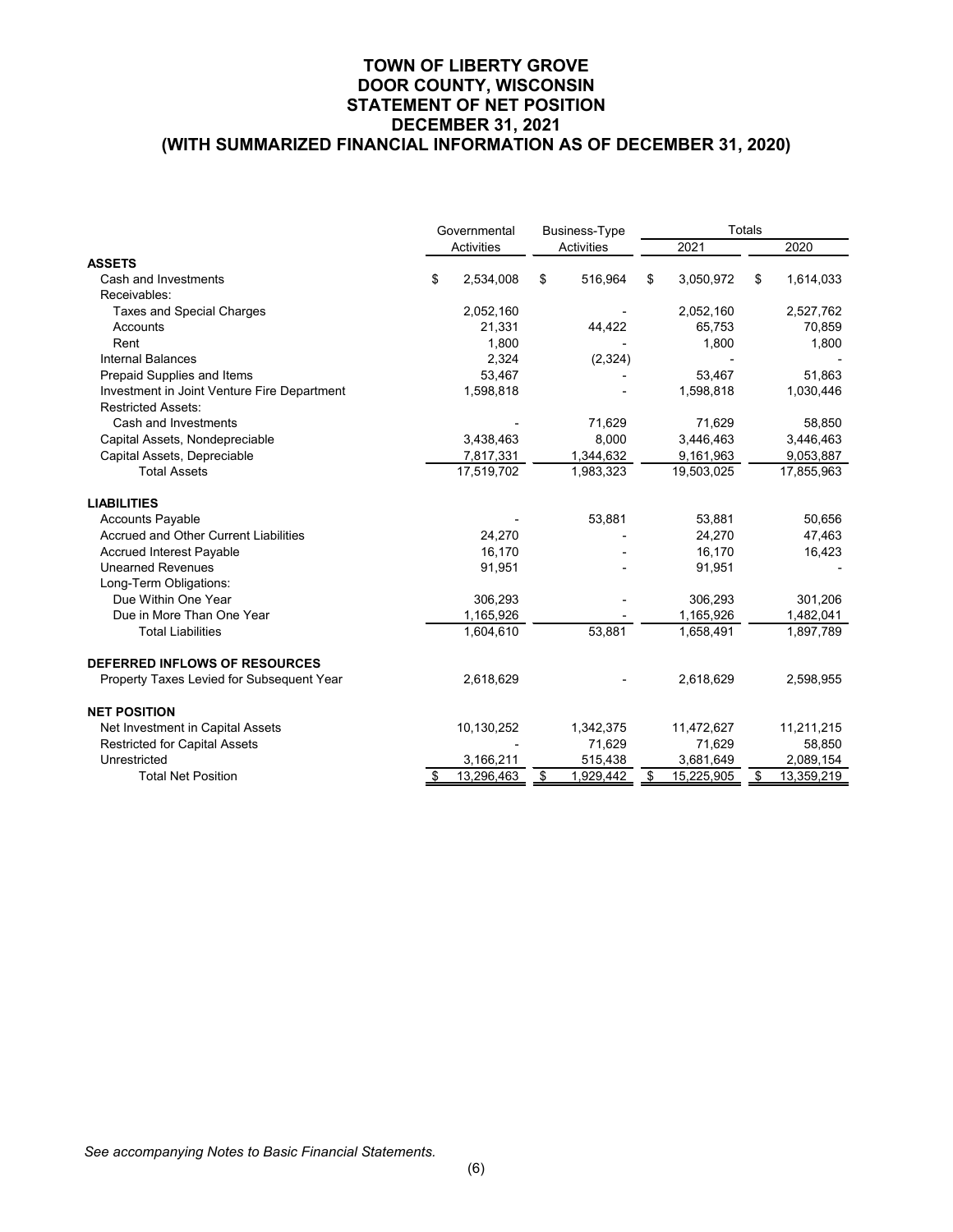### **TOWN OF LIBERTY GROVE DOOR COUNTY, WISCONSIN STATEMENT OF ACTIVITIES YEAR ENDED DECEMBER 31, 2021 (WITH SUMMARIZED FINANCIAL INFORMATION FOR YEAR ENDED DECEMBER 31, 2020)**

|                                       |                  | Program Revenues |             |    |               |   |                       |
|---------------------------------------|------------------|------------------|-------------|----|---------------|---|-----------------------|
|                                       |                  |                  |             |    | Operating     |   | <b>Capital Grants</b> |
|                                       |                  |                  | Charges for |    | Grants and    |   | and                   |
| Functions/Programs                    | <b>Expenses</b>  |                  | Services    |    | Contributions |   | Contributions         |
| <b>GOVERNMENTAL ACTIVITIES</b>        |                  |                  |             |    |               |   |                       |
| <b>General Government</b>             | \$<br>508,830    | \$               | 141,895     | \$ |               | S |                       |
| <b>Public Safety</b>                  | 409,560          |                  |             |    |               |   |                       |
| <b>Public Works</b>                   | 1,165,603        |                  | 8,029       |    | 270,437       |   |                       |
| <b>Health and Human Services</b>      | 12,357           |                  | 45,268      |    |               |   |                       |
| Culture and Recreation                | 153,284          |                  | 29,262      |    |               |   | 1,000                 |
| <b>Conservation and Development</b>   | 71,057           |                  |             |    |               |   |                       |
| Interest and Fiscal Charges           | 47,881           |                  |             |    |               |   |                       |
| <b>Total Governmental Activities</b>  | 2,368,572        |                  | 224,454     |    | 270,437       |   | 1,000                 |
| <b>BUSINESS-TYPE ACTIVITIES</b>       |                  |                  |             |    |               |   |                       |
| <b>Water Utility</b>                  | 72,530           |                  | 85,640      |    |               |   |                       |
| <b>Sewer Utility</b>                  | 150,273          |                  | 115,296     |    |               |   |                       |
| <b>Total Business-Type Activities</b> | 222,803          |                  | 200,936     |    |               |   |                       |
| Total                                 | <u>2,591,375</u> | - 35             | 425,390     |    | 270,437       |   | 1,000                 |

#### **GENERAL REVENUES**

Taxes: Property Taxes Other Taxes Federal and State Grants and Other Contributions Not Restricted to Specific Functions Interest And Investment Earnings Equity and Earnings on Joint Venture Miscellaneous Total General Revenues

#### **CHANGE IN NET POSITION**

Net Position - January 1

#### **NET POSITION - DECEMBER 31**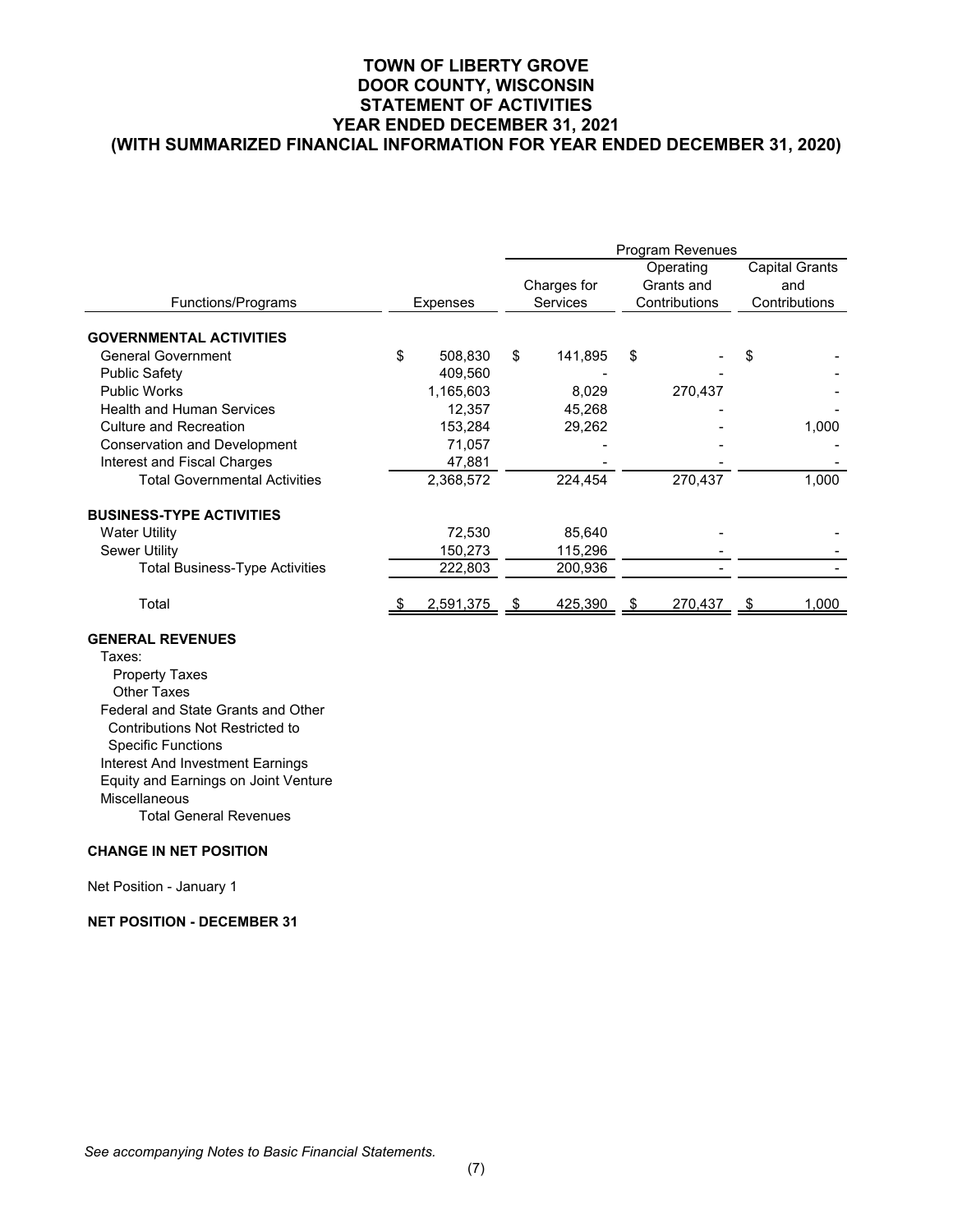#### **TOWN OF LIBERTY GROVE DOOR COUNTY, WISCONSIN STATEMENT OF ACTIVITIES (CONTINUED) YEAR ENDED DECEMBER 31, 2021 (WITH SUMMARIZED FINANCIAL INFORMATION FOR YEAR ENDED DECEMBER 31, 2020)**

|                                                                     | Net (Expense) Revenue<br>and Changes in Net Position |                      |                          |                  |
|---------------------------------------------------------------------|------------------------------------------------------|----------------------|--------------------------|------------------|
|                                                                     | Governmental                                         | <b>Business-Type</b> |                          | <b>Totals</b>    |
| Functions/Programs                                                  | Activities                                           | Activities           | 2021                     | 2020             |
| <b>GOVERNMENTAL ACTIVITIES</b>                                      |                                                      |                      |                          |                  |
| <b>General Government</b>                                           | \$                                                   |                      | \$                       |                  |
| <b>Public Safety</b>                                                | (366, 935)<br>(409, 560)                             | \$                   | (366, 935)<br>(409, 560) | (484, 861)<br>\$ |
| <b>Public Works</b>                                                 | (887, 137)                                           |                      | (887, 137)               | (1,060,184)      |
| <b>Health and Human Services</b>                                    |                                                      |                      |                          | (751, 250)       |
| <b>Culture and Recreation</b>                                       | 32,911                                               |                      | 32,911                   | 11,572           |
|                                                                     | (123, 022)                                           |                      | (123, 022)               | (138, 197)       |
| <b>Conservation and Development</b>                                 | (71, 057)                                            |                      | (71, 057)                | (95, 615)        |
| Interest and Fiscal Charges<br><b>Total Governmental Activities</b> | (47, 881)                                            |                      | (47, 881)                | (57, 309)        |
|                                                                     | (1,872,681)                                          |                      | (1,872,681)              | (2,575,844)      |
| <b>BUSINESS-TYPE ACTIVITIES</b>                                     |                                                      |                      |                          |                  |
| <b>Water Utility</b>                                                |                                                      | 13,110               | 13,110                   | 13,771           |
| <b>Sewer Utility</b>                                                |                                                      | (34, 977)            | (34, 977)                | (26, 773)        |
| <b>Total Business-Type Activities</b>                               | $\blacksquare$                                       | (21, 867)            | (21, 867)                | (13,002)         |
| Total                                                               | (1,872,681)                                          | (21, 867)            | (1,894,548)              | (2,588,846)      |
| <b>GENERAL REVENUES</b>                                             |                                                      |                      |                          |                  |
| Taxes:                                                              |                                                      |                      |                          |                  |
| <b>Property Taxes</b>                                               | 2,574,925                                            |                      | 2,574,925                | 2,376,096        |
| <b>Other Taxes</b>                                                  | 166,199                                              |                      | 166,199                  | 114,036          |
| Federal and State Grants and Other                                  |                                                      |                      |                          |                  |
| <b>Contributions Not Restricted to</b>                              |                                                      |                      |                          |                  |
| <b>Specific Functions</b>                                           | 66,079                                               |                      | 66,079                   | 63,159           |
| Interest And Investment Earnings                                    | 1,304                                                | 188                  | 1,492                    | 12,136           |
| Equity and Earnings on Joint Venture                                | 568,372                                              |                      | 568,372                  |                  |
| Miscellaneous                                                       | 384,024                                              | 143                  | 384,167                  | 11,232           |
| <b>Total General Revenues</b>                                       | 3,760,903                                            | 331                  | 3,761,234                | 2,576,659        |
| <b>CHANGE IN NET POSITION</b>                                       | 1,888,222                                            | (21, 536)            | 1,866,686                | (12, 187)        |
| Net Position - January 1                                            | 11,408,241                                           | 1,950,978            | 13,359,219               | 13,371,406       |
| <b>NET POSITION - DECEMBER 31</b>                                   | 13,296,463<br>\$                                     | 1,929,442<br>\$      | 15,225,905<br>S          | 13,359,219<br>S  |

*See accompanying Notes to Basic Financial Statements.*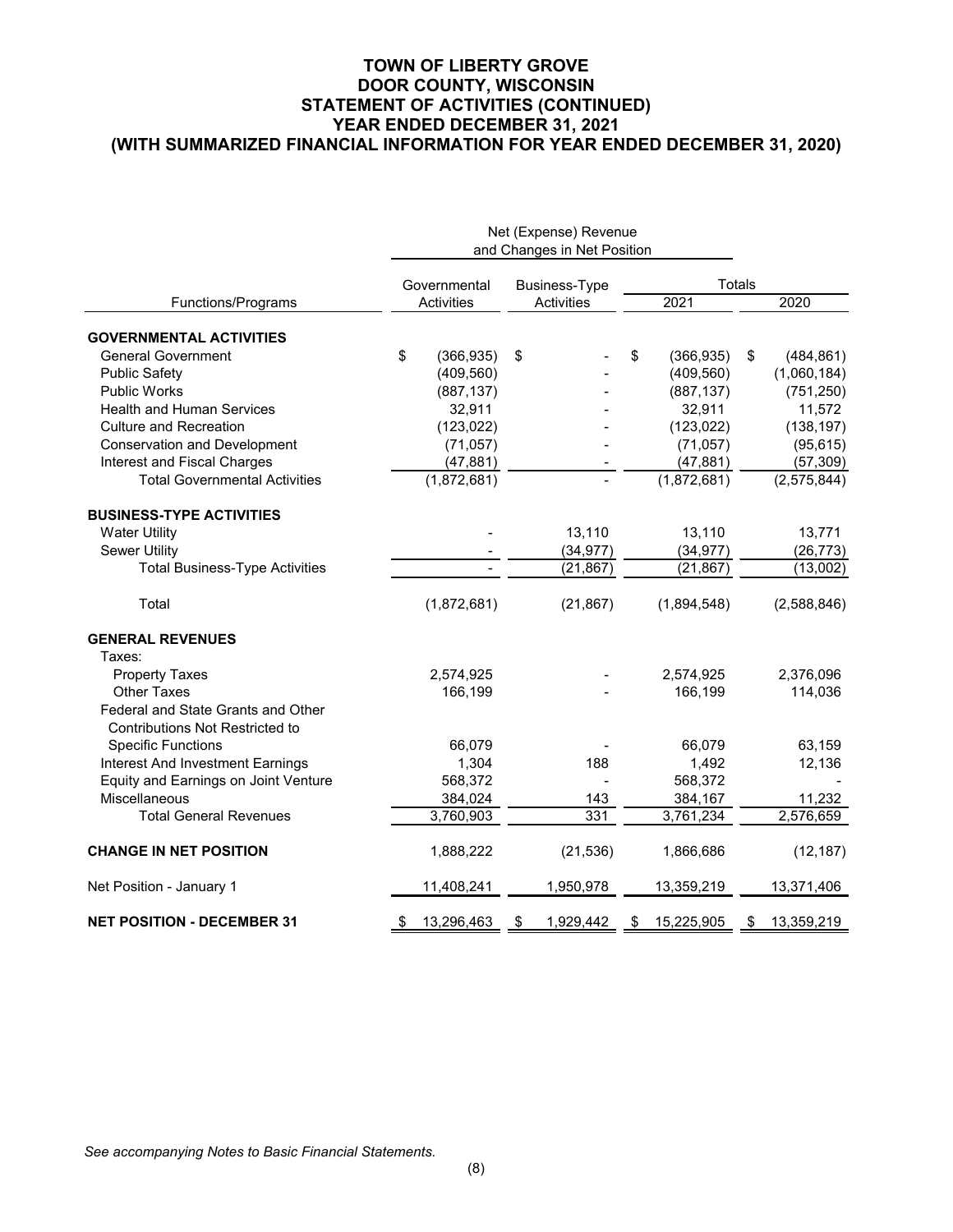### **TOWN OF LIBERTY GROVE DOOR COUNTY, WISCONSIN BALANCE SHEET GOVERNMENTAL FUND DECEMBER 31, 2021 (WITH SUMMARIZED FINANCIAL INFORMATION AS OF DECEMBER 31, 2020)**

|                                                                               | <b>General Fund</b> |           |      |           |  |
|-------------------------------------------------------------------------------|---------------------|-----------|------|-----------|--|
| <b>ASSETS</b>                                                                 |                     | 2021      |      | 2020      |  |
| Cash and Investments<br>Receivables:                                          | \$                  | 2,534,008 | \$   | 1,109,272 |  |
| <b>Taxes and Special Charges</b>                                              |                     | 2,052,160 |      | 2,527,762 |  |
| Accounts                                                                      |                     | 21,331    |      | 40,829    |  |
| Rent                                                                          |                     | 1,800     |      | 1,800     |  |
| Due from Other Funds                                                          |                     | 2,324     |      | 2,404     |  |
| Prepaid Supplies and Items                                                    |                     | 53,467    |      | 51,863    |  |
| <b>Total Assets</b>                                                           |                     | 4,665,090 | - \$ | 3,733,930 |  |
| <b>LIABILITIES, DEFERRED INFLOWS OF</b><br><b>RESOURCES, AND FUND BALANCE</b> |                     |           |      |           |  |
| <b>LIABILITIES</b>                                                            |                     |           |      |           |  |
| <b>Accounts Payable</b>                                                       | \$                  |           | \$   | 22,321    |  |
| <b>Accrued and Other Current Liabilities</b>                                  |                     | 24,270    |      | 47,463    |  |
| <b>Unearned Revenues</b>                                                      |                     | 91,951    |      |           |  |
| <b>Total Liabilities</b>                                                      |                     | 116,221   |      | 69,784    |  |
| DEFERRED INFLOWS OF RESOURCES                                                 |                     |           |      |           |  |
| Property Taxes Levied for Subsequent Year                                     |                     | 2,618,629 |      | 2,598,955 |  |
| <b>FUND BALANCE</b>                                                           |                     |           |      |           |  |
| Nonspendable                                                                  |                     | 53,467    |      | 51,863    |  |
| Committed                                                                     |                     | 628,863   |      | 475,304   |  |
| Assigned                                                                      |                     | 725,649   |      | 195,936   |  |
| Unassigned                                                                    |                     | 522,261   |      | 342,088   |  |
| <b>Total Fund Balance</b>                                                     |                     | 1,930,240 |      | 1,065,191 |  |
| Total Liabilities, Deferred Inflows of Resources, and                         |                     |           |      |           |  |
| <b>Fund Balance</b>                                                           |                     | 4,665,090 | \$   | 3,733,930 |  |

*See accompanying Notes to Basic Financial Statements.*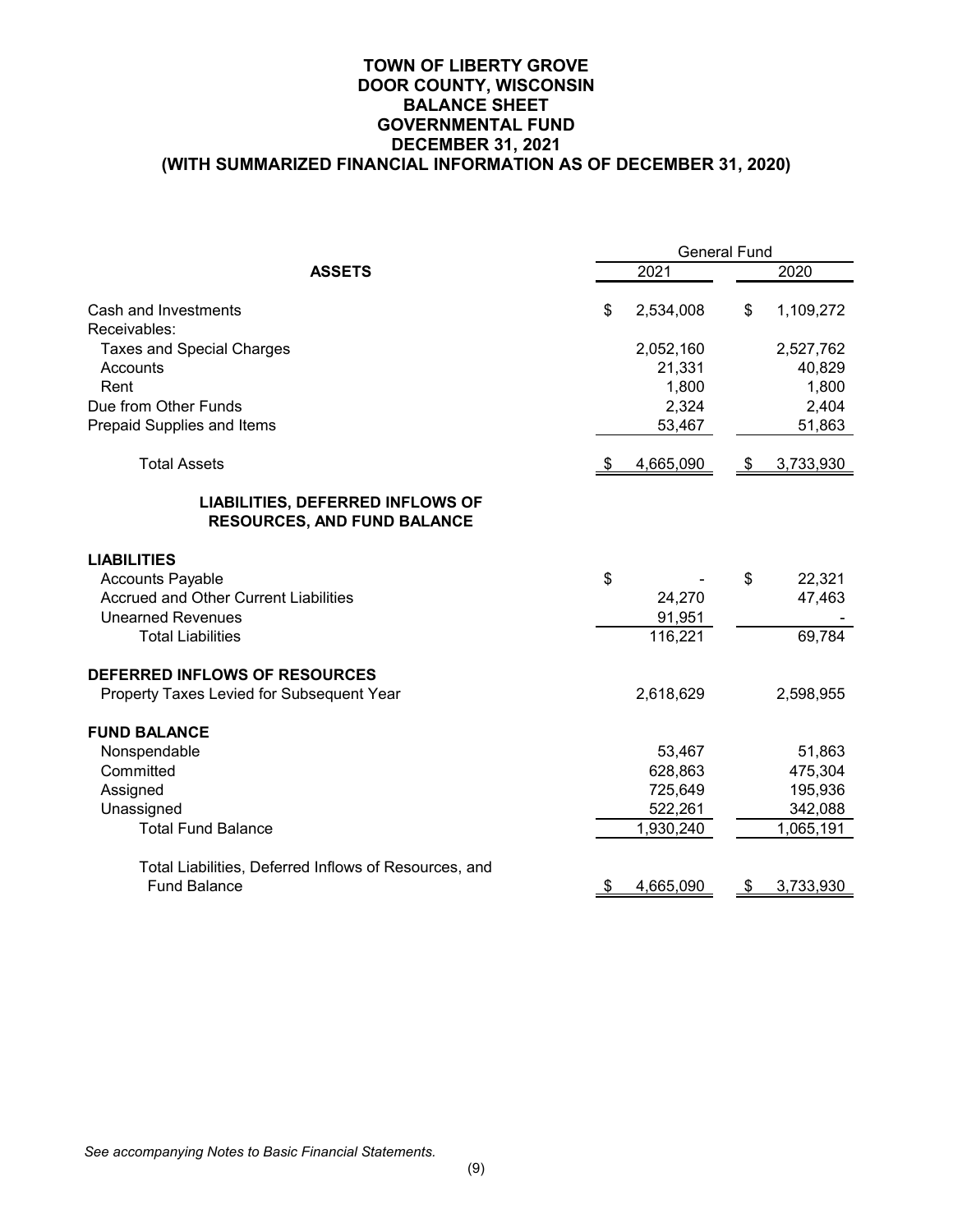#### **TOWN OF LIBERTY GROVE DOOR COUNTY, WISCONSIN RECONCILIATION TO THE STATEMENT OF NET POSITION GOVERNMENTAL FUND DECEMBER 31, 2021 (WITH SUMMARIZED FINANCIAL INFORMATION AS OF DECEMBER 31, 2020)**

|                                                                                                                                    | 2021                                  | 2020            |
|------------------------------------------------------------------------------------------------------------------------------------|---------------------------------------|-----------------|
| Total Fund Balances as Shown on Previous Page                                                                                      | \$<br>1,930,240                       | \$<br>1,065,191 |
| Amounts reported for governmental activities in the Statement of<br>Net Position are different because:                            |                                       |                 |
| Capital assets used in governmental activities are not current<br>financial resources and therefore are not reported in the funds. | 11,255,794                            | 11,112,274      |
| Investment in joint venture related to governmental activities                                                                     | 1,598,818                             | 1,030,446       |
| Long-term liabilities are not due and payable in the current period<br>and, therefore, are not reported in the funds.              |                                       |                 |
|                                                                                                                                    |                                       |                 |
| Premium on Debt                                                                                                                    |                                       | (74, 902)       |
|                                                                                                                                    |                                       | (18, 345)       |
| Accrued Interest on Long-Term Obligations                                                                                          | (16,170)                              | (16, 423)       |
| Net Position of Governmental Activities as Reported on the                                                                         |                                       |                 |
| <b>Statement of Net Position</b>                                                                                                   | 13.296.463                            | 11,408,241      |
| Bonds and Notes Payable<br><b>Compensated Absences</b>                                                                             | (1,393,380)<br>(65, 542)<br>(13, 297) | (1,690,000)     |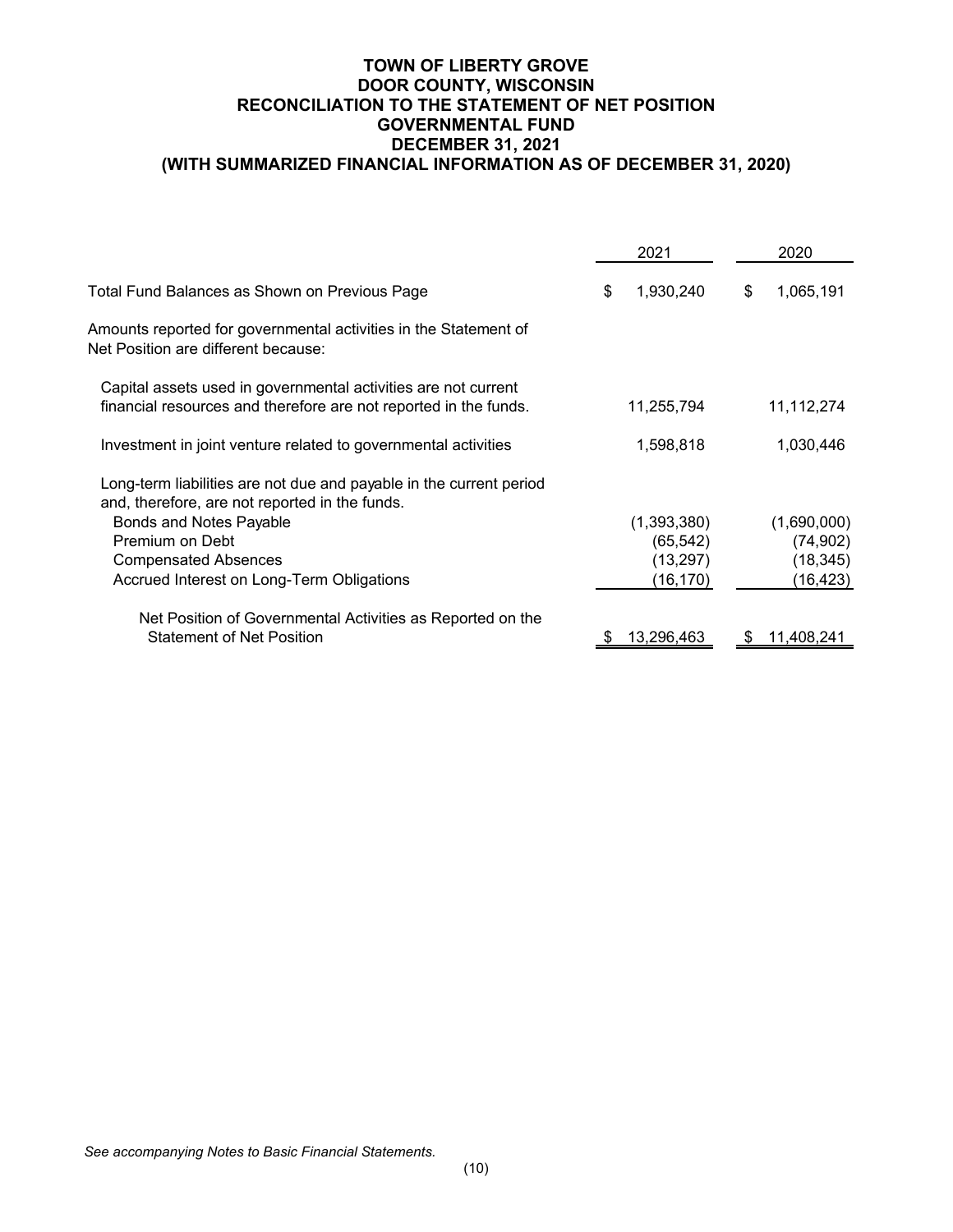#### **TOWN OF LIBERTY GROVE DOOR COUNTY, WISCONSIN STATEMENT OF REVENUES, EXPENDITURES, AND CHANGES IN FUND BALANCE GOVERNMENTAL FUND YEAR ENDED DECEMBER 31, 2021 (WITH SUMMARIZED FINANCIAL INFORMATION FOR YEAR ENDED DECEMBER 31, 2020)**

|                                                    | <b>General Fund</b> |           |    |           |  |  |
|----------------------------------------------------|---------------------|-----------|----|-----------|--|--|
|                                                    |                     | 2021      |    | 2020      |  |  |
| <b>REVENUES</b>                                    |                     |           |    |           |  |  |
| <b>Taxes</b>                                       | \$                  | 2,741,124 | \$ | 2,490,132 |  |  |
| Intergovernmental                                  |                     | 337,516   |    | 356,030   |  |  |
| <b>Licenses and Permits</b>                        |                     | 101,533   |    | 93,263    |  |  |
| <b>Public Charges for Services</b>                 |                     | 87,594    |    | 56,429    |  |  |
| Intergovernmental Charges for Services             |                     | 4,599     |    | 2,826     |  |  |
| Interdepartmental Charges for Services             |                     |           |    |           |  |  |
| Settlement                                         |                     | 365,534   |    |           |  |  |
| Miscellaneous                                      |                     | 40,322    |    | 35,996    |  |  |
| <b>Total Revenues</b>                              |                     | 3,678,222 |    | 3,034,676 |  |  |
| <b>EXPENDITURES</b>                                |                     |           |    |           |  |  |
| Current:                                           |                     |           |    |           |  |  |
| <b>General Government</b>                          |                     | 477,399   |    | 512,828   |  |  |
| <b>Public Safety</b>                               |                     | 376,361   |    | 366,078   |  |  |
| <b>Public Works</b>                                |                     | 510,110   |    | 561,450   |  |  |
| <b>Health and Human Services</b>                   |                     | 12,357    |    | 11,604    |  |  |
| <b>Culture and Recreation</b>                      |                     | 116,075   |    | 131,021   |  |  |
| <b>Conservation and Development</b>                |                     | 71,057    |    | 95,615    |  |  |
| Debt Service:                                      |                     |           |    |           |  |  |
| Principal                                          |                     | 296,620   |    | 135,000   |  |  |
| Interest and Fiscal Charges                        |                     | 57,494    |    | 67,187    |  |  |
| <b>Capital Outlay</b>                              |                     | 896,700   |    | 1,772,943 |  |  |
| <b>Total Expenditures</b>                          |                     | 2,814,173 |    | 3,653,726 |  |  |
| Excess (Deficiency) of Revenues Under Expenditures |                     | 864,049   |    | (619,050) |  |  |
| <b>OTHER FINANCING SOURCES</b>                     |                     |           |    |           |  |  |
| Long-Term Debt Issued                              |                     |           |    | 500,000   |  |  |
| Proceeds from Sale of Capital Assets               |                     | 1,000     |    |           |  |  |
| <b>Total Other Financing Sources</b>               |                     | 1,000     |    | 500,000   |  |  |
| <b>NET CHANGE IN FUND BALANCE</b>                  |                     | 865,049   |    | (119,050) |  |  |
| Fund Balance - January 1                           |                     | 1,065,191 |    | 1,184,241 |  |  |
| <b>FUND BALANCE - DECEMBER 31</b>                  | $\frac{1}{2}$       | 1,930,240 | \$ | 1,065,191 |  |  |

*See accompanying Notes to Basic Financial Statements.*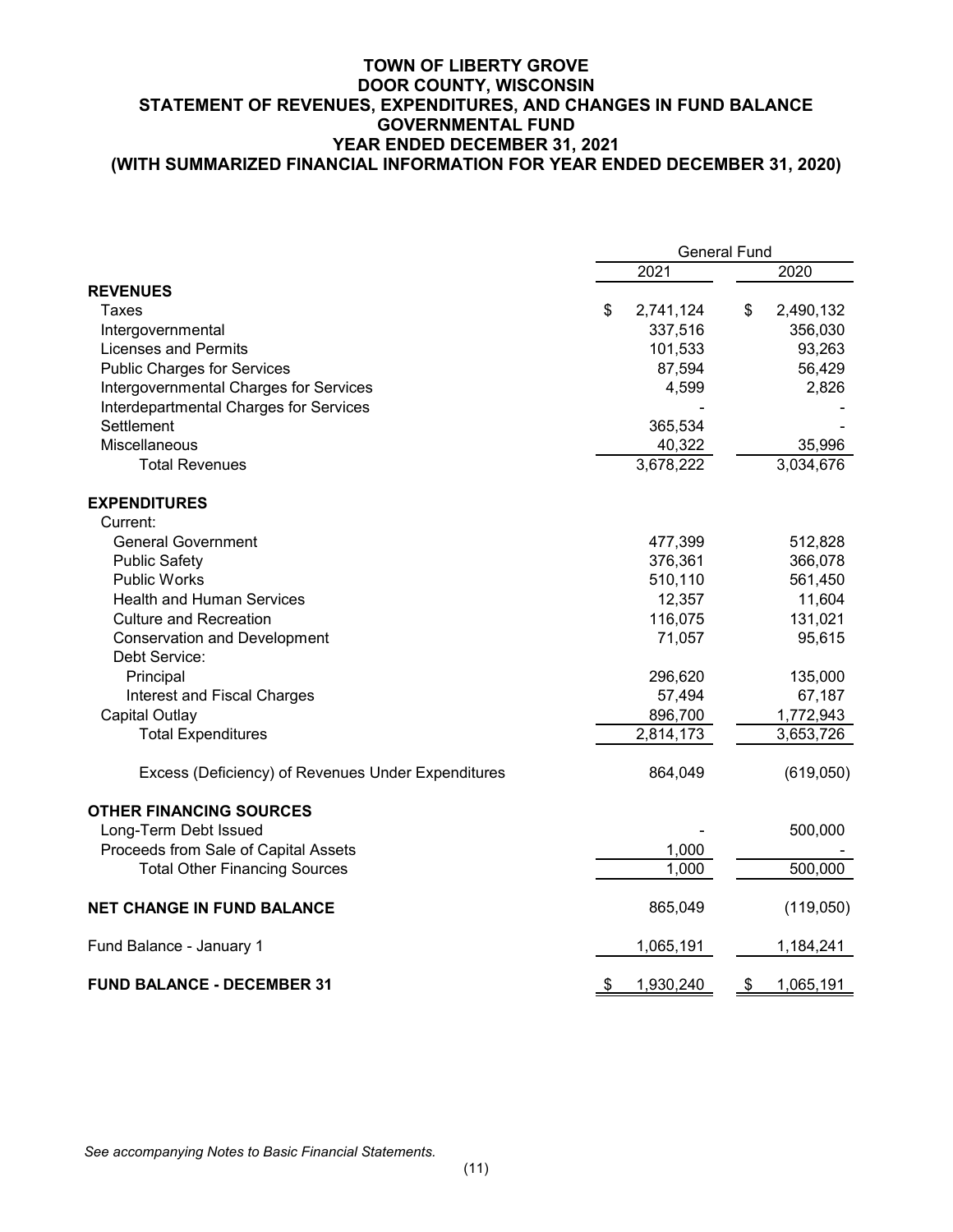#### **TOWN OF LIBERTY GROVE DOOR COUNTY, WISCONSIN RECONCILIATION TO THE STATEMENT OF ACTIVITIES GOVERNMENTAL FUND YEAR ENDED DECEMBER 31, 2021 (WITH SUMMARIZED FINANCIAL INFORMATION FOR YEAR ENDED DECEMBER 31, 2020)**

|                                                                                                                                                                                                                                                                                                                                   | 2021                    | 2020          |                         |  |
|-----------------------------------------------------------------------------------------------------------------------------------------------------------------------------------------------------------------------------------------------------------------------------------------------------------------------------------|-------------------------|---------------|-------------------------|--|
| Net Change in Fund Balances as Shown on Previous Page                                                                                                                                                                                                                                                                             | \$<br>865,049           | \$            | (119,050)               |  |
| Amounts reported for governmental activities in the Statement of<br>Activities are different because:                                                                                                                                                                                                                             |                         |               |                         |  |
| Governmental funds report capital outlays as expenditures.<br>However, in the Statement of Activities the cost of those assets<br>is allocated over their estimated useful lives and reported as<br>depreciation expense.                                                                                                         |                         |               |                         |  |
| Capital Assets Reported as Capital Outlay in Governmental<br><b>Fund Statements</b><br>Items Reported as Capital Outlay, but Not Capitalized<br><b>Contributed Capital Assets</b>                                                                                                                                                 | 584,687                 |               | 1,010,794               |  |
| Depreciation Expense Reported in the Statement of Activities<br>Net Book Value of Disposals                                                                                                                                                                                                                                       | (430, 418)<br>(10, 749) |               | (394, 091)<br>(74, 195) |  |
| Governmental funds do not present revenues that are not available<br>to pay current obligations. In contrast, such revenues are reported<br>in the Statement of Activities when earned.                                                                                                                                           |                         |               | (7,000)                 |  |
| Payments to the Joint Fire District are reported as expenditures<br>in the governmental funds. The Statement of Activities reports the<br>change in the Town's investment in the Fire District at year end.<br>The change in investment increased (decreased) by:                                                                 | 568,372                 |               | (66, 510)               |  |
| Debt issued provides current financial resources to governmental<br>funds, but issuing debt increases long-term liabilities in the<br>Statement of Net Position. Repayment of bond principal is an<br>expenditure in the governmental funds, but the repayment reduces<br>long-term liabilities in the Statement of Net Position. |                         |               |                         |  |
| Long-Term Debt Issued<br><b>Principal Repaid</b>                                                                                                                                                                                                                                                                                  | 296,620                 |               | (500,000)<br>135,000    |  |
| Some expenses reported in the statement of activities do not<br>require the use of current financial resources and therefore are<br>not reported as expenditures in the governmental funds:                                                                                                                                       |                         |               |                         |  |
| Accrued Interest on Long-Term Debt<br>Amortization of Premium<br><b>Compensated Absences</b>                                                                                                                                                                                                                                      | 253<br>9,360<br>5,048   |               | 518<br>9,360<br>(714)   |  |
| Change in Net Position of Governmental Activities as<br>Reported in the Statement of Activities                                                                                                                                                                                                                                   | \$<br>1,888,222         | $\frac{1}{2}$ | (5,888)                 |  |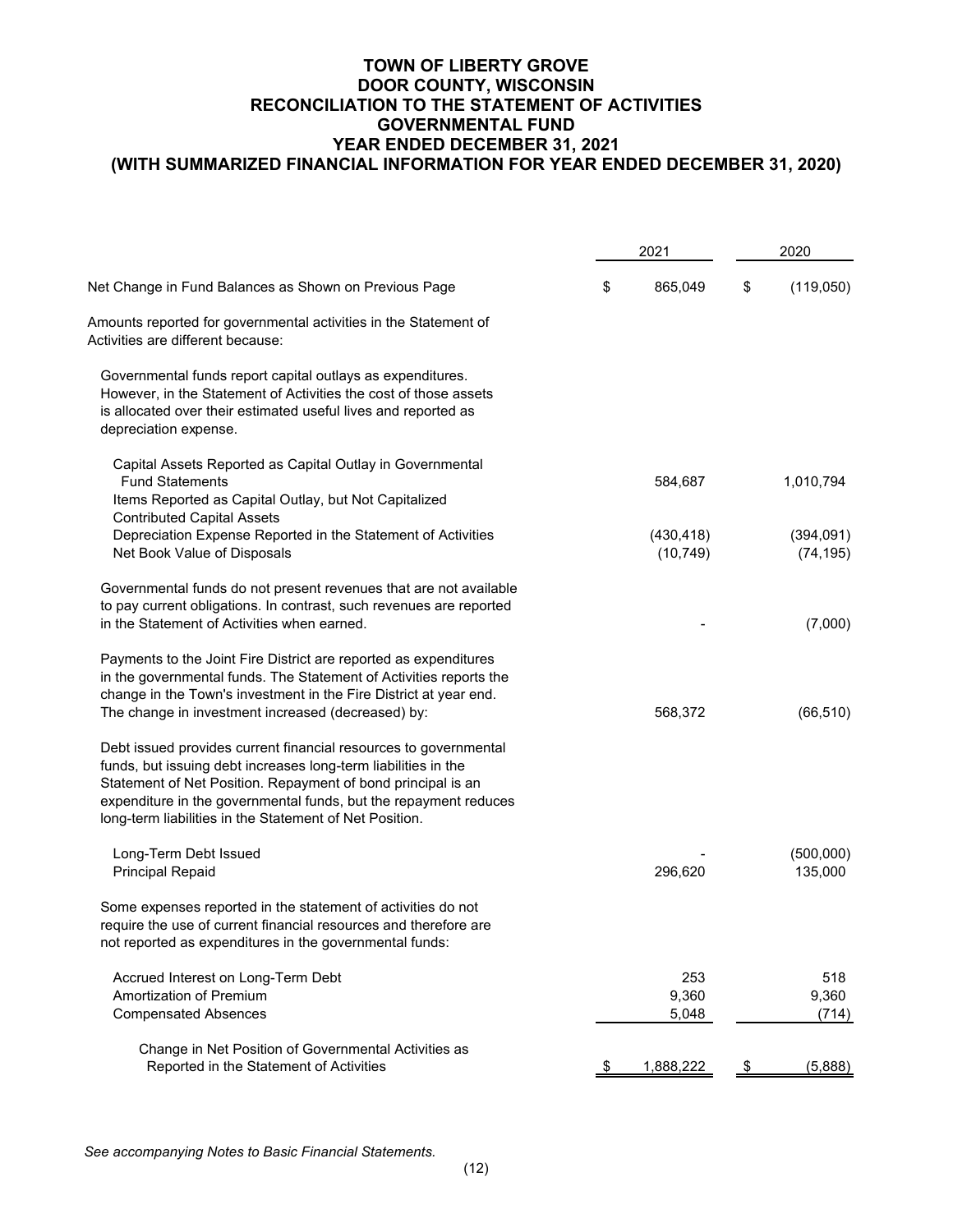#### **TOWN OF LIBERTY GROVE DOOR COUNTY, WISCONSIN STATEMENT OF REVENUES, EXPENDITURES, AND CHANGES IN FUND BALANCE BUDGET AND ACTUAL – GENERAL FUND YEAR ENDED DECEMBER 31, 2021 (WITH SUMMARIZED FINANCIAL INFORMATION FOR YEAR ENDED DECEMBER 31, 2020)**

|                                                    | Original<br>and Final<br><b>Budget</b> |    | Actual    |    | Variance<br>Final Budget -<br>Positive<br>(Negative) | 2020<br>Actual  |
|----------------------------------------------------|----------------------------------------|----|-----------|----|------------------------------------------------------|-----------------|
| <b>REVENUES</b>                                    |                                        |    |           |    |                                                      |                 |
| Taxes                                              | \$<br>2,627,675                        | \$ | 2,741,124 | \$ | 113,449                                              | \$<br>2,490,132 |
| Intergovernmental                                  | 346,842                                |    | 337,516   |    | (9,326)                                              | 356,030         |
| <b>Licenses and Permits</b>                        | 62,640                                 |    | 101,533   |    | 38,893                                               | 93,263          |
| <b>Public Charges for Services</b>                 | 36,115                                 |    | 87,594    |    | 51,479                                               | 56,429          |
| Intergovernmental Charges for Services             | 2,000                                  |    | 4,599     |    | 2,599                                                | 2,826           |
| Settlement                                         |                                        |    | 365,534   |    | 365,534                                              |                 |
| Miscellaneous                                      | 17,250                                 |    | 40,322    |    | 23,072                                               | 35.996          |
| <b>Total Revenues</b>                              | 3,092,522                              |    | 3,678,222 |    | 585,700                                              | 3,034,676       |
| <b>EXPENDITURES</b>                                |                                        |    |           |    |                                                      |                 |
| Current:                                           |                                        |    |           |    |                                                      |                 |
| <b>General Government</b>                          | 465,211                                |    | 477,399   |    | (12, 188)                                            | 512,828         |
| <b>Public Safety</b>                               | 399,741                                |    | 376,361   |    | 23,380                                               | 366,078         |
| <b>Public Works</b>                                | 650,215                                |    | 510,110   |    | 140,105                                              | 561,450         |
| <b>Health and Human Services</b>                   | 17,097                                 |    | 12,357    |    | 4.740                                                | 11,604          |
| <b>Culture and Recreation</b>                      | 237,450                                |    | 116,075   |    | 121,375                                              | 131,021         |
| <b>Conservation and Development</b>                | 70,550                                 |    | 71,057    |    | (507)                                                | 95,615          |
| Debt Service:                                      |                                        |    |           |    |                                                      |                 |
| Principal                                          | 296,620                                |    | 296,620   |    |                                                      | 135,000         |
| Interest and Fiscal Charges                        | 57,571                                 |    | 57,494    |    | 77                                                   | 67,187          |
| Capital Outlay                                     | 896,875                                |    | 896,700   |    | 175                                                  | 1,772,943       |
| <b>Total Expenditures</b>                          | 3,091,330                              |    | 2,814,173 |    | 277,157                                              | 3,653,726       |
| Excess (Deficiency) of Revenues Under Expenditures | 1,192                                  |    | 864,049   |    | 862,857                                              | (619,050)       |
| <b>OTHER FINANCING SOURCES</b>                     |                                        |    |           |    |                                                      |                 |
| Long-Term Debt Issued                              |                                        |    |           |    |                                                      | 500,000         |
| Proceeds From Sale of Capital Assets               |                                        |    | 1,000     |    | 1,000                                                |                 |
| <b>Total Other Financing Sources</b>               |                                        |    | 1.000     |    | 1.000                                                | 500.000         |
| <b>NET CHANGE IN FUND BALANCE</b>                  | 1,192                                  |    | 865,049   |    | 863,857                                              | (119,050)       |
| Fund Balance - January 1                           | 1,065,191                              |    | 1,065,191 |    |                                                      | 1,184,241       |
| <b>FUND BALANCE - DECEMBER 31</b>                  | \$<br>1,066,383                        | S  | 1,930,240 | S  | 863,857                                              | \$<br>1,065,191 |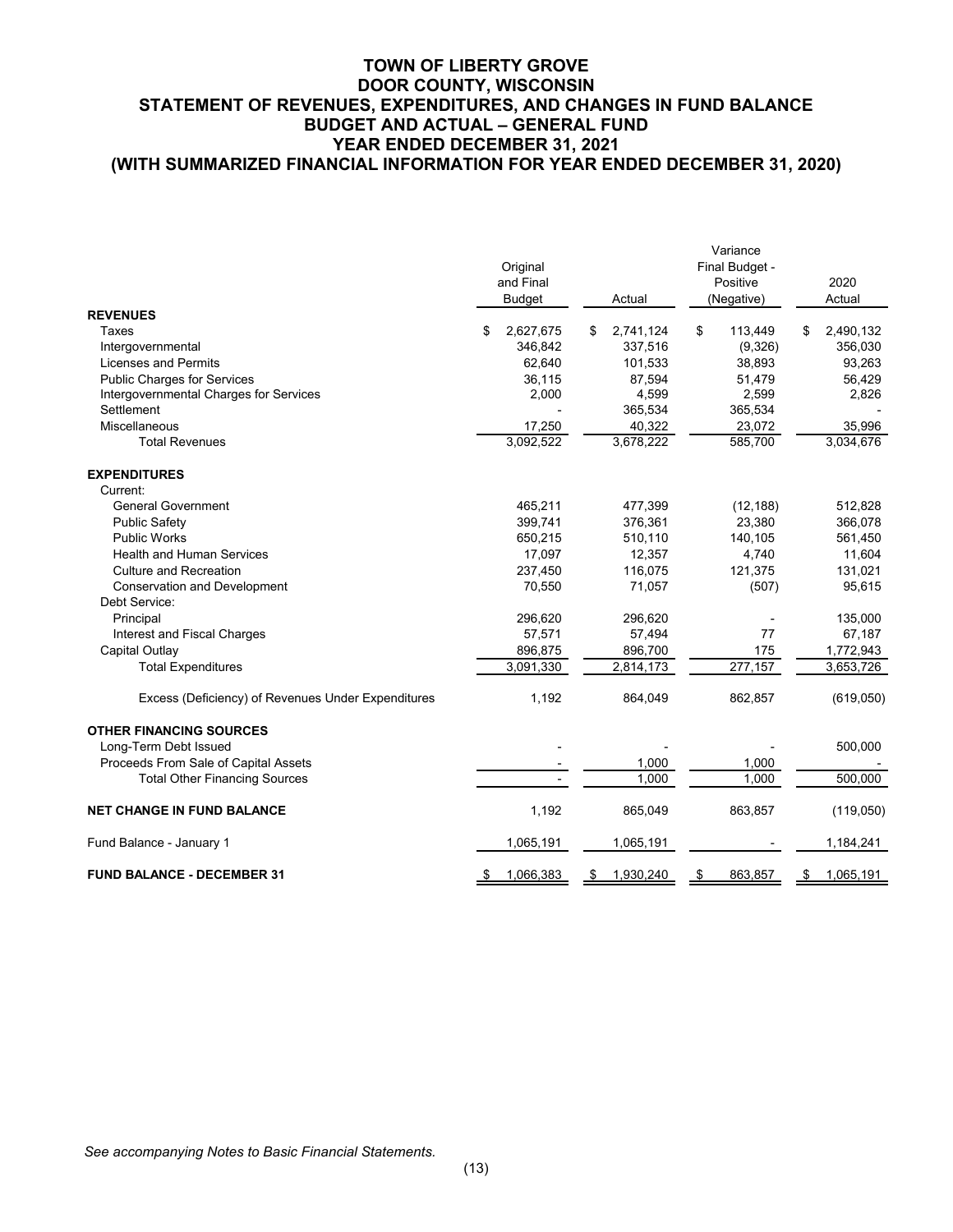#### **TOWN OF LIBERTY GROVE DOOR COUNTY, WISCONSIN STATEMENT OF NET POSITION PROPRIETARY FUND DECEMBER 31, 2021 (WITH SUMMARIZED FINANCIAL INFORMATION AS OF DECEMBER 31, 2020)**

| <b>ASSETS</b>                        | 2021 |           |    | 2020      |  |
|--------------------------------------|------|-----------|----|-----------|--|
| <b>CURRENT ASSETS</b>                |      |           |    |           |  |
| Cash and Investments                 | \$   | 516,964   | \$ | 504,761   |  |
| Receivables:                         |      |           |    |           |  |
| <b>Customer Accounts</b>             |      | 44,422    |    | 30,030    |  |
| <b>Total Current Assets</b>          |      | 561,386   |    | 534,791   |  |
| <b>NONCURRENT ASSETS</b>             |      |           |    |           |  |
| <b>Restricted Assets:</b>            |      |           |    |           |  |
| Cash and Investments                 |      | 71,629    |    | 58,850    |  |
| <b>CAPITAL ASSETS</b>                |      |           |    |           |  |
| Nondepreciable                       |      | 8,000     |    | 8,000     |  |
| Depreciable                          |      | 1,344,632 |    | 1,380,076 |  |
| <b>Total Capital Assets</b>          |      | 1,352,632 |    | 1,388,076 |  |
|                                      |      |           |    |           |  |
| <b>Total Assets</b>                  |      | 1,985,647 |    | 1,981,717 |  |
| <b>LIABILITIES AND NET POSITION</b>  |      |           |    |           |  |
| <b>CURRENT LIABILITIES</b>           |      |           |    |           |  |
| <b>Accounts Payable</b>              |      | 53,881    |    | 28,335    |  |
| Due to Other Funds                   |      | 2,324     |    | 2,404     |  |
| <b>Total Liabilities</b>             |      | 56,205    |    | 30,739    |  |
| <b>NET POSITION</b>                  |      |           |    |           |  |
| Net Investment in Capital Assets     |      | 1,342,375 |    | 1,386,164 |  |
| <b>Restricted for Capital Assets</b> |      | 71,629    |    | 58,850    |  |
| Unrestricted                         |      | 515,438   |    | 505,964   |  |
| <b>Total Net Position</b>            | - \$ | 1,929,442 | S. | 1,950,978 |  |

*See accompanying Notes to Basic Financial Statements.*

.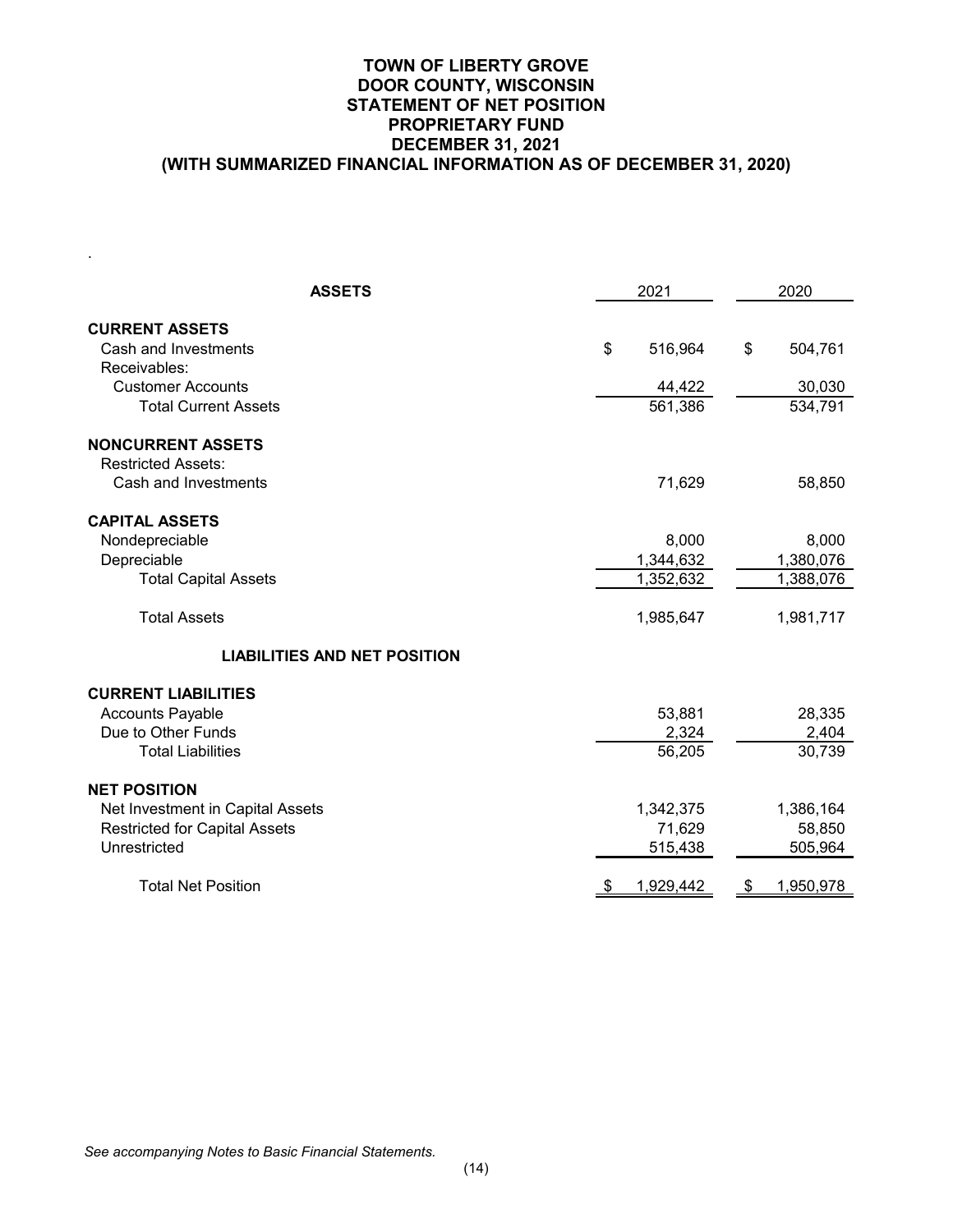#### **TOWN OF LIBERTY GROVE DOOR COUNTY, WISCONSIN STATEMENT OF REVENUES, EXPENSES, AND CHANGES IN NET POSITION PROPRIETARY FUND YEAR ENDED DECEMBER 31, 2021 (WITH SUMMARIZED FINANCIAL INFORMATION FOR YEAR ENDED DECEMBER 31, 2020)**

|                                    | Water        |      | Sewer     |               | <b>Totals</b> |           |
|------------------------------------|--------------|------|-----------|---------------|---------------|-----------|
|                                    | Utility      |      | Utility   | 2021          |               | 2020      |
| <b>OPERATING REVENUES</b>          |              |      |           |               |               |           |
| <b>Charges for Services</b>        | \$<br>74,354 | \$   | 113,298   | \$<br>187,652 | \$            | 153,153   |
| Other                              | 11,286       |      | 1,998     | 13,284        |               | 7,536     |
| <b>Total Operating Revenues</b>    | 85,640       |      | 115,296   | 200,936       |               | 160,689   |
| <b>OPERATING EXPENSES</b>          |              |      |           |               |               |           |
| Operation and Maintenance          | 40,002       |      | 120,983   | 160,985       |               | 119,634   |
| <b>Administrative and General</b>  | 10,736       |      | 5,298     | 16,034        |               | 14,782    |
| Depreciation                       | 21,709       |      | 23,992    | 45,701        |               | 45,611    |
| <b>Taxes</b>                       | 83           |      |           | 83            |               | 64        |
| <b>Total Operating Expenses</b>    | 72,530       |      | 150,273   | 222,803       |               | 180,091   |
| <b>OPERATING INCOME (LOSS)</b>     | 13,110       | - \$ | (34, 977) | (21, 867)     |               | (19, 402) |
| <b>NONOPERATING REVENUES</b>       |              |      |           |               |               |           |
| Interest Income                    |              |      |           | 188           |               | 6,519     |
| <b>Other Nonoperating Revenues</b> |              |      |           | 143           |               | 184       |
| <b>Total Nonoperating Revenues</b> |              |      |           | 331           |               | 6,703     |
| <b>LOSS BEFORE CONTRIBUTIONS</b>   |              |      |           | (21, 536)     |               | (12, 699) |
| <b>Capital Contributions</b>       |              |      |           |               |               | 6,400     |
| <b>CHANGE IN NET POSITION</b>      |              |      |           | (21, 536)     |               | (6, 299)  |
| Net Position - January 1           |              |      |           | 1,950,978     |               | 1,957,277 |
| <b>NET POSITION - DECEMBER 31</b>  |              |      |           | 1,929,442     | \$            | 1,950,978 |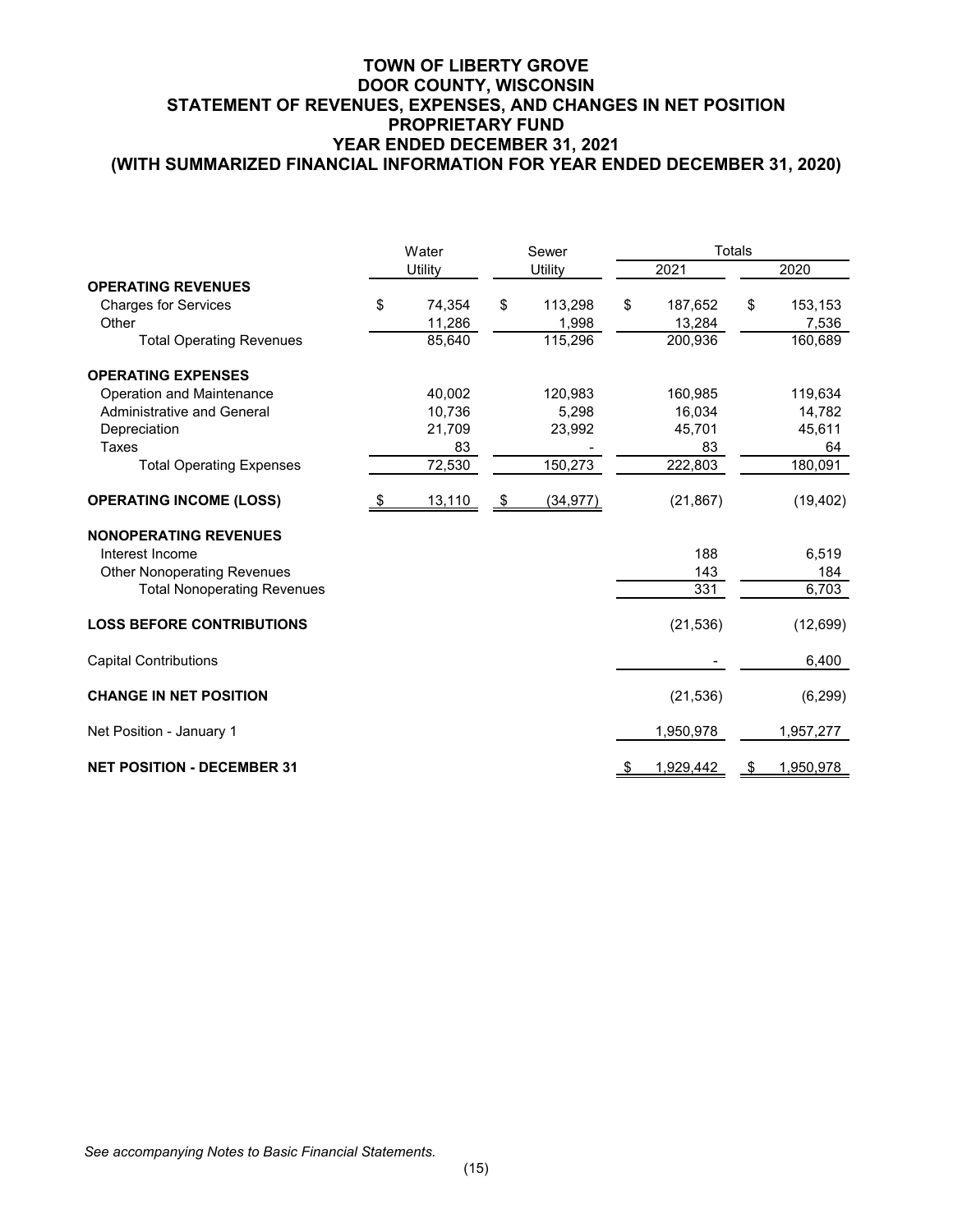#### **TOWN OF LIBERTY GROVE DOOR COUNTY, WISCONSIN STATEMENT OF CASH FLOWS PROPRIETARY FUND YEAR ENDED DECEMBER 31, 2021 (WITH SUMMARIZED FINANCIAL INFORMATION FOR YEAR ENDED DECEMBER 31, 2020)**

|                                                                        |                                  | 2021                  | 2020                    |                       |  |
|------------------------------------------------------------------------|----------------------------------|-----------------------|-------------------------|-----------------------|--|
| <b>CASH FLOWS FROM OPERATING ACTIVITIES</b>                            |                                  |                       |                         |                       |  |
| <b>Cash Received from Customers</b><br>Cash Paid for Services Provided | \$                               | 186,544<br>(151, 556) | \$                      | 153,636<br>(134, 055) |  |
| Net Cash Provided by Operating Activities                              |                                  | 34,988                |                         | 19,581                |  |
|                                                                        |                                  |                       |                         |                       |  |
| <b>CASH FLOWS FROM NONCAPITAL FINANCING ACTIVITIES</b>                 |                                  |                       |                         |                       |  |
| <b>Other Nonoperating Revenues</b>                                     |                                  | 143                   |                         | 184                   |  |
| Payments (to)/from Other Funds                                         |                                  | (80)                  |                         | 2,583                 |  |
| Net Cash Provided by Noncapital Financing Activities                   |                                  | 63                    |                         | 2,767                 |  |
| <b>CASH FLOWS FROM CAPITAL AND RELATED FINANCING ACTIVITIES</b>        |                                  |                       |                         |                       |  |
| <b>Acquisition of Capital Assets</b>                                   |                                  | (10, 257)             |                         | (8, 311)              |  |
| <b>Capital Contributions</b>                                           |                                  |                       |                         | 6,400                 |  |
| Net Cash Flows Used by Capital and Related                             |                                  |                       |                         |                       |  |
| <b>Financing Activities</b>                                            |                                  | (10, 257)             |                         | (1, 911)              |  |
| <b>CASH FLOWS FROM INVESTING ACTIVITIES</b>                            |                                  |                       |                         |                       |  |
| <b>Interest Received</b>                                               |                                  | 188                   |                         | 6,519                 |  |
|                                                                        |                                  |                       |                         |                       |  |
| <b>CHANGE IN CASH AND INVESTMENTS</b>                                  |                                  | 24,982                |                         | 26,956                |  |
| Cash and Investments - January 1                                       |                                  | 563,611               |                         | 536,655               |  |
| <b>CASH AND INVESTMENTS - DECEMBER 31</b>                              |                                  | 588,593               | \$                      | 563,611               |  |
| <b>RECONCILIATION OF OPERATING LOSS TO NET CASH</b>                    |                                  |                       |                         |                       |  |
| <b>PROVIDED BY OPERATING ACTIVITIES</b>                                |                                  |                       |                         |                       |  |
| <b>Operating Loss</b>                                                  | \$                               | (21, 867)             | \$                      | (19, 402)             |  |
| Adjustments to Reconcile Operating Loss to Net Cash                    |                                  |                       |                         |                       |  |
| Provided by Operating Activities:                                      |                                  |                       |                         |                       |  |
| Depreciation                                                           |                                  | 45,701                |                         | 45,611                |  |
| Change In Operating Assets and Liabilities:                            |                                  |                       |                         |                       |  |
| <b>Accounts Receivables</b>                                            |                                  | (14, 392)             |                         | (7,053)               |  |
| <b>Accounts Payable</b><br>Net Cash Provided by Operating Activities   | $\overline{\boldsymbol{\theta}}$ | 25,546<br>34,988      | $\sqrt[6]{\frac{1}{2}}$ | 425<br>19,581         |  |
|                                                                        |                                  |                       |                         |                       |  |
| <b>RECONCILIATION OF CASH AND CASH EQUIVALENTS</b>                     |                                  |                       |                         |                       |  |
| TO THE STATEMENT OF NET POSITION                                       |                                  |                       |                         |                       |  |
| Cash and Cash Equivalents In Current Assets                            | \$                               | 516,964               | \$                      | 504,761               |  |
| Cash and Cash Equivalents In Restricted Assets                         |                                  | 71,629                |                         | 58,850                |  |
| <b>Total Cash and Investments</b>                                      | \$                               | <u>588,593</u>        | $\frac{1}{2}$           | <u>563,611</u>        |  |
| NONCASH CAPITAL AND RELATED FINANCING ACTIVITIES                       |                                  |                       |                         |                       |  |
| Acquisition of Capital Assets - Accounts Payable                       | \$                               | 10,257                | \$                      |                       |  |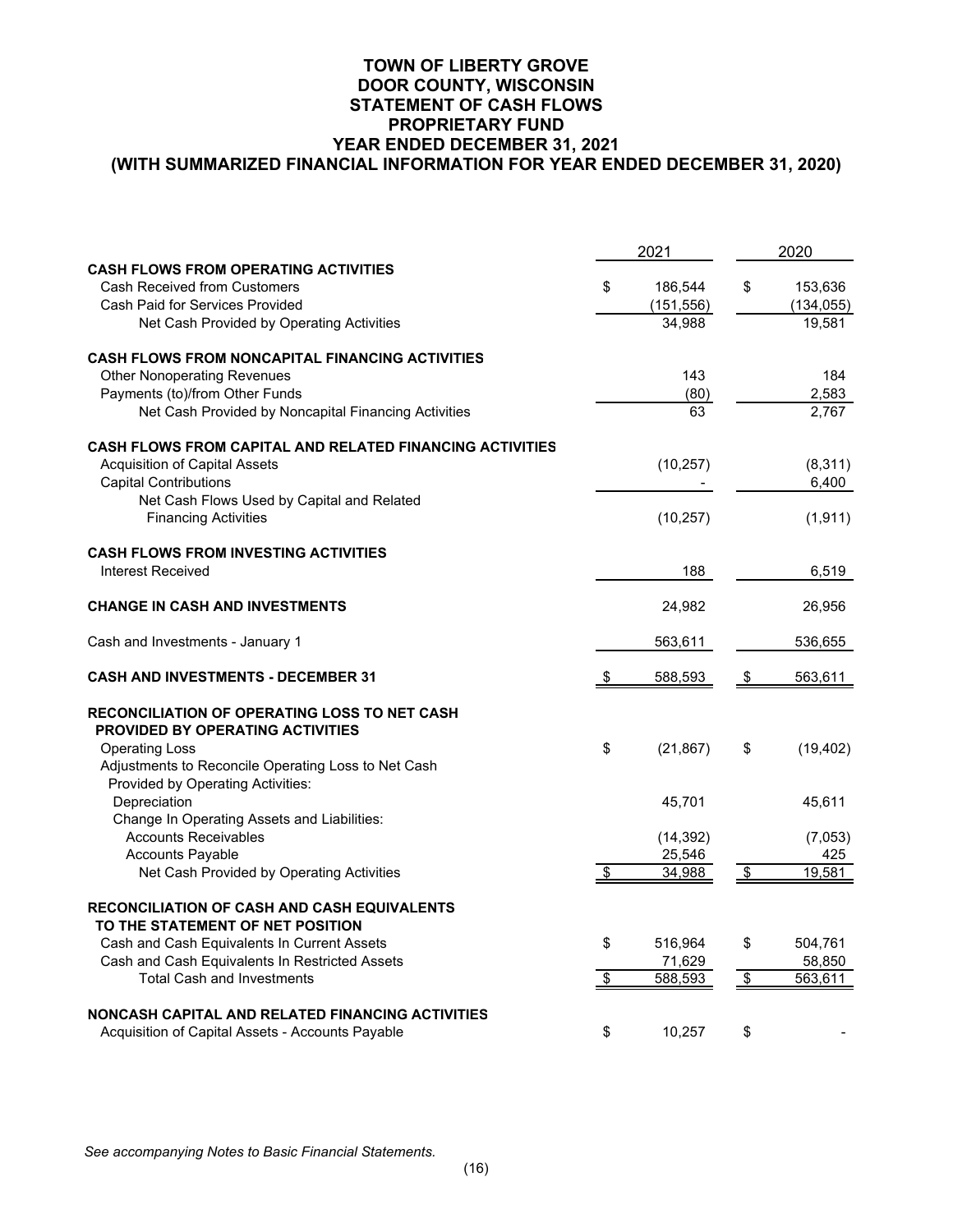### **TOWN OF LIBERTY GROVE DOOR COUNTY, WISCONSIN STATEMENT OF NET POSITION FIDUCIARY FUND DECEMBER 31, 2021 (WITH SUMMARIZED FINANCIAL INFORMATION AS OF DECEMBER 31, 2020)**

|                                               | <b>Custodial Fund</b> |           |    |           |  |  |
|-----------------------------------------------|-----------------------|-----------|----|-----------|--|--|
|                                               |                       | 2020      |    |           |  |  |
| <b>ASSETS</b>                                 |                       |           |    |           |  |  |
| Cash and Investments                          | \$                    | 1,716,143 | \$ | 219,239   |  |  |
| Receivables:                                  |                       |           |    |           |  |  |
| <b>Taxes and Special Charges</b>              |                       | 6,206,122 |    | 7,772,767 |  |  |
| <b>Total Assets</b>                           |                       | 7,922,265 |    | 7,992,006 |  |  |
| <b>LIABILITIES</b>                            |                       |           |    |           |  |  |
| Due to Other Governments                      |                       | 1,716,143 |    | 219,239   |  |  |
| <b>DEFERRED INFLOWS</b>                       |                       |           |    |           |  |  |
| Property Taxes Levied for the Subsequent Year |                       | 6,206,122 |    | 7,772,767 |  |  |
| <b>NET POSITION</b>                           |                       |           |    |           |  |  |
| <b>Fiduciary Net Position</b>                 |                       |           |    |           |  |  |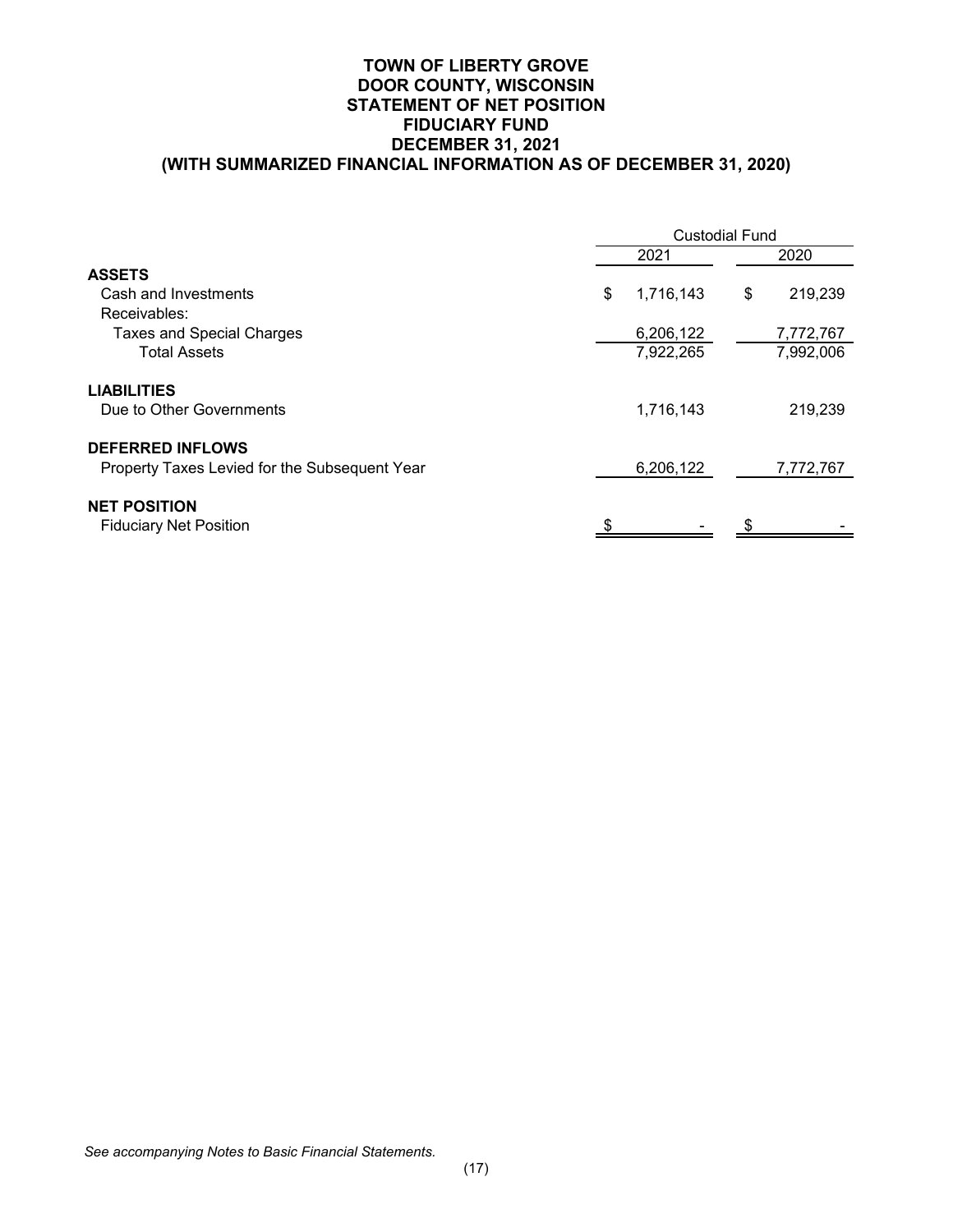#### **TOWN OF LIBERTY GROVE DOOR COUNTY, WISCONSIN STATEMENT OF CHANGES IN FIDUCIARY NET POSITION FIDUCIARY FUND YEAR ENDED DECEMBER 31, 2021 (WITH SUMMARIZED FINANCIAL INFORMATION FOR YEAR ENDED DECEMBER 31, 2020)**

|                                                         | <b>Custodial Fund</b> |           |    |           |  |  |  |
|---------------------------------------------------------|-----------------------|-----------|----|-----------|--|--|--|
|                                                         |                       | 2021      |    | 2020      |  |  |  |
| <b>ADDITIONS</b><br>Taxes and Special Charges Collected | \$                    | 7,992,005 | \$ | 7,660,510 |  |  |  |
| <b>DEDUCTIONS</b><br>Payments to Other Taxing Districts |                       | 7,992,005 |    | 7,660,510 |  |  |  |
| <b>CHANGE IN NET POSITION</b>                           |                       |           |    |           |  |  |  |
| Net Position - January 1                                |                       |           |    |           |  |  |  |
| <b>NET POSITION - DECEMBER 31</b>                       |                       |           |    |           |  |  |  |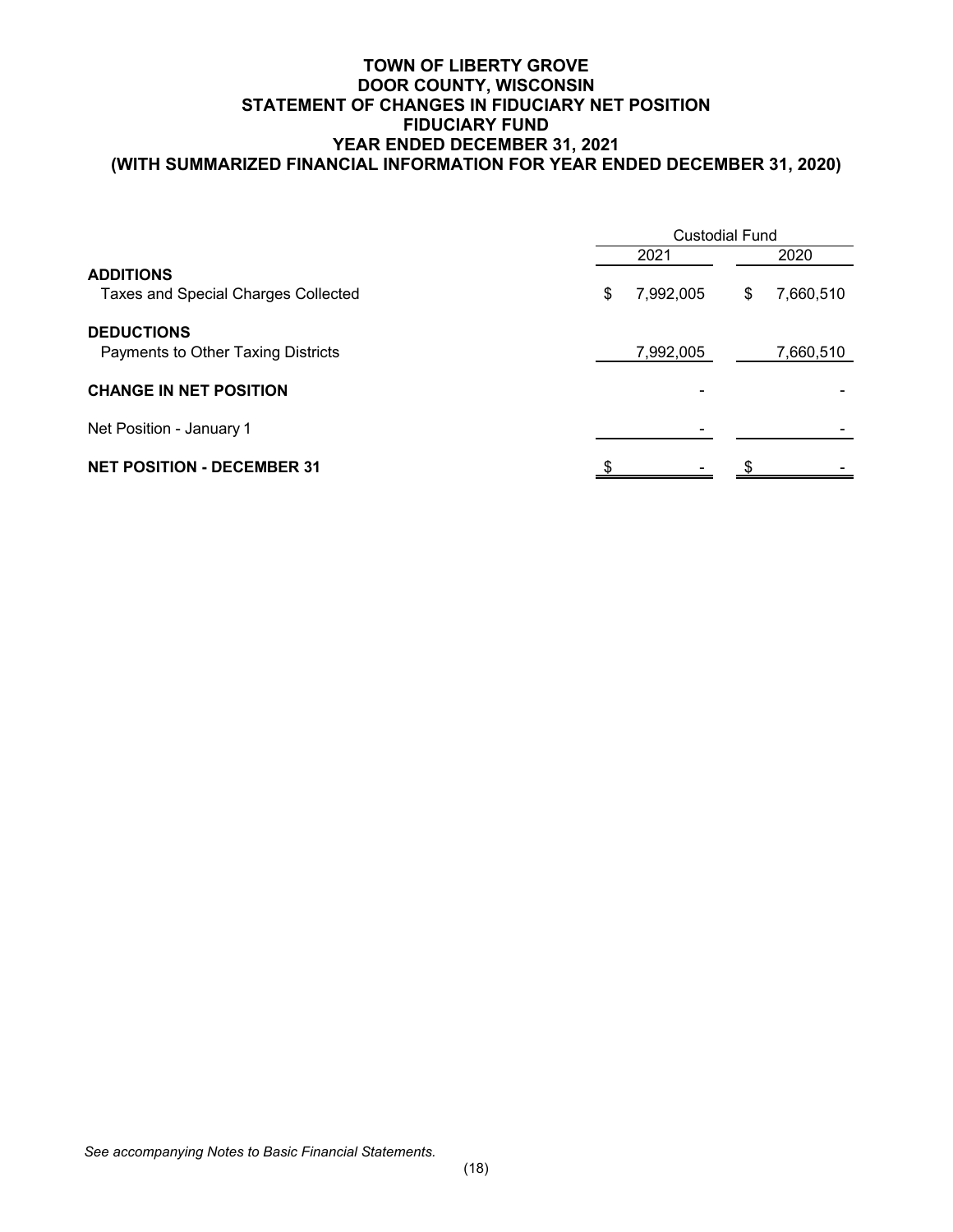### **NOTE 1 SUMMARY OF SIGNIFICANT ACCOUNTING POLICIES**

The basic financial statements of the Town of Liberty Grove, Door County, Wisconsin (the Town), have been prepared in conformity with accounting principles generally accepted in the United States of America (U.S. GAAP) as applied to government units. The Governmental Accounting Standards Board (GASB) is the accepted standard-setting body for establishing governmental accounting and financial reporting principles. The significant accounting principles and policies utilized by the Town are described below:

### **A. Reporting Entity**

The Town is a municipal corporation governed by an elected five member board. In accordance with U.S. GAAP, the basic financial statements are required to include the Town (the primary government) and any separate component units that have a significant operational or financial relationship with the Town. The Town has identified the following component unit that is required to be included in the basic financial statements.

### Town of Liberty Grove Sanitary District #1

The Town of Liberty Grove Sanitary District #1 (the District) is governed by a five member Town Board of Liberty Grove. Although legally separate from the Town, the District is reported as if it was part of the primary government because the Town Board is serving as their governing body. The District provides water and sanitary services to parts of the Town.

### **B. Joint Venture**

### Sister Bay/Liberty Grove Joint Fire Department

The Town and the Village of Sister Bay formed a joint fire department in the 1930's to provide for services to its citizens. An intergovernmental agreement was adopted in 2010 to provide for the continuing operation of the joint fire department. The agreement creates a Fire Board composed of three members from the Town and two from Sister Bay Boards. All Fire Board members shall be elected officials of the Town and Village. In accordance with the agreement, the costs of these services are shared by the Town and the Village on a basis of 2/3 of the cost being paid by the Town and 1/3 of the cost being paid by the Village. These percentages are based on the approximate percentage of the assessed property value of the Town and the Village to the total assessed property of each entity combined. During 2021, the Town remitted \$295,362 to the joint fire department. The Town has an equity interest in the net position of the Sister Bay/Liberty Grove Joint Fire Department. At December 31, 2021 the Town's equity interest was \$1,598,818. Complete financial information for Sister Bay/Liberty Grove Joint Fire Department can be obtained from the department office in Sister Bay, Wisconsin.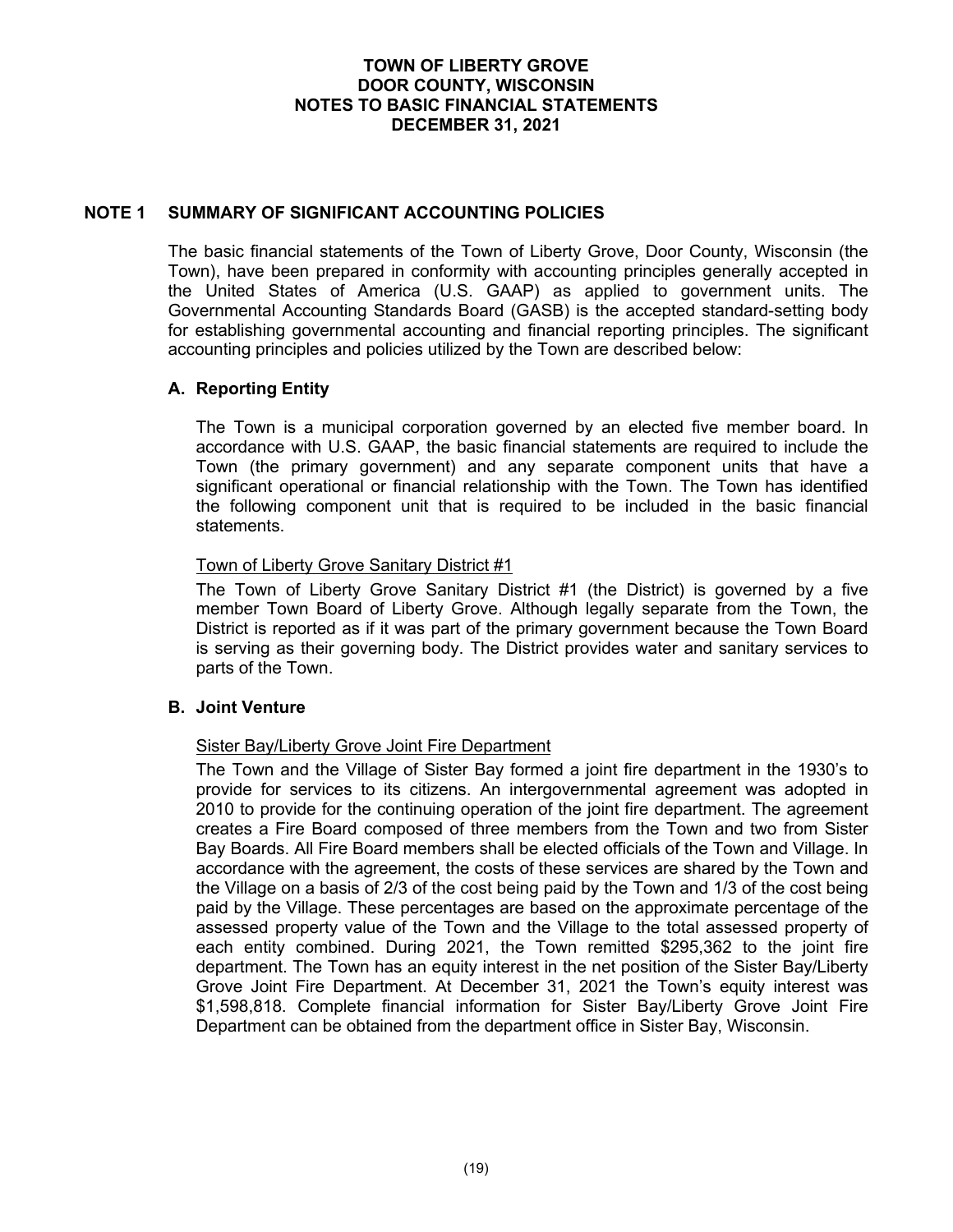### **NOTE 1 SUMMARY OF SIGNIFICANT ACCOUNTING POLICIES (CONTINUED)**

### **B. Joint Venture (Continued)**

#### Joint Public Library Facility

The Town and the Village of Sister Bay entered into an agreement on June 12, 2001 for the purpose of constructing and maintaining a building to be used as a joint public library facility. The construction costs and annual building operation and maintenance costs are financed 1/2 by the Town and 1/2 by the Village. The Sister Bay Liberty Grove Library Building Commission is governed by a six member board of commissioners composed of three members from the Town and three members from Sister Bay. During 2021, the Town remitted an operating appropriation of \$36,500 to the joint library facility. The Town accounts for its share of the operations in the general fund. The Town does not have an equity interest in the joint venture. Complete financial statements for the Sister Bay Liberty Grove Library Building Commission can be obtained from the Commission located in Sister Bay, Wisconsin.

The operation of the library is part of the Door County Consolidated Library System in accordance with an agreement with Door County.

### **C. Jointly Governed Organization**

### Door County Tourism Zone

The Town is a participant with all other Door County municipalities in a joint venture to create the Door County Tourism Zone as prescribed under Wisconsin Statute 66.0615. The Tourism Zone is responsible for collecting a 5.5% room tax on the gross receipts from retail furnishing of rooms or lodgings over all of the member municipalities. The Tourism Zone pays 66% of the room tax collected to the Door County Visitor Bureau, 30% to the member municipalities and retains 4% for its operations. During 2021, the Town of Liberty Grove received \$162,204 of room tax from the Tourism Zone. Complete financial information for the Door County Tourism Zone Commission can be obtained from their office in Sister Bay, Wisconsin.

### **D. Government-Wide and Fund Financial Statements**

The government-wide financial statements (i.e., the statement of net position and the statement of activities) report information on all of the nonfiduciary activities of the Town. For the most part, the effect of interfund activity has been removed from these statements. *Governmental activities*, which are primarily supported by taxes and intergovernmental revenues, are reported separately from *business-type activities*, which rely to a significant extent on fees and charges for services.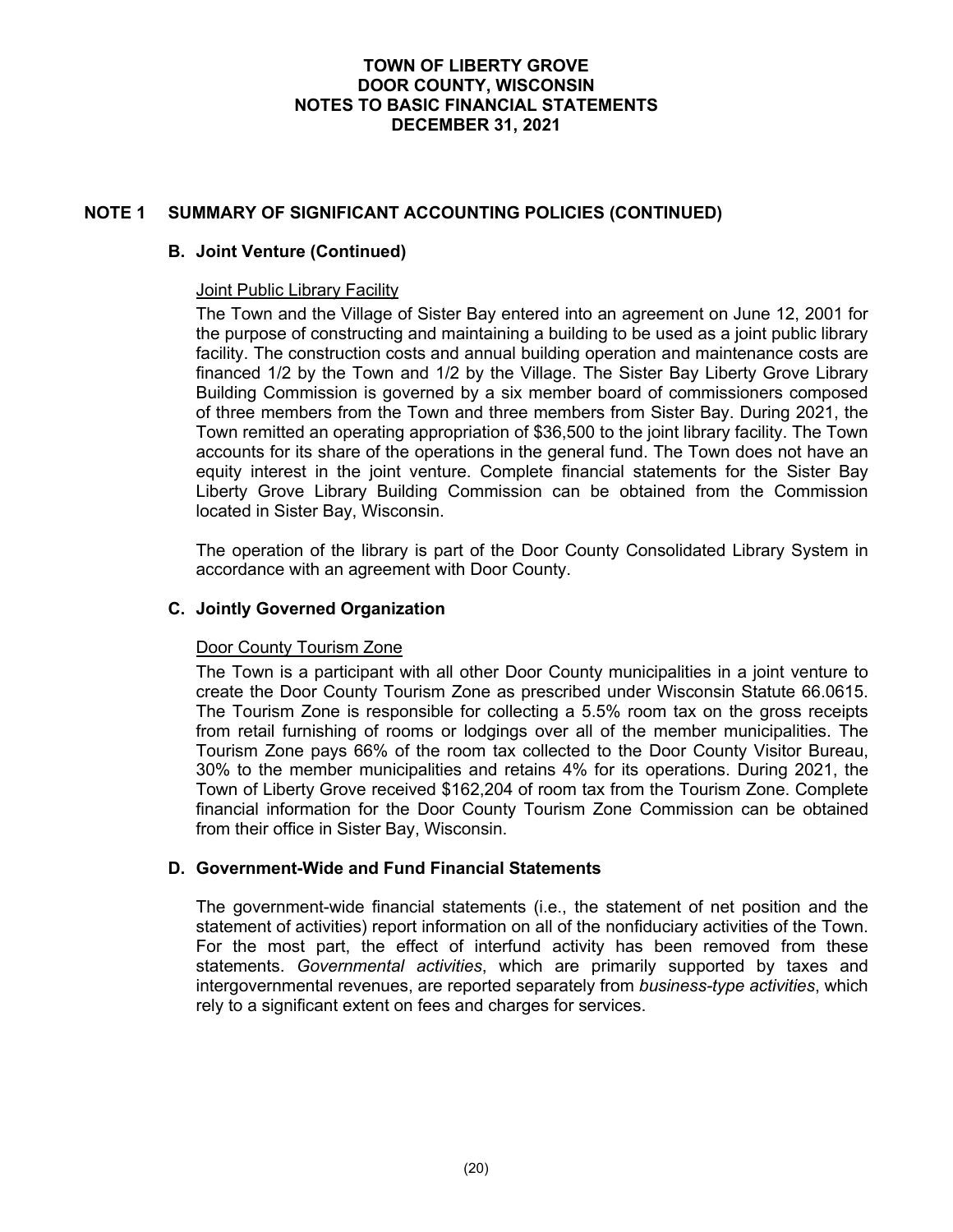### **NOTE 1 SUMMARY OF SIGNIFICANT ACCOUNTING POLICIES (CONTINUED)**

#### **D. Government-Wide and Fund Financial Statements (Continued)**

The statement of activities demonstrates the degree to which the direct expenses of a given function are offset by program revenues. *Direct expenses* are those that are clearly identifiable with a specific function or segment. *Program revenues* include 1) charges to customers or applicants who purchase, use, or directly benefit from goods, services, or privileges provided by a given function or segment and 2) grants and contributions that are restricted to meeting the operational or capital requirements of a particular function. Taxes and other items not properly included among program revenues are reported instead as *general revenues*.

Separate financial statements are provided for governmental, proprietary and fiduciary funds, even though the latter is excluded from the government-wide financial statements. Governmental funds include the general fund. Proprietary funds include the enterprise fund. The Town has no internal service funds. The major individual government fund and major individual enterprise find are reported as separate columns in the fund financial statements.

The Town reports the following major governmental fund:

#### General Fund

This is the Town's primary operating fund. It accounts for all financial resources of the general government.

The Town reports the following major enterprise fund:

#### Water and Sewer Utility Fund

This fund accounts for the operations of the Town of Liberty Grove Sanitary District #1.

The Town also reports the following fiduciary fund:

#### Custodial Fund

The custodial fund accounts for property taxes and special charges collected on behalf of other governments.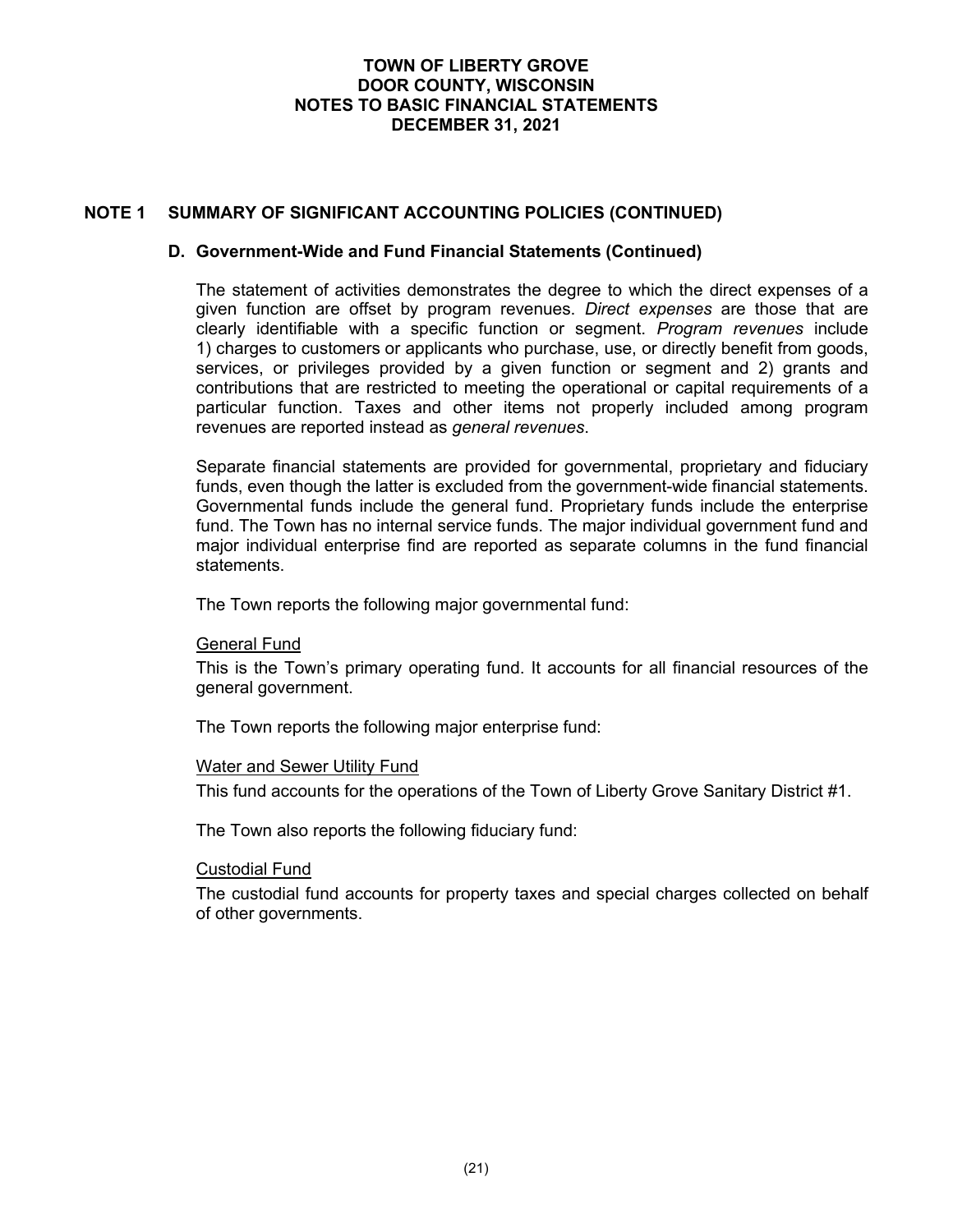### **NOTE 1 SUMMARY OF SIGNIFICANT ACCOUNTING POLICIES (CONTINUED)**

#### **E. Measurement Focus and Basis of Accounting**

The government-wide financial statements are reported using the *economic resources measurement focus* and the *accrual basis of accounting*, as are the proprietary fund and fiduciary fund financial statements. Revenues are recorded when earned and expenses are recorded when a liability is incurred, regardless of the timing of related cash flows. Property taxes are recognized as revenues in the year for which they are levied. Grants and similar items are recognized as revenues as soon as all eligibility requirements imposed by the provider have been met.

Governmental fund financial statements are reported using the *current financial resources measurement focus* and the *modified accrual basis of accounting*. Revenues are recognized as soon as they are both measurable and available. Revenues are considered to be *available* when they are collectible within the current period or soon enough thereafter to pay liabilities of the current period. For this purpose, the Town considers revenues to be available if they are collected within 60 days of the end of the current fiscal period. Expenditures generally are recorded when a liability is incurred, as under accrual accounting. However, debt service expenditures, as well as expenditures related to compensated absences and claims and judgments, are recorded only when payment is due.

Revenues susceptible to accrual include intergovernmental grants, intergovernmental charges for services, public charges for services and interest. Other revenues such as licenses and permits, fines and forfeits and miscellaneous revenues are recognized when received in cash or when measurable and available.

As a general rule the effect of interfund activity has been eliminated from the government-wide financial statements. Exceptions to this general rule are payments-inlieu of taxes and other charges between the Town's water and wastewater functions and various other functions of the Town. Elimination of these charges would distort the direct costs and program revenues reported for the various functions concerned.

Amounts reported as *program revenues* include 1) charges to customers or applicants for goods, services, or privileges provided, and fees and fines, 2) operating grants and contributions, and 3) capital grants and contributions. Internally dedicated resources are reported as *general revenues* rather than as program revenues. Likewise, general revenues include all taxes.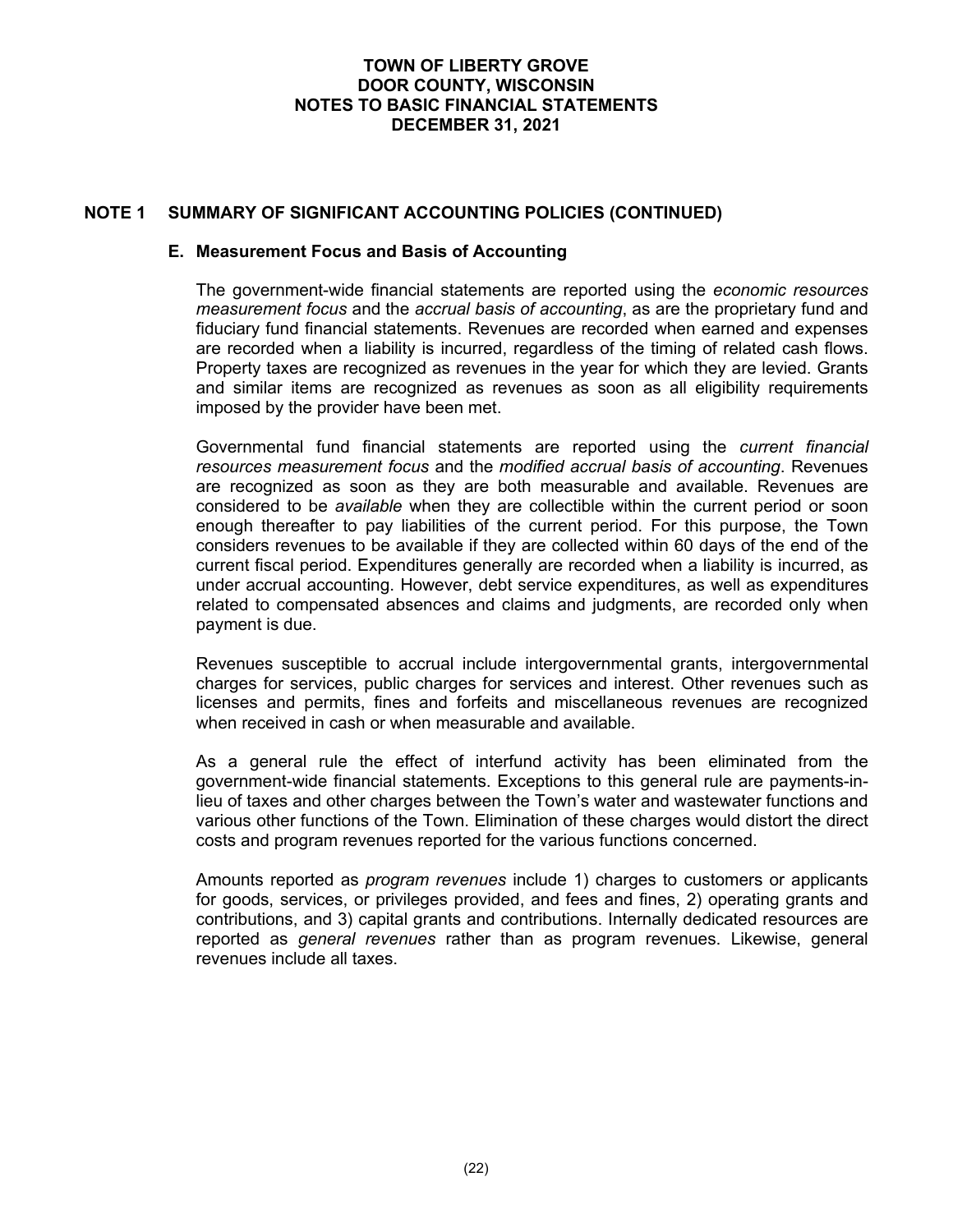### **NOTE 1 SUMMARY OF SIGNIFICANT ACCOUNTING POLICIES (CONTINUED)**

#### **E. Measurement Focus and Basis of Accounting (Continued)**

Proprietary funds distinguish *operating* revenues and expenses from *nonoperating*  items. Operating revenues and expenses generally result from providing services and producing and delivering goods in connection with a proprietary fund's principal ongoing operations. The principal operating revenues of the Town's proprietary funds are charges to customers for services. Operating expenses for proprietary funds include the costs of services, administrative expenses, and depreciation on capital assets. All revenues and expenses not meeting this definition are reported as nonoperating revenues and expenses.

When both restricted and unrestricted resources are available for use, it is the Town's policy to use restricted resources first, then unrestricted resources, as they are needed.

### **F. Assets, Liabilities, Deferred Outflows/Inflows of Resources, and Net Position or Fund Balance**

### **1. Cash and Investments**

Cash and investments are combined in the financial statements. Cash deposits consist of demand and time deposits with financial institutions and are carried at cost. Investments are stated at fair value. Fair value is the price that would be received to sell an asset in an orderly transaction between market participants at the measurement date. For purposes of the statement of cash flows, all cash deposits and highly liquid investments (including restricted assets) with a maturity of three months or less from date of acquisition are considered to be cash equivalents.

### **2. Property Taxes and Special Charges Receivable**

Property taxes and special charges consist of taxes on real estate and personal property and user charges assessed against Town properties. They are levied during December of the prior year and become an enforceable lien on property the following January 1. Property taxes are payable in various options depending on the type and amount. Personal property taxes and special charges are payable on or before January 31 in full. Real estate taxes are payable in full by January 31 or in two equal installments on or before January 31 and July 31. Real estate taxes not paid by January 31 are purchased by the County as part of the February tax settlement. Delinquent personal property taxes remain the collection responsibility of the Town. Special charges not paid by January 31 are held in trust by the County and remitted to the Town, including interest, when collected by the County.

In addition to its levy, the Town also levies taxes for the Gibraltar School District, Door County, and Northeast Wisconsin Technical College. The Town contracts with Door County to perform the tax collection function.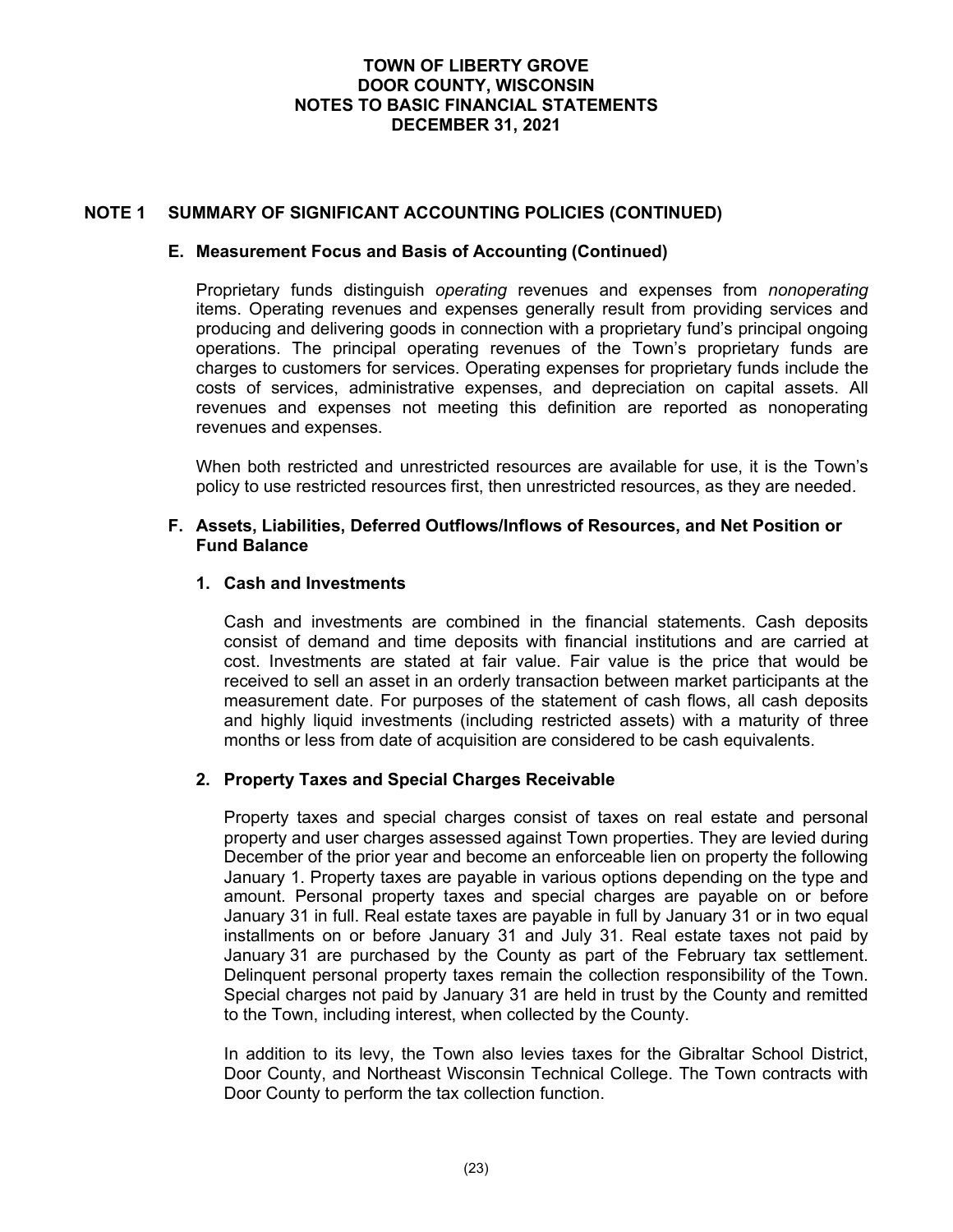### **NOTE 1 SUMMARY OF SIGNIFICANT ACCOUNTING POLICIES (CONTINUED)**

### **F. Assets, Liabilities, Deferred Outflows/Inflows of Resources, and Net Position or Fund Balance (Continued)**

#### **3. Accounts Receivable**

Accounts receivable are recorded at gross amounts with uncollectible amounts recognized under the direct write-off method. No allowance for uncollectible accounts has been provided since it is believed that the amount of such allowance would not be material to the basic financial statements.

### **4. Interfund Receivables and Payables**

During the course of operations, numerous transactions occur between individual funds for goods provided or services rendered. These receivables and payables are classified as "due from other funds" and "due to other funds" in the fund financial statements.

The amount reported on the statement of net position for internal balances represents the residual balance outstanding between the governmental and business-type activities.

### **5. Prepaid Items**

Payments made to vendors that will benefit periods beyond the end of the current fiscal year are recorded as prepaid items and are accounted for on the consumption method.

Prepaid items of governmental funds in the fund financial statements are classified as nonspendable fund balance to indicate that they do not represent spendable available financial resources.

### **6. Prepaid Supplies**

Prepaid supplies are recorded at cost, which approximates market, using the first-in, first-out method. Prepaid supplies consist of expendable supplies held for consumption. The cost is recorded as an expenditure at the time individual supply items are consumed rather than when purchased.

Prepaid supplies of governmental funds in the fund financial statements are classified as nonspendable fund balance to indicate that they do not represent spendable available financial resources.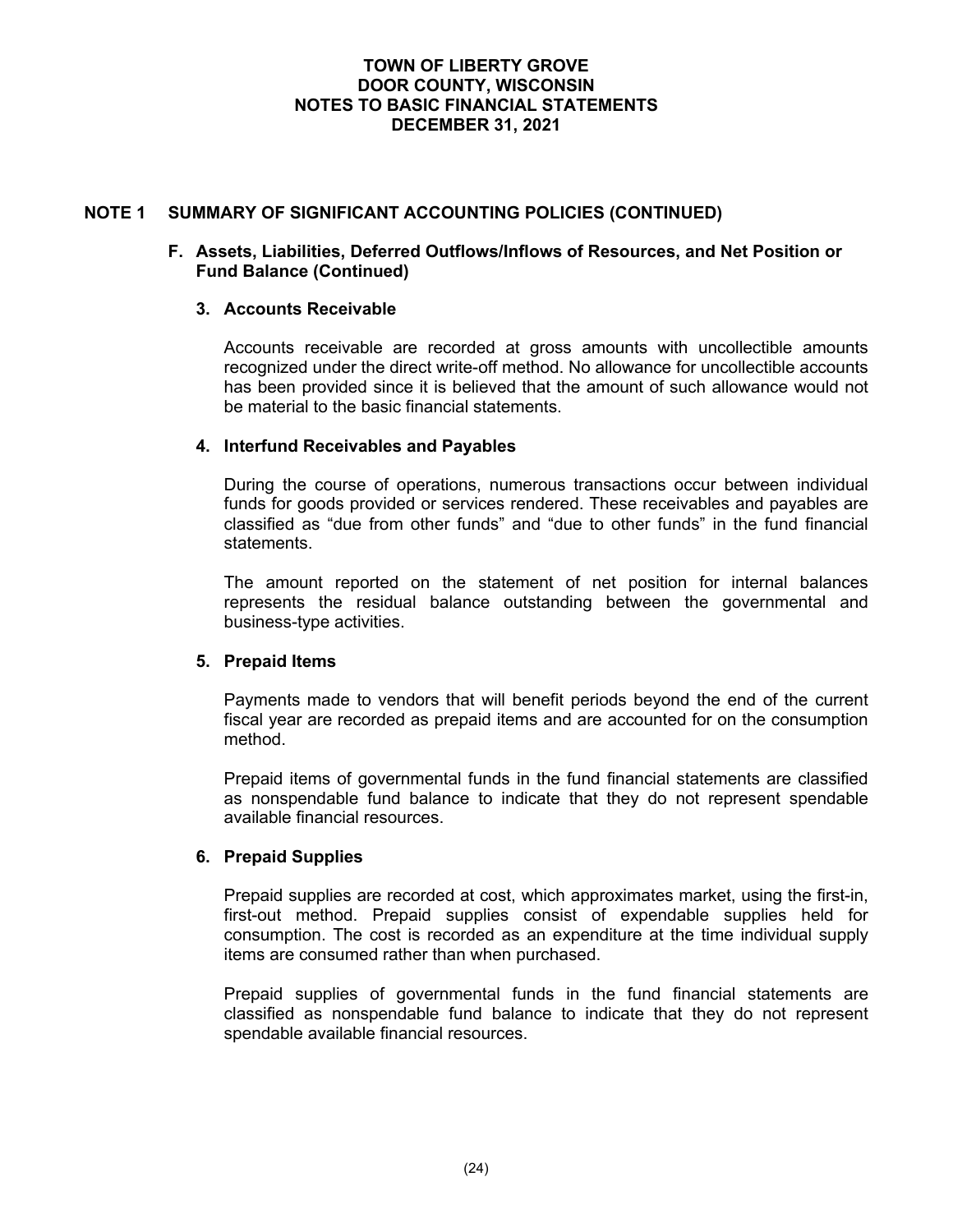### **NOTE 1 SUMMARY OF SIGNIFICANT ACCOUNTING POLICIES (CONTINUED)**

### **F. Assets, Liabilities, Deferred Outflows/Inflows of Resources, and Net Position or Fund Balance (Continued)**

### **7. Capital Assets**

Capital assets, which include property, plant, equipment, and infrastructure assets, are reported in the applicable governmental or business-type activities columns in the government-wide financial statements. The Town does not have a formal capitalization policy; as a result the Town has been using a threshold of \$5,000. Capital assets are recorded at historical cost or estimated historical cost if purchased or constructed. Donated capital assets are recorded at estimated acquisition value at the date of donation.

The costs of normal maintenance and repairs that do not add to the value of the asset or materially extend asset lives are not capitalized.

Capital assets of the Town are depreciated using the straight-line method over the following estimated useful lives:

|                                   | Governmental  | Business-Type  |
|-----------------------------------|---------------|----------------|
| Assets                            | Activities    | Activities     |
| Land Improvements                 | 25 - 50 Years | 25 - 100 Years |
| <b>Buildings and Improvements</b> | 25 - 40 Years | 25 - 40 Years  |
| Machinery and Equipment           | 10 - 20 Years | 3 - 10 Years   |
| Infrastructure                    | 25 - 50 Years | 18 - 135 Years |

### **8. Compensated Absences**

It is the Town's policy to permit employees to accumulate earned but unused sick leave benefits in accordance with employee handbook policy. All sick leave is accrued when incurred in the government-wide and proprietary fund financial statements. A liability for these amounts is reported in the governmental funds in the fund financial statements only if they have matured, for example, as a result of employee resignations and retirements.

### **9. Deferred Outflows/Inflows of Resources**

Deferred outflows of resources are a consumption of net position by the government that is applicable to a future reporting period. Deferred inflows of resources are an acquisition of net position by the government that is applicable to a future reporting period. The recognition of those outflows and inflows as expenses or expenditures and revenues are deferred until the future periods to which the outflows and inflows are applicable.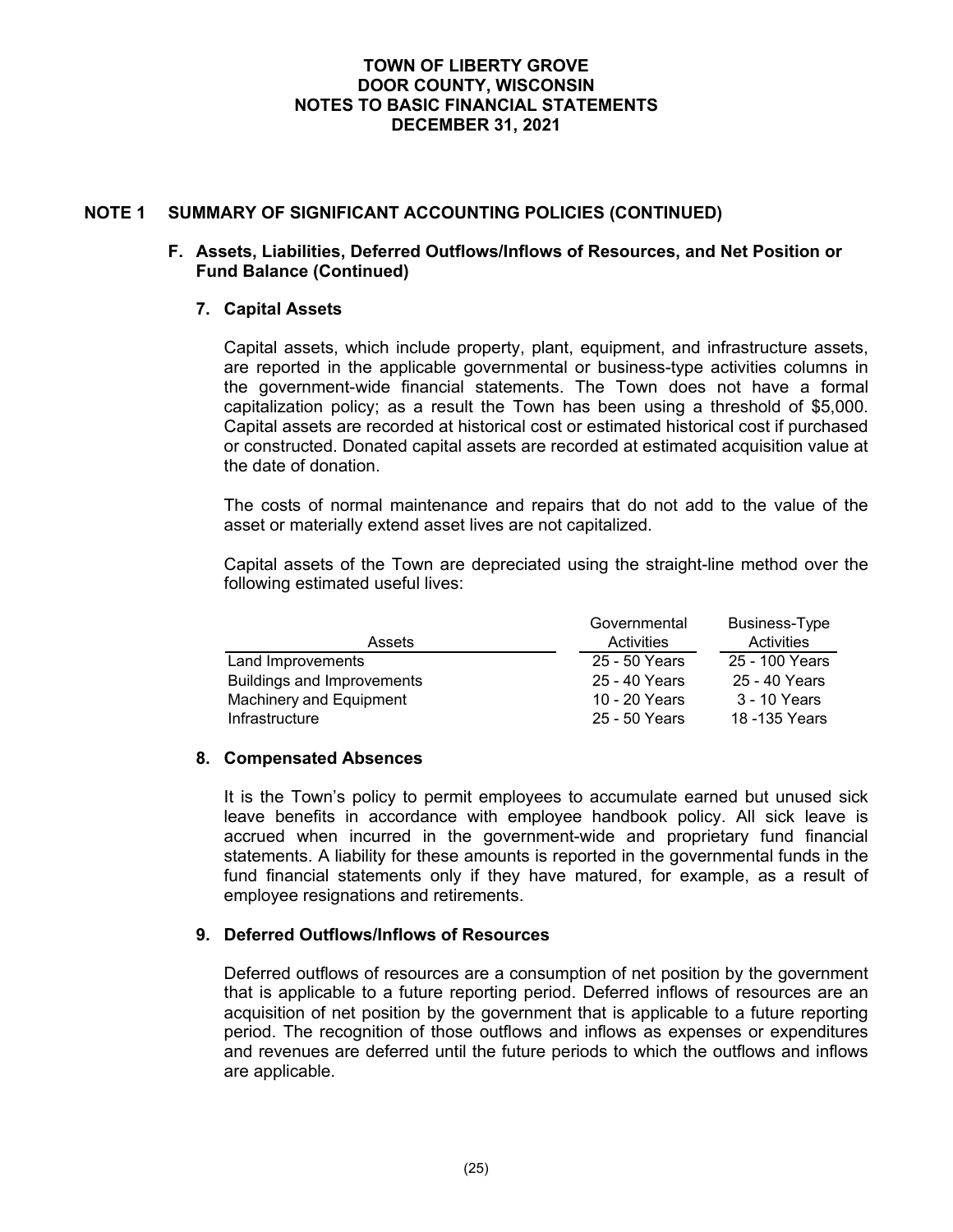### **NOTE 1 SUMMARY OF SIGNIFICANT ACCOUNTING POLICIES (CONTINUED)**

### **F. Assets, Liabilities, Deferred Outflows/Inflows of Resources, and Net Position or Fund Balance (Continued)**

### **9. Deferred Outflows/Inflows of Resources (Continued)**

Governmental funds may report deferred inflows of resources for unavailable revenues. The Town reports unavailable revenues for tower investment receivable and property taxes levied for subsequent year. The tower investment receivable inflows are recognized as revenues in the government-wide financial statements.

#### **10. Long-Term Obligations**

In the government-wide financial statements, and proprietary funds in the fund financial statements, long-term debt and other long-term obligations are reported as liabilities in the applicable governmental activities, business-type activities, or proprietary fund statement of net position. Bond premiums and discounts are deferred and amortized over the life of the bonds. Bonds payable are reported net of the applicable bond premium or discount. Bond issuance costs are expensed as incurred.

In the fund financial statements, governmental funds recognize bond premiums and discounts, as well as bond issuance costs, during the current period. The face amount of debt issued is reported as other financing sources. Premiums received on debt issuances are reported as other financing sources while discounts on debt issuances are reported as other financing uses. Issuance costs, whether or not withheld from the actual debt proceeds received, are reported as debt service expenditures.

### **11. Fund Equity**

#### Governmental Fund Financial Statements

Fund balance of governmental funds is reported in various categories based on the nature of any limitations requiring the use of resources for specific purposes. The following classifications describe the relative strength of the spending constraints placed on the purposes for which resources can be used:

- **Nonspendable Fund Balance.** Amounts that are not in spendable form (such as inventory, prepaid items, or long-term receivables) or are legally or contractually required to remain intact.
- **Restricted Fund Balance.** Amounts that are constrained for specific purposes by external parties (such as grantor or bondholders), through constitutional provisions, or by enabling legislation.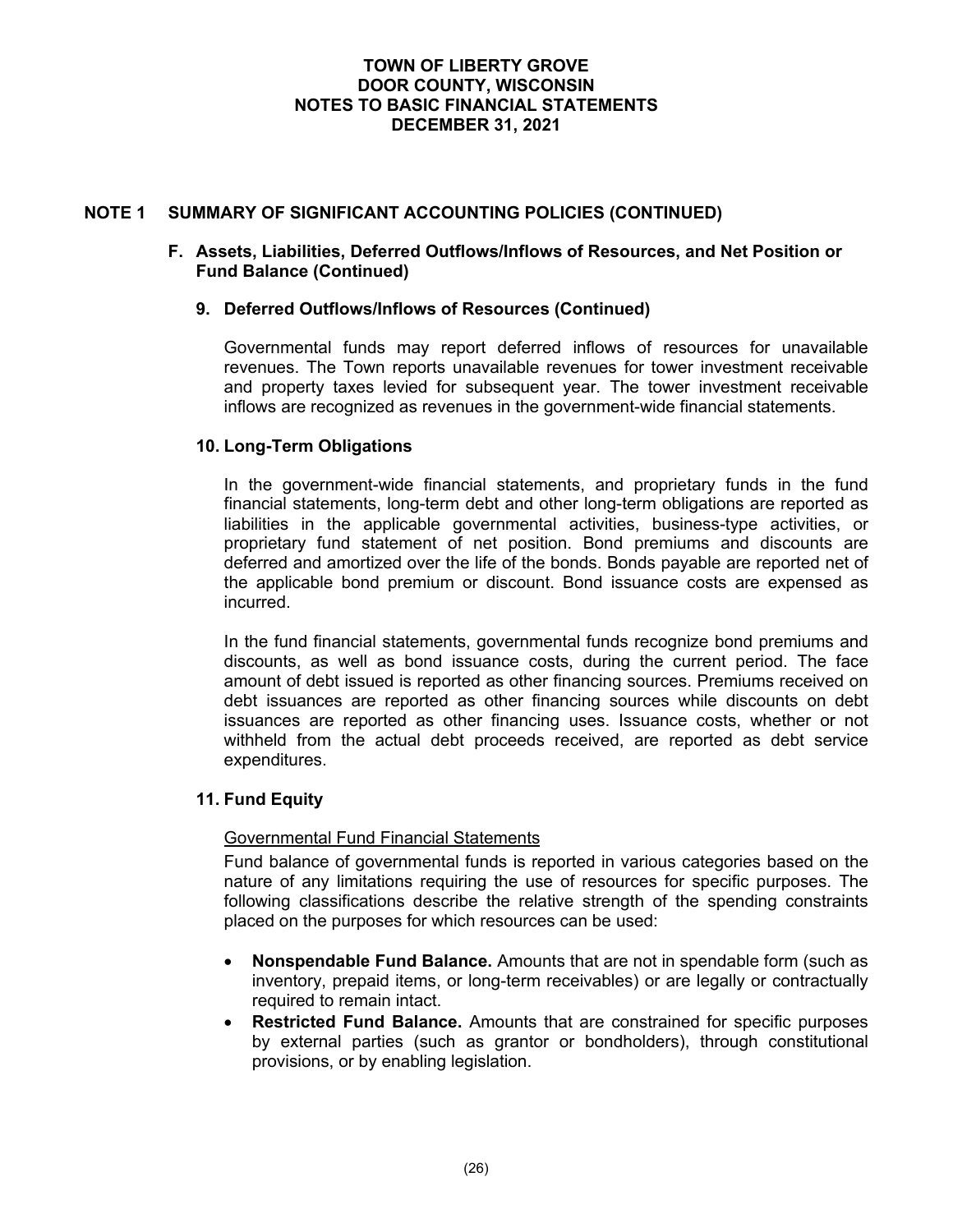### **NOTE 1 SUMMARY OF SIGNIFICANT ACCOUNTING POLICIES (CONTINUED)**

### **F. Assets, Liabilities, Deferred Outflows/Inflows of Resources, and Net Position or Fund Balance (Continued)**

### **11. Fund Equity (Continued)**

#### Governmental Fund Financial Statements (Continued)

- **Committed Fund Balance.** Amounts that are constrained for specific purposes by action of the Town Board. These constraints can only be removed or changed by the Town Board using the same action that was used to create them.
- **Assigned Fund Balance.** Amounts that are constrained for specific purposes by action of Town management. The Town Board has not authorized an employee to assign fund balance.
- **Unassigned Fund Balance.** Amounts that are available for any purpose.

The Town has not adopted a fund balance spend-down policy regarding the order in which fund balance will be utilized. When a policy does not specify the spend-down policy, GASB Statement No. 54 indicates that restricted funds would be spent first, followed by committed funds, and then assigned funds. Unassigned funds would be spent last.

#### Government-Wide and Proprietary Fund Statements

Equity is classified as net position and displayed in three components:

- **Net Investment in Capital Assets.** Amount of capital assets, net of accumulated depreciation, and capital related deferred outflows of resources less outstanding balances of any bonds, mortgages, notes, or other borrowings that are attributable to the acquisition, construction, or improvement of those assets and any capital related deferred inflows of resources.
- **Restricted Net Position.** Amount of net position that is subject to restrictions that are imposed by 1) external groups, such as creditors, grantors, contributors or laws or regulations of other governments or 2) law through constitutional provisions or enabling legislation.
- **Unrestricted Net Position.** Net position that is neither classified as restricted nor as net investment in capital assets.

### **G. Use of Estimates**

The preparation of financial statements in conformity with accounting principles generally accepted in the United States of America requires management to make estimates and assumptions that affect the amounts reported in the financial statements and accompanying notes. Actual results could differ from those estimates.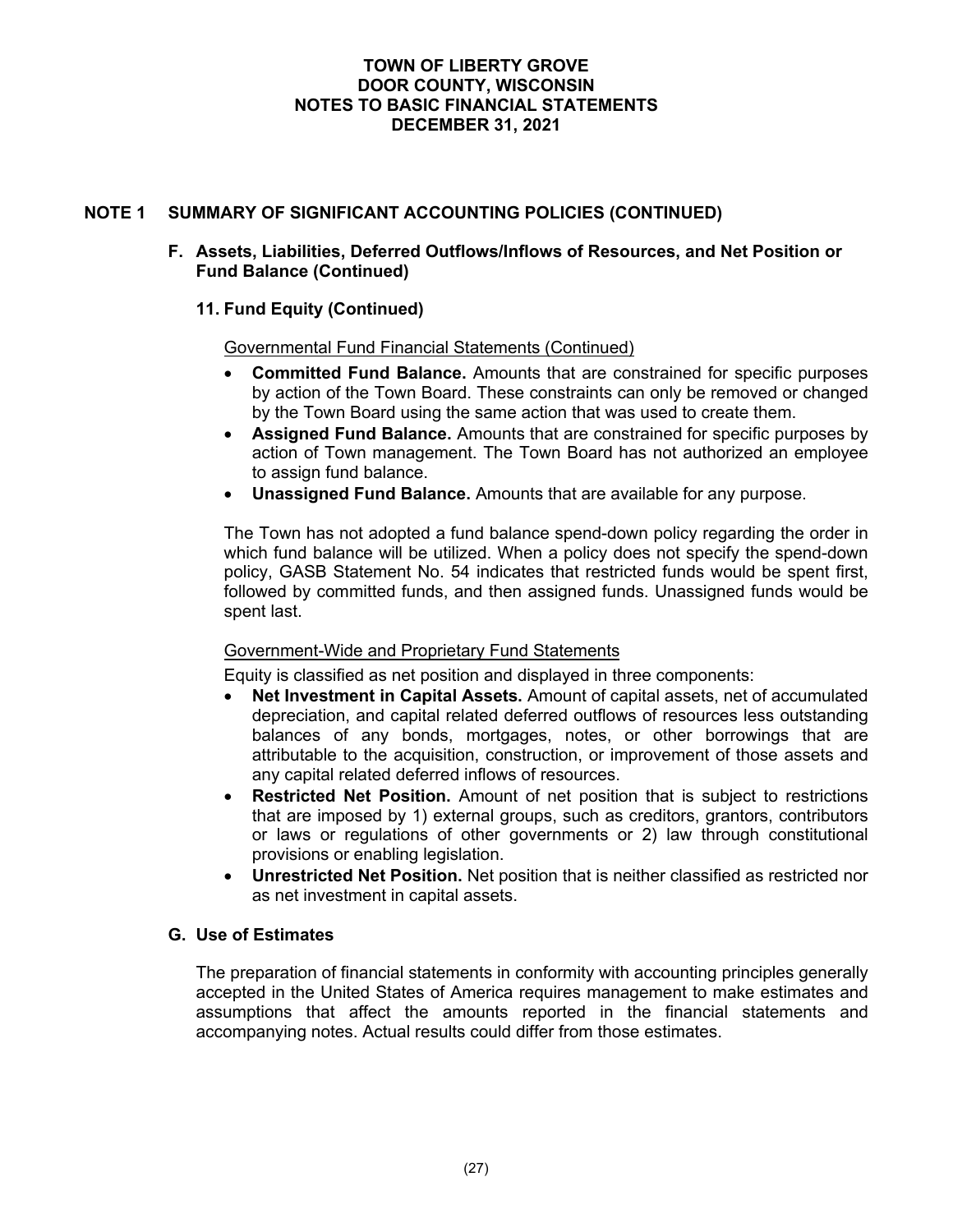### **NOTE 1 SUMMARY OF SIGNIFICANT ACCOUNTING POLICIES (CONTINUED)**

#### **H. Reclassifications**

Certain amounts in the prior year financial statements have been reclassified to conform with the presentation in the current year financial statements with no change in previously reported net position, changes in net position, fund balance or changes in fund balance.

### **I. Prior Year Summarized Financial Information**

Comparative amounts for the prior year have been presented in the basic financial statements to provide an understanding of changes in the Town's financial position and operations. The comparative amounts may be summarized in total and not at the level of detail required for a presentation in conformity with general accepted accounting principles. Accordingly, such information should be read in conjunction with the government's financial statements for the year ended December 31, 2020, from which the summarized information was derived.

### **NOTE 2 STEWARDSHIP AND COMPLIANCE**

### **A. Budgets and Budgetary Accounting**

The Town follows these procedures in establishing the budgetary data reflected in the basic financial statements:

- 1. During November, Town management submits to the Town Board a proposed operating budget for the calendar year commencing the following January 1. The operating budget includes proposed expenditures and the means of financing them. After submission to the governing body, public hearings are held to obtain taxpayer comments. Following the public hearings, the proposed budget, including authorized additions and deletions, is legally enacted by Town Board action.
- 2. Budgets are adopted on a basis consistent with accounting principles generally accepted in the United States of America for the general fund. Budget is defined as the originally approved budget plus or minus approved amendments. Individual amendments throughout the year were not material in relation to the original budget. Budget appropriations not expended during the year are closed to fund balance unless authorized by the governing body to be forwarded into the succeeding year's budget.
- 3. During the year, formal budgetary integration is employed as a management control device for the general fund.
- 4. Expenditures may not exceed appropriations provided in detailed budget accounts maintained for each activity or department of the Town. Amendments to the budget during the year require initial approval by management and are subsequently authorized by the Town Board.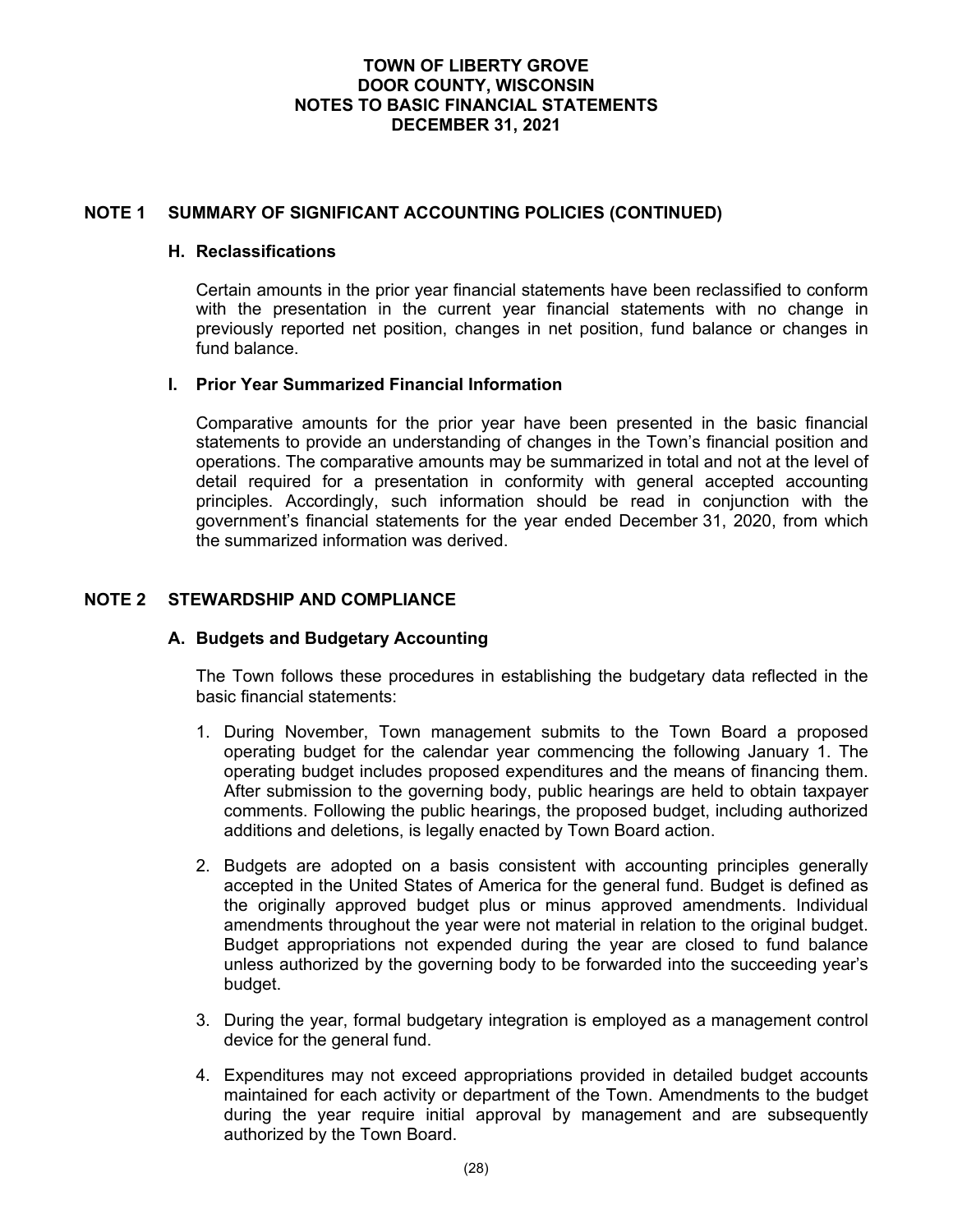### **NOTE 2 STEWARDSHIP AND COMPLIANCE (CONTINUED)**

### **A. Budgets and Budgetary Accounting (Continued)**

5. Encumbrance accounting is not used by the Town to record commitments related to unperformed contracts for goods or services.

The Town did not have any material violation of legal or contractual provisions for the fiscal year ended December 31, 2021.

### **B. Excess of Expenditures Over Budget Appropriations**

The following expenditure accounts of the general fund had actual expenditures in excess of budget appropriations for the year ended December 31, 2021 as follows:

| <b>Fund and Function</b>                                            | <b>Excess</b><br>Expenditures |  |  |  |  |
|---------------------------------------------------------------------|-------------------------------|--|--|--|--|
| General Fund:                                                       |                               |  |  |  |  |
| <b>General Government:</b>                                          |                               |  |  |  |  |
| Board                                                               | \$<br>1,545                   |  |  |  |  |
| Legal                                                               | 11,877                        |  |  |  |  |
| Clerk                                                               | 40,674                        |  |  |  |  |
| <b>Other General Government</b>                                     | 2,358                         |  |  |  |  |
| Hall                                                                | 989                           |  |  |  |  |
| Insurance                                                           | 972                           |  |  |  |  |
| <b>Assessment of Property</b>                                       | 388                           |  |  |  |  |
| Public Safety:<br><b>Building Inspection</b>                        | 26,706                        |  |  |  |  |
| <b>Conservation and Development:</b><br><b>Economic Development</b> | 507                           |  |  |  |  |
| Debt Service:<br>Principal                                          | 47                            |  |  |  |  |
| Capital Outlay:<br><b>General Government</b>                        | 17,393                        |  |  |  |  |
| Parks                                                               | 22,711                        |  |  |  |  |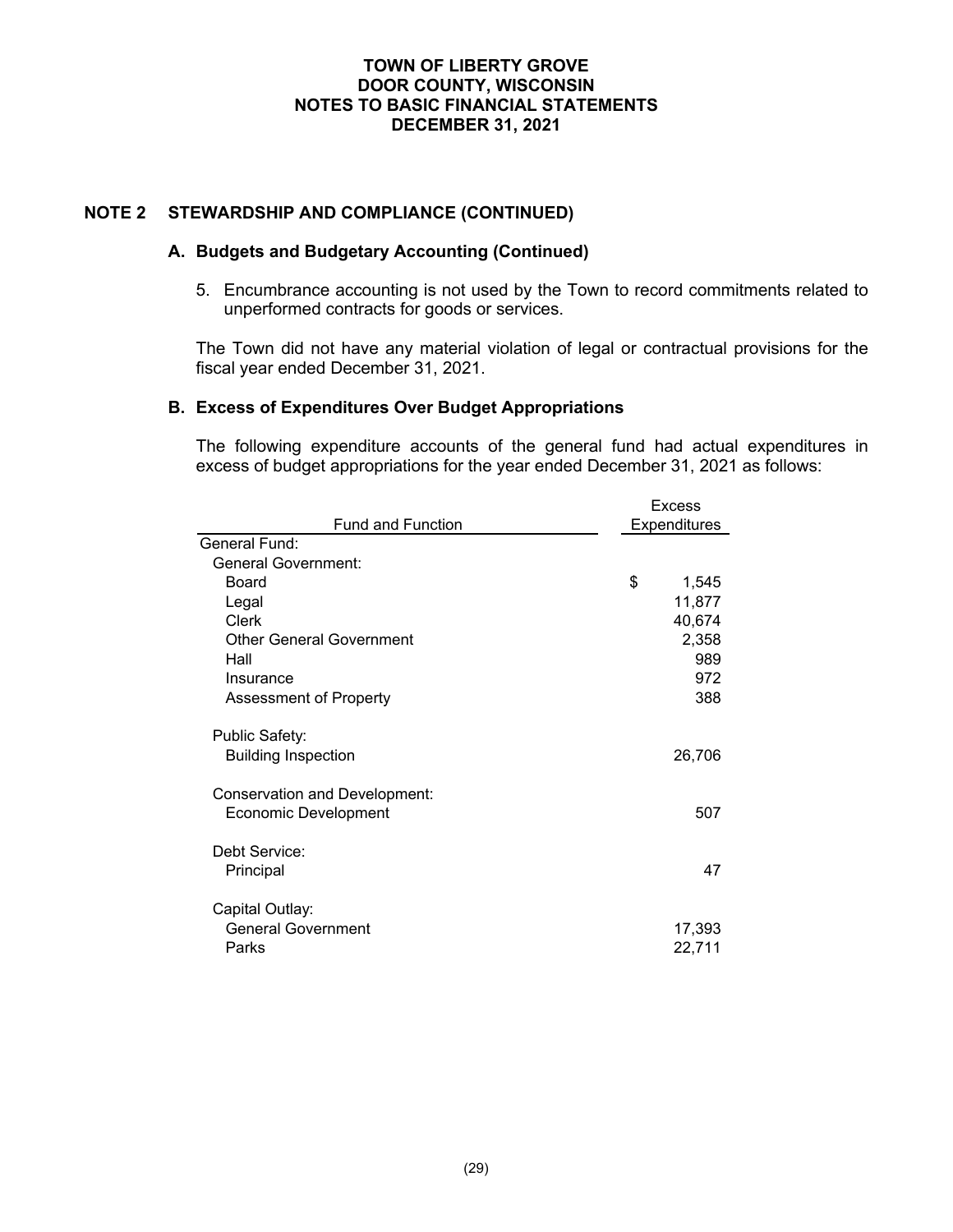### **NOTE 2 STEWARDSHIP AND COMPLIANCE (CONTINUED)**

#### **C. Property Tax Levy Limit**

Wisconsin state statutes provide for a limit on the property tax levies for all Wisconsin cities, villages, towns and counties. For the 2021 and 2022 budget years, Wisconsin Statutes limit the increase in the maximum allowable tax levy to the change in the Town's January 1 equalized value as a result of net new construction. The actual limit for the Town for the 2021 budget was 1.03%. The actual limit for the Town for the 2022 budget was 0.37%. Debt service for debt authorized after July 1, 2005 is exempt from the levy limit. In addition, Wisconsin statutes allow the limit to be adjusted for the increase in debt service authorized prior to July 1, 2005 and in certain other situations.

### **NOTE 3 DETAILED NOTES ON ALL FUNDS**

#### **A. Cash and Investments**

The Town maintains various cash and investment accounts, including pooled funds that are available for use by all funds. Each fund's portion of these accounts is displayed on the financial statements as "Cash and investments".

Invested cash consists of deposits and investments that are restricted by Wisconsin Statutes to the following:

Time deposits; repurchase agreements; securities issued by federal, state and local governmental entities; statutorily authorized commercial paper and corporate securities; and the Wisconsin local government investment pool.

The carrying amount of the Town's cash and investments totaled \$4,838,744 on December 31, 2021 as summarized below:

| Deposits with Financial Institutions                                                                                                                      |   | 4,838,744           |
|-----------------------------------------------------------------------------------------------------------------------------------------------------------|---|---------------------|
| Reconciliation to the basic financial statements:                                                                                                         |   |                     |
| Government-Wide Statement of Net Position:<br>Cash and investments<br><b>Restricted Cash and Investments</b><br>Fiduciary Fund Statement of Net Position: | S | 3,050,972<br>71.629 |
| Cash and investments<br>Total                                                                                                                             |   | 1,716,143           |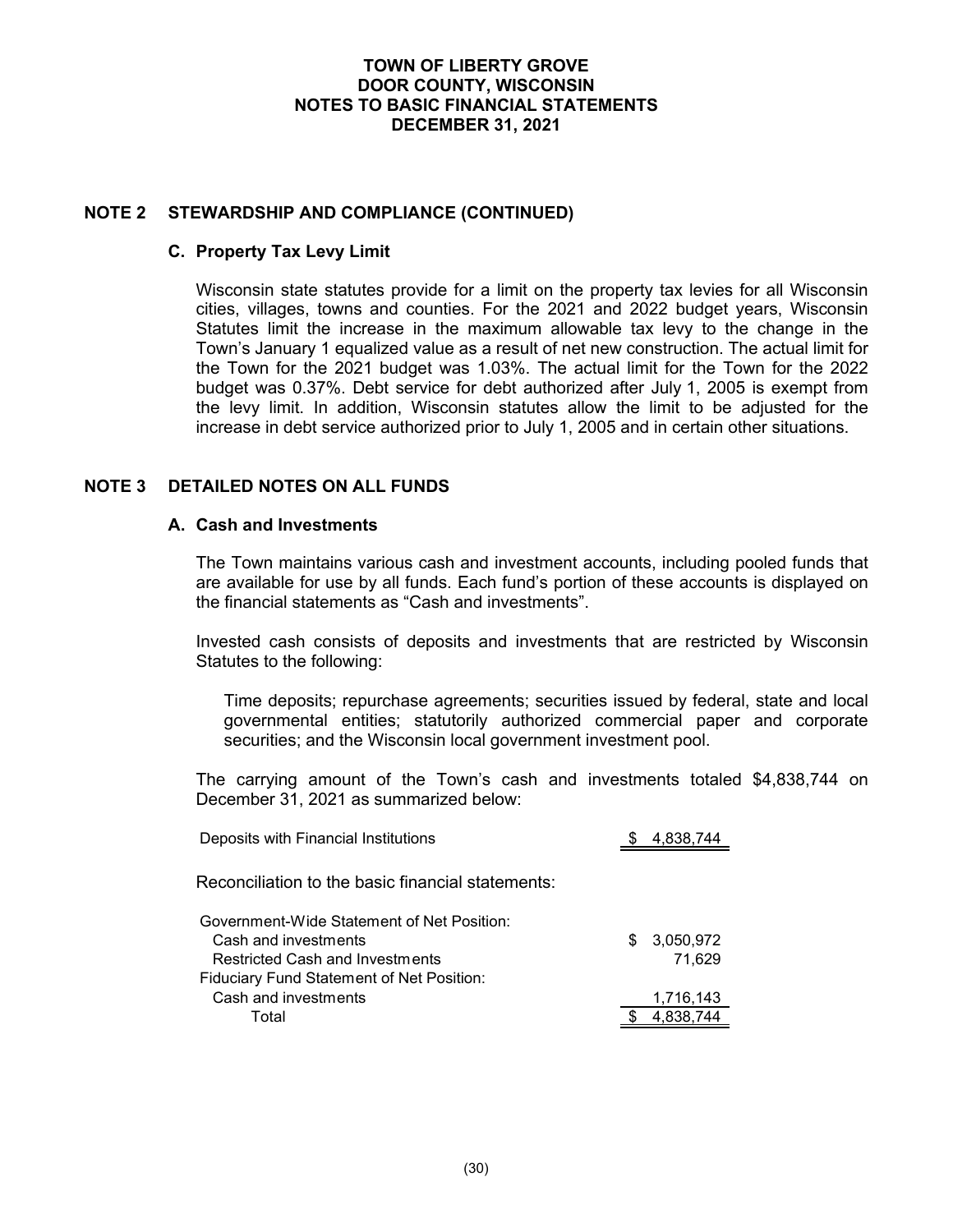### **NOTE 3 DETAILED NOTES ON ALL FUNDS (CONTINUED)**

#### **A. Cash and Investments (Continued)**

#### Fair Value Measurements

The Town categorizes its fair value measurements within the fair value hierarchy established by generally accepted accounting principles. The hierarchy is based on the valuation inputs used to measure the fair value of the asset. Level 1 inputs are quoted prices in active markets for identical assets; Level 2 inputs are significant observable inputs; Level 3 inputs are significant unobservable inputs. The Town currently has no investments that are subject to fair value measurement.

Deposits and investments of the Town are subject to various risks. Presented below is a discussion of the Town's deposits and investments and the related risks.

#### Custodial Credit Risk

Custodial credit risk for *deposits* is the risk that, in the event of the failure of a depository financial institution, a government will not be able to recover its deposits or will not be able to recover collateral securities that are in the possession of an outside party. The custodial credit risk for *investments* is the risk that, in the event of the failure of the counterparty (e.g., broker-dealer) to a transaction, a government will not be able to recover the value of its investment or collateral securities that are in the possession of another party. Wisconsin statutes require repurchase agreements to be fully collateralized by bonds or securities issued or guaranteed by the federal government or its instrumentalities. The Town does not have an additional custodial credit policy.

Deposits with financial institutions within the state of Wisconsin are insured by the Federal Deposit Insurance Corporation (FDIC) in the amount of \$250,000 for the combined amount of all time and savings deposits and \$250,000 for interest-bearing and noninterest-bearing demand deposits per official custodian per insured depository institution. Deposits with financial institutions located outside the state of Wisconsin are insured by the FDIC in the amount of \$250,000 for the combined amount of all deposit accounts per official custodian per depository institution. Also, the State of Wisconsin has a State Guarantee Fund which provides a maximum of \$400,000 per public depository above the amount provided by an agency of the U.S. Government. However, due to the relatively small size of the State Guarantee Fund in relation to the Fund's total coverage, total recovery of insured losses may not be available. This coverage has been considered in determining custodial credit risk.

As of December 31, 2021, \$3,435,270 of the Town's deposits with financial institutions were in excess of federal and state depository insurance limits. Uninsured deposits consist primarily of advance tax collections that will be remitted to other local governments in January of 2022. No amounts were collateralized.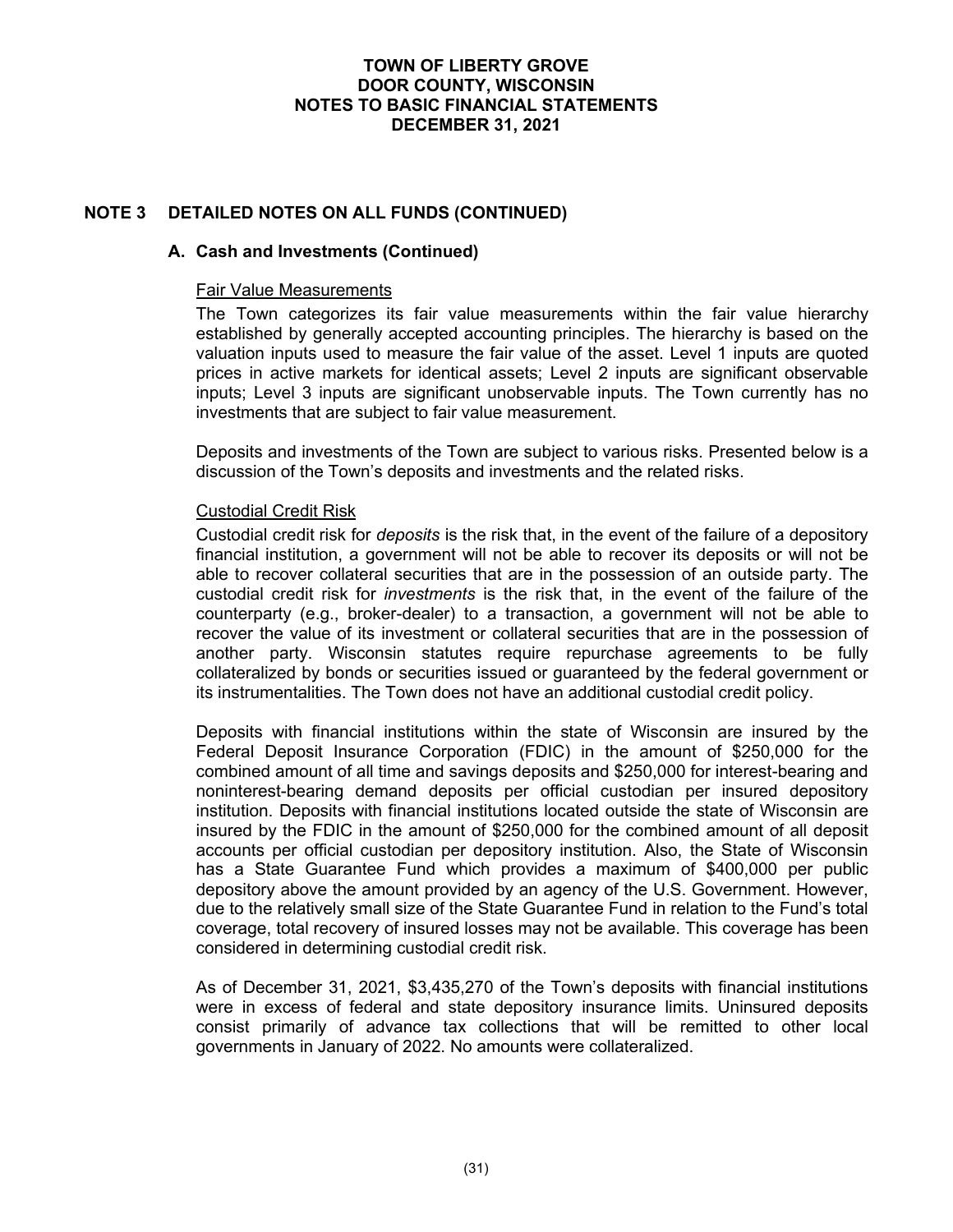### **NOTE 3 DETAILED NOTES ON ALL FUNDS (CONTINUED)**

#### **B. Tower Rent Receivable**

In 2015, the Town entered into an agreement with a private entity to lease Town property on which a wireless tower will be constructed. Under the terms of the agreement, the Town will receive monthly lease rental payments in various amounts dependent upon certain conditions.

As part of the lease agreement, the Town has provided \$14,000 toward the cost of the tower construction. The Town will own a portion of the tower equal to its initial investment of \$14,000 until the private entity reaches specified number of subscribers. Upon reaching the first level of subscribers, the Town will be repaid \$7,000 of its investment. The remaining \$7,000 will be repaid upon reaching a second level of subscribers.

The Town reached the first level of subscribers during 2017 and \$7,000 was repaid to the Town. During 2020, the Town reached the second level of subscribers and the \$7,000 was repaid. The receivable of \$1,800 represents outstanding base rent since inception.

#### **C. Restricted Assets**

Restricted assets on December 31, 2021 totaled \$71,629 and consisted of cash and investments held for the following purposes.

| Funds                                                  | Amount |        | Purpose                                                                                                  |
|--------------------------------------------------------|--------|--------|----------------------------------------------------------------------------------------------------------|
| Enterprise:<br>Water and Sewer Utility:<br>Impact Fees |        | 71,629 | To account for impact fees collected and<br>held by the utility to finance system<br><i>improvements</i> |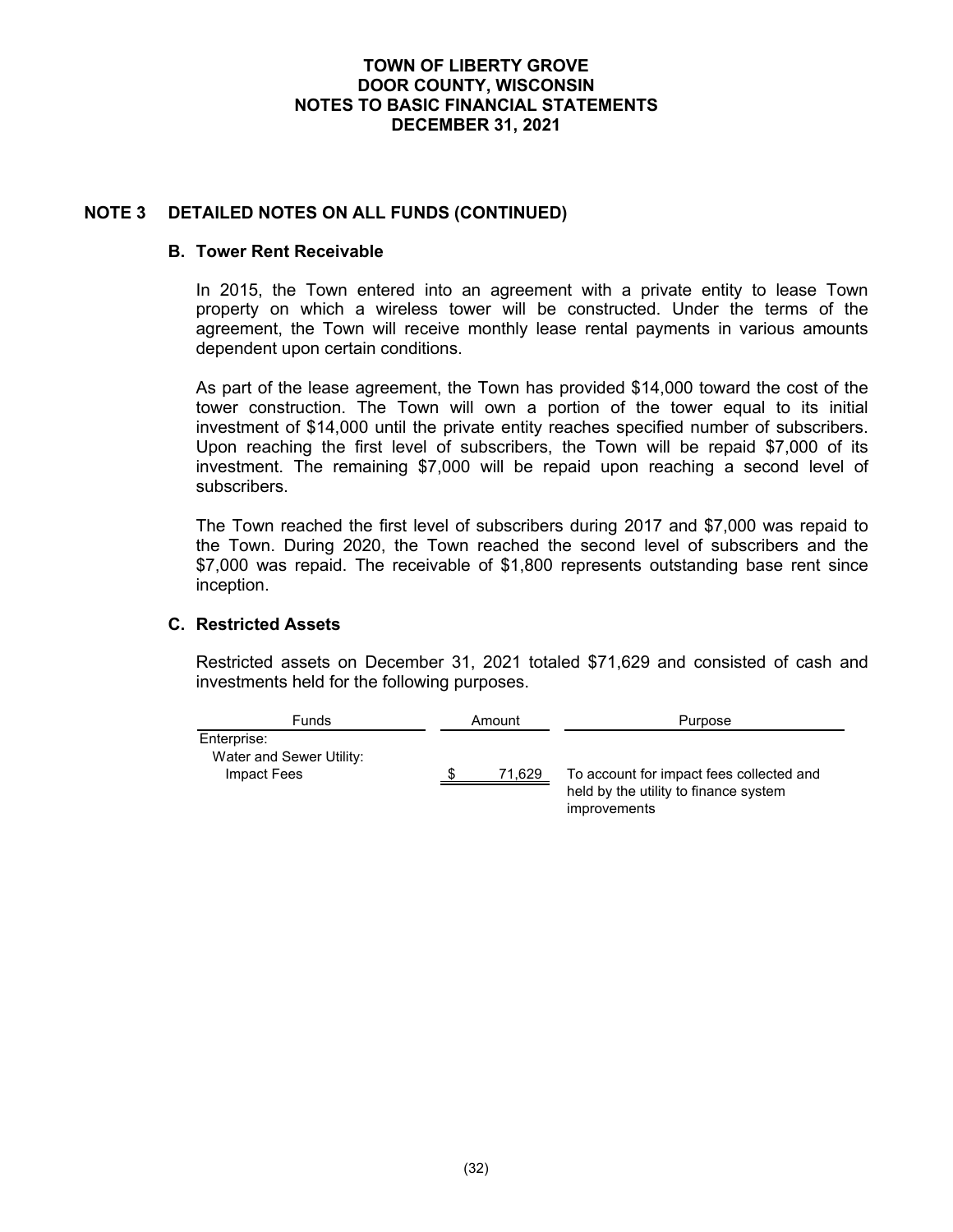# **NOTE 3 DETAILED NOTES ON ALL FUNDS (CONTINUED)**

# **D. Capital Assets**

Capital asset activity for the year ended December 31, 2021 was as follows:

|                                    | Beginning                         |    |                |              | Ending |            |  |
|------------------------------------|-----------------------------------|----|----------------|--------------|--------|------------|--|
|                                    | Balance<br>Increases<br>Decreases |    | <b>Balance</b> |              |        |            |  |
| Governmental Activities:           |                                   |    |                |              |        |            |  |
| Capital Assets, Nondepreciable:    |                                   |    |                |              |        |            |  |
| Land                               | \$<br>3,438,463                   | \$ |                | \$           | \$     | 3,438,463  |  |
| Capital Assets, Depreciable:       |                                   |    |                |              |        |            |  |
| Land Improvements                  | 507,058                           |    |                |              |        | 507,058    |  |
| <b>Buildings and Improvements</b>  | 4,067,511                         |    |                |              |        | 4,067,511  |  |
| Machinery and Equipment            | 1,669,189                         |    | 16,655         | 21,365       |        | 1,664,479  |  |
| Infrastructure                     | 6,114,249                         |    | 568,032        |              |        | 6,682,281  |  |
| <b>Subtotals</b>                   | 12.358.007                        |    | 584,687        | 21.365       |        | 12,921,329 |  |
| Less Accumulated Depreciation for: |                                   |    |                |              |        |            |  |
| Land Improvements                  | 119,234                           |    | 12,594         |              |        | 131,828    |  |
| <b>Buildings and Improvements</b>  | 1,391,795                         |    | 78.679         |              |        | 1,470,474  |  |
| Machinery and Equipment            | 1,093,914                         |    | 47,653         | 10,616       |        | 1,130,951  |  |
| Infrastructure                     | 2,079,253                         |    | 291,492        |              |        | 2,370,745  |  |
| Subtotals                          | 4,684,196                         |    | 430,418        | 10,616       |        | 5,103,998  |  |
| <b>Total Capital Assets, Being</b> |                                   |    |                |              |        |            |  |
| Depreciated, Net                   | 7,673,811                         |    | 154,269        | 10,749       |        | 7,817,331  |  |
| <b>Governmental Activities</b>     |                                   |    |                |              |        |            |  |
| Capital Assets, Net                | \$11,112,274                      | \$ | 154,269        | \$<br>10,749 |        | 11,255,794 |  |
| Less: Capital Related Debt         |                                   |    |                |              |        | 1,060,000  |  |
| Less: Debt Premium                 |                                   |    |                |              |        | 65,542     |  |
| Net Investment In Capital          |                                   |    |                |              |        |            |  |
| Assets                             |                                   |    |                |              | \$     | 10,130,252 |  |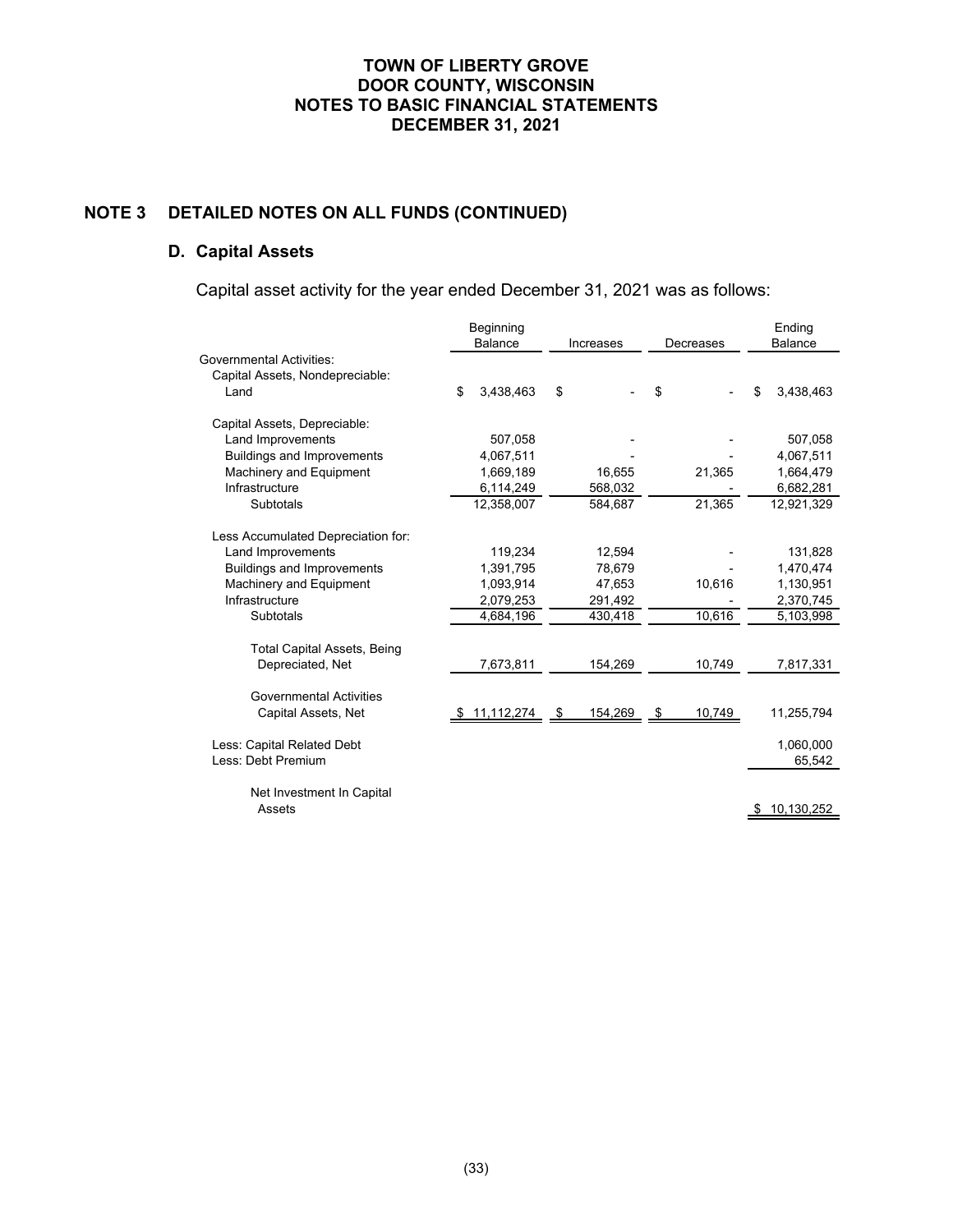# **NOTE 3 DETAILED NOTES ON ALL FUNDS (CONTINUED)**

# **D. Capital Assets (Continued)**

|                                   | Beginning<br><b>Balance</b><br>Increases |                  |    |           |           | Ending         |           |  |
|-----------------------------------|------------------------------------------|------------------|----|-----------|-----------|----------------|-----------|--|
| <b>Business-Type Activities:</b>  |                                          |                  |    |           | Decreases | <b>Balance</b> |           |  |
| Capital Assets, Nondepreciable:   |                                          |                  |    |           |           |                |           |  |
| Land                              | \$                                       | 8,000            | \$ |           | \$        | \$             | 8,000     |  |
|                                   |                                          |                  |    |           |           |                |           |  |
| Capital Assets, Depreciable:      |                                          |                  |    |           |           |                |           |  |
| <b>Buildings and Improvements</b> |                                          | 157,883          |    |           |           |                | 157,883   |  |
| Machinery and Equipment           |                                          | 2,585            |    |           |           |                | 2,585     |  |
| Infrastructure                    |                                          | 2,665,038        |    | 10,257    | 5,120     |                | 2,670,175 |  |
| Subtotals                         |                                          | 2,825,506        |    | 10,257    | 5,120     |                | 2,830,643 |  |
|                                   |                                          |                  |    |           |           |                |           |  |
| Less Accumulated Depreciation     |                                          | 1,445,430        |    | 45,701    | 5,120     |                | 1,486,011 |  |
|                                   |                                          |                  |    |           |           |                |           |  |
| Total Capital Assets, Being       |                                          |                  |    |           |           |                |           |  |
| Depreciated, Net                  |                                          | 1,380,076        |    | (35, 444) |           |                | 1,344,632 |  |
| <b>Business-Type Activities</b>   |                                          |                  |    |           |           |                |           |  |
|                                   |                                          |                  |    |           |           |                |           |  |
| Capital Assets, Net               |                                          | <u>1,388,076</u> | -S | (35, 444) |           |                | 1,352,632 |  |
| Less: Accounts Payable            |                                          |                  |    |           |           |                | 10,257    |  |
|                                   |                                          |                  |    |           |           |                |           |  |
| Net Investment In Capital         |                                          |                  |    |           |           |                |           |  |
| Assets                            |                                          |                  |    |           |           |                | 1,342,375 |  |
|                                   |                                          |                  |    |           |           |                |           |  |

Depreciation expense was charged to functions of the Town as follows:

| Governmental Activities:                         |              |
|--------------------------------------------------|--------------|
| <b>General Government</b>                        | \$<br>18,287 |
| <b>Public Safety</b>                             | 33,199       |
| <b>Public Works</b>                              | 360,073      |
| Culture and Recreation                           | 18,859       |
| <b>Total Depreciation Expense - Governmental</b> |              |
| Activities                                       | 430,418      |
|                                                  |              |
| Business-Type Activities:                        |              |
| <b>Water Utility</b>                             | \$<br>21,709 |
| <b>Sewer Utility</b>                             | 23,992       |
| <b>Total Depreciation Expense - Business-</b>    |              |
| <b>Type Activities</b>                           |              |
|                                                  |              |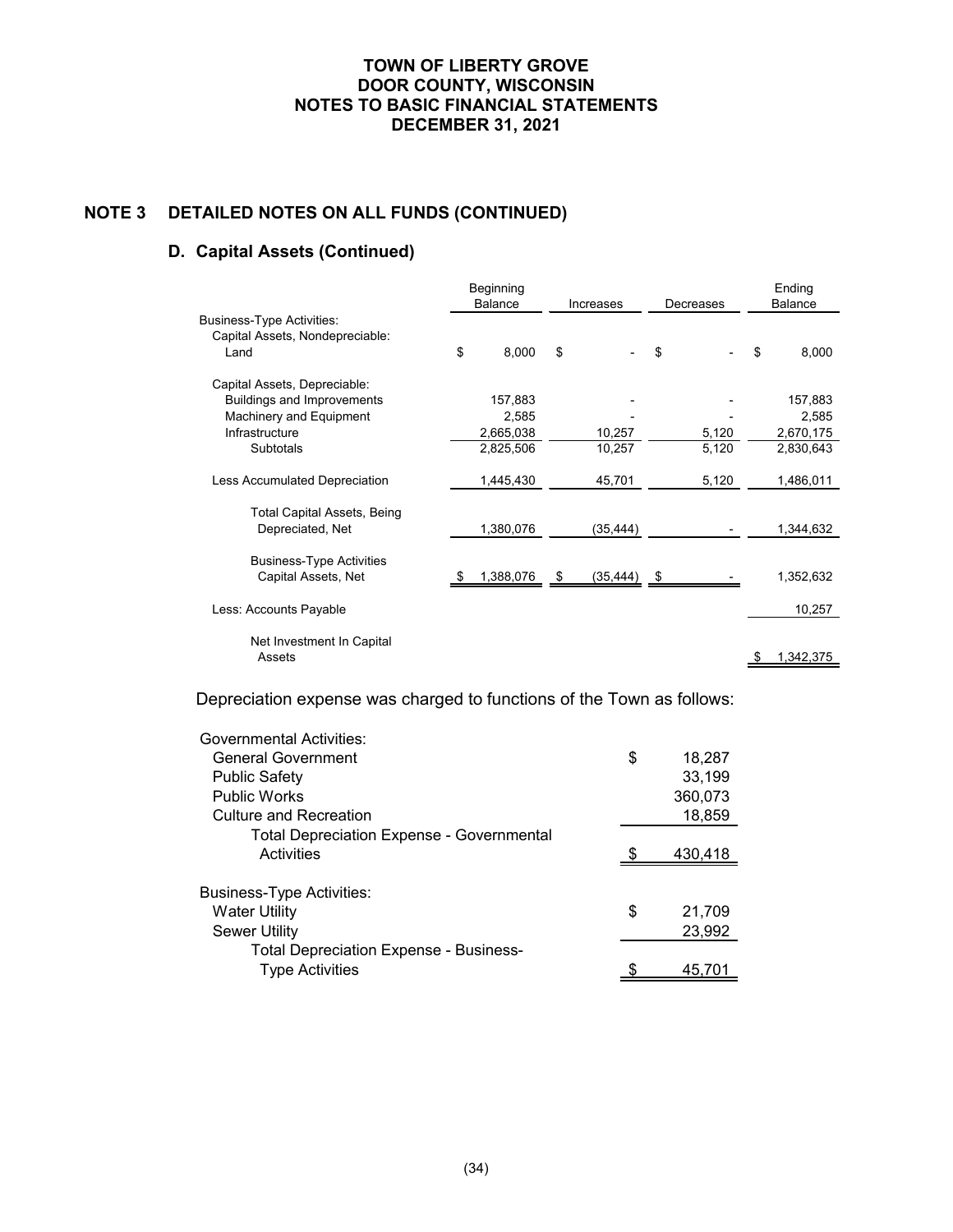### **NOTE 3 DETAILED NOTES ON ALL FUNDS (CONTINUED)**

#### **E. Interfund Receivable and Payables**

Interfund receivables and payables between individual funds of the Town, as reported in the fund financial statements, as of December 31, 2021 are detailed below:

|                                    | Interfund<br>Receivables | Interfund<br>Payables |   |       |
|------------------------------------|--------------------------|-----------------------|---|-------|
| Temporary Cash Advances to Finance |                          |                       |   |       |
| <b>Operating Activities:</b>       |                          |                       |   |       |
| <b>Governmental Fund:</b>          |                          |                       |   |       |
| General                            | \$                       | 2.324                 | S |       |
| Proprietary Fund:                  |                          |                       |   |       |
| Water and Sewer Utility            |                          |                       |   | 2.324 |
| Totals                             |                          | 2.324                 |   | 2,324 |
|                                    |                          |                       |   |       |

### **F. Long-Term Obligations**

The following is a summary of changes in long-term obligations of the Town for the year ended December 31, 2021:

|                                      | Beginning      |                                |               |    | Ending    | Due Within |
|--------------------------------------|----------------|--------------------------------|---------------|----|-----------|------------|
|                                      | <b>Balance</b> | Issued                         | Retired       |    | Balance   | One Year   |
| <b>Governmental Activities:</b>      |                |                                |               |    |           |            |
| <b>General Obligation Debt:</b>      |                |                                |               |    |           |            |
| <b>Notes</b>                         | 1.190.000      | \$<br>$\overline{\phantom{a}}$ | \$<br>130.000 | S  | 1.060.000 | 135.000    |
| Notes from direct borrowings         | 500,000        |                                | 166,620       |    | 333.380   | 167,969    |
| <b>Total General Obligation Debt</b> | 1.690.000      |                                | 296.620       |    | 1,393,380 | 302.969    |
| Debt Premium                         | 74.902         |                                | 9.360         |    | 65.542    |            |
| <b>Compensated Absences</b>          | 18,345         | 2.674                          | 7,722         |    | 13.297    | 3,324      |
| <b>Total Governmental Activities</b> |                |                                |               |    |           |            |
| Long-Term Obligations                | 1,783,247      | 2,674                          | 313,702       | £. | 472,219,  | 306,293    |

Total interest paid during the year on long-term debt totaled \$57,494.

#### General Obligation Debt

General obligation debt currently outstanding is detailed as follows:

|                                                                       | Date of<br><b>Issue</b> | Final<br>Maturity | Interest<br>Rates | Original<br>Indebtedness |          |   | Balance<br>12/31/21 |
|-----------------------------------------------------------------------|-------------------------|-------------------|-------------------|--------------------------|----------|---|---------------------|
| General Obligation Notes:                                             |                         |                   |                   |                          |          |   |                     |
| <b>GO Promissory Note</b>                                             | 12/27/18                | 9/1/28            | 4.00%             |                          | .500.000 | S | 1.060.000           |
| GO Promissory Note from Direct Borrowings<br><b>Total Outstanding</b> | 2/21/20                 | 9/20/23           | 3.36%             |                          | 500.000  |   | 333,380             |
| General Obligation Debt                                               |                         |                   |                   |                          |          |   | 1.393.380           |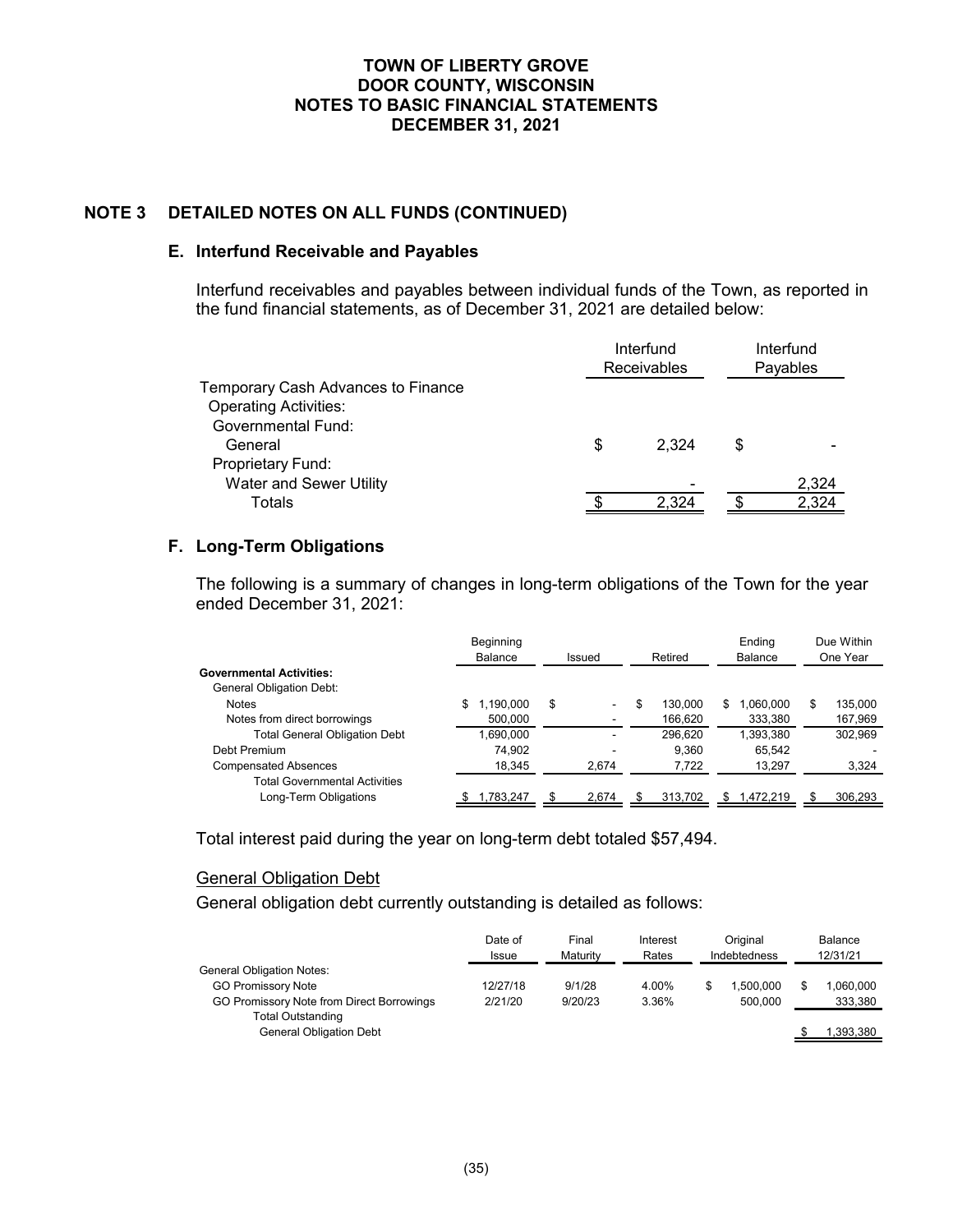### **NOTE 3 DETAILED NOTES ON ALL FUNDS (CONTINUED)**

#### **F. Long-Term Obligations (Continued)**

#### General Obligation Debt (Continued)

Principal and interest maturities of the outstanding general obligation debt of \$1,393,380 on December 31, 2021 is detailed below:

|                         | Governmental Activities |           |   |                          |   |           |       |          |   |           |  |          |
|-------------------------|-------------------------|-----------|---|--------------------------|---|-----------|-------|----------|---|-----------|--|----------|
|                         | Bonded                  |           |   | <b>Direct Borrowings</b> |   |           | Total |          |   |           |  |          |
| Year Ended December 31. |                         | Principal |   | Interest                 |   | Principal |       | Interest |   | Principal |  | Interest |
| 2022                    |                         | 135.000   | S | 42.400                   | æ | 167.969   |       | 5.632    | æ | 302.969   |  | 48.032   |
| 2023                    |                         | 140.000   |   | 37,000                   |   | 165.411   |       | 8.476    |   | 305.411   |  | 45.476   |
| 2024                    |                         | 145.000   |   | 31.400                   |   |           |       |          |   | 145.000   |  | 31.400   |
| 2025                    |                         | 150.000   |   | 25.600                   |   |           |       |          |   | 150,000   |  | 25.600   |
| 2026                    |                         | 155.000   |   | 19,600                   |   |           |       |          |   | 155,000   |  | 19.600   |
| 2027 - 2028             |                         | 335,000   |   | 20.200                   |   |           |       |          |   | 335,000   |  | 20,200   |
| Total                   |                         | 000.000.1 |   | 176.200                  |   | 333,380   |       | 14,108   |   | 1,393,380 |  | 190,308  |

The Town's outstanding notes from direct borrowings related to governmental activities of \$333,380 contain a provision that in an event of default, outstanding amounts become immediately due if the Town is unable to make payment.

For governmental activities, the other long-term liabilities are generally funded by the general fund.

#### Legal Margin for New Debt

The Town's legal margin for creation of additional general obligation debt on December 31, 2021 was \$49,897,395 as follows:

| 1,025,815,500 |
|---------------|
| (x) 5%        |
|               |
| 51,290,775    |
|               |
| 1,393,380     |
| 49,897,395    |
|               |

### **G. Fund Equity**

#### Nonspendable Fund Balance

In the fund financial statements, portions of the general fund balance are amounts that cannot be spent because they are either 1) not in spendable form or 2) legally or contractually required to be maintained intact. At December 31, 2021, nonspendable fund balance was as follows:

| General Fund:              |        |
|----------------------------|--------|
| Nonspendable:              |        |
| Prepaid Supplies and Items | 53.467 |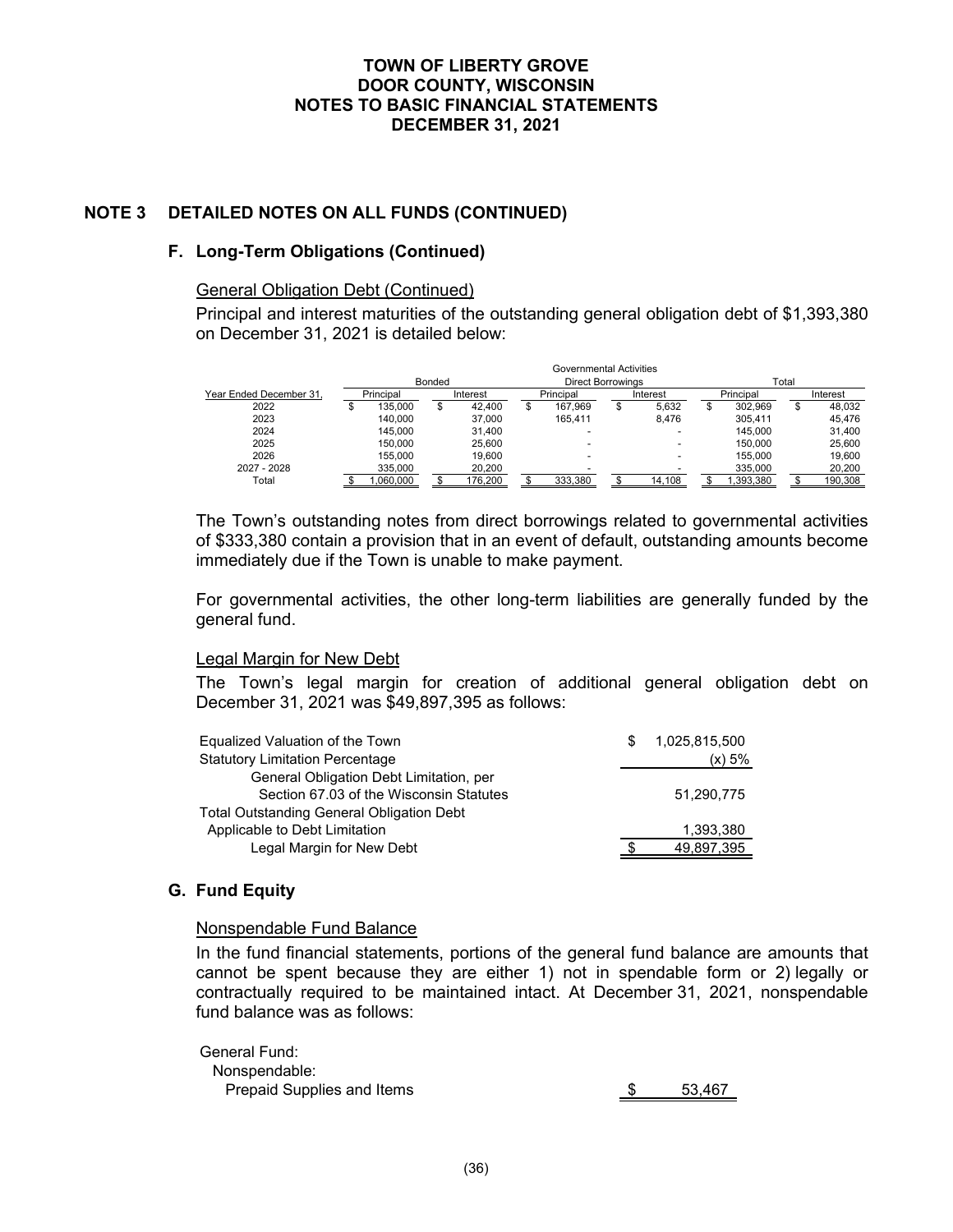### **NOTE 3 DETAILED NOTES ON ALL FUNDS (CONTINUED)**

### **G. Fund Equity (Continued)**

Committed Fund Balance

In the fund financial statements, portions of the general fund balance are committed by Town Board action. At December 31, 2021, General Fund balance was committed as follows:

| General Fund:                       |               |
|-------------------------------------|---------------|
| Committed for:                      |               |
| <b>Capital Reserve</b>              | \$<br>369,650 |
| Parks                               | 59,938        |
| Library                             | 10,000        |
| Information Technology              | 25,773        |
| Office                              | 1,019         |
| Fire Equipment                      | 162,483       |
| <b>Total Committed Fund Balance</b> | 628,863       |

#### Assigned Fund Balance

Portions of the general fund balance have been assigned to represent tentative management plans that are subject to change. At December 31, 2021, fund balance was assigned as follows:

| General Fund:               |   |         |
|-----------------------------|---|---------|
| Culture and recreation      | S | 25.179  |
| <b>Firemen Grant</b>        |   | 24,750  |
| Highway/Roads               |   | 3,263   |
| Information Technology      |   | 180,394 |
| <b>WWTP/Larson Property</b> |   | 365,534 |
| Contingency                 |   | 126,529 |
| Total                       |   | 725,649 |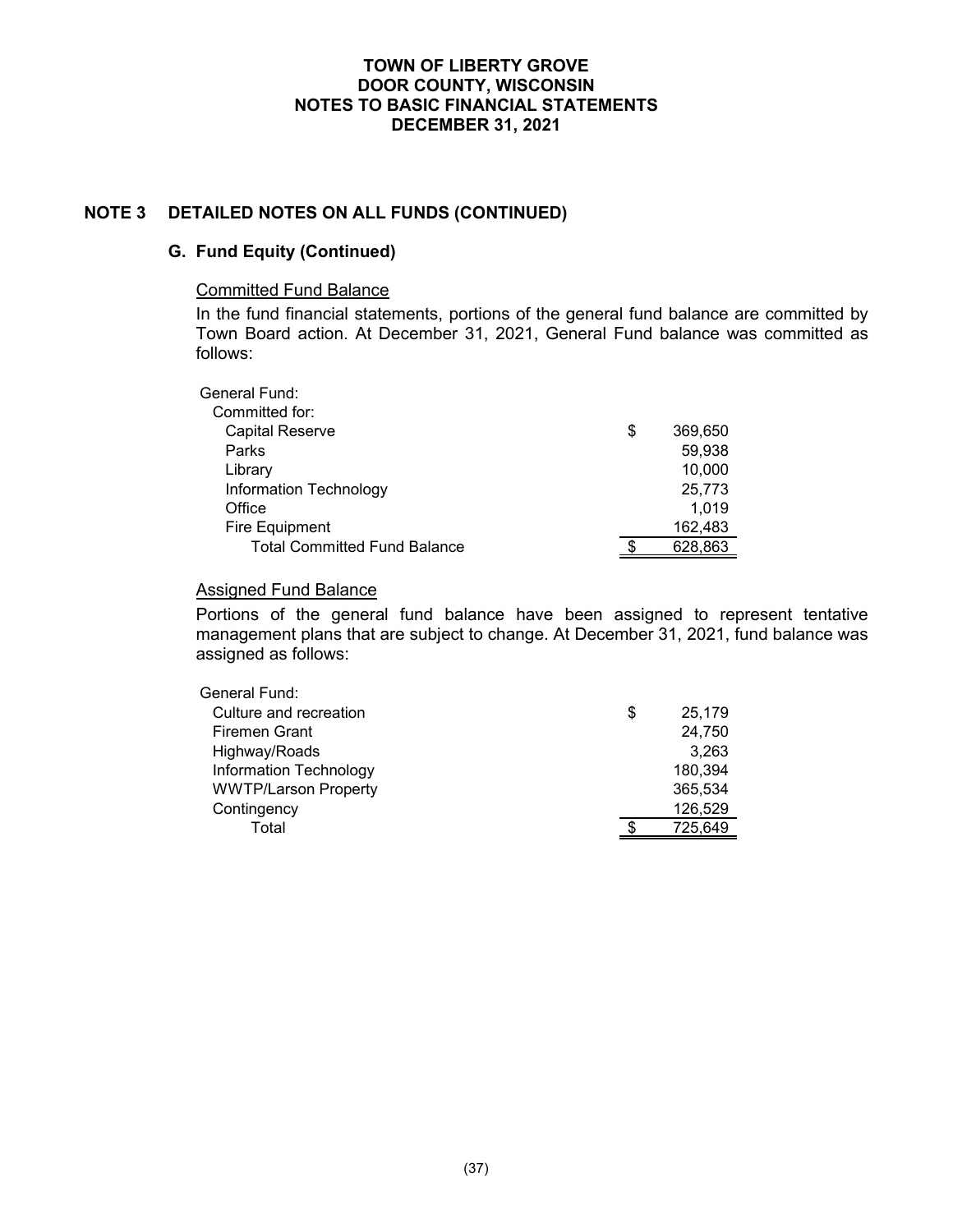#### **NOTE 4 OTHER INFORMATION**

#### **A. Retirement Commitments**

The Town has a deferred compensation plan for its employees established by Section 457(B) of the Internal Revenue Service (IRS) code. The Town contributes 5% of salary for each full-time employee. Employees are eligible to increase the total contributions up to the IRS limits. In 2021, the maximum contributions for each employee were \$19,500 or \$39,000 for those employees age 50 or older.

#### **B. Risk Management**

The Town is exposed to various risks of loss related to torts; theft of, damage to and destruction of assets; errors and omissions; and natural disasters for which the government carries commercial insurance. The Town completes an annual review of its insurance coverage to ensure adequate coverage. Settled claims have not exceeded this coverage in the past three years.

#### **C. Contingencies**

From time to time, the Town is party to other various pending claims and legal proceedings. Although the outcome of such matters cannot be forecast with certainty, it is the opinion of management and legal counsel that the likelihood is remote that any such claims or proceedings will have a material adverse effect on the Town's financial position or results of operations.

During 2021, the Town of Liberty Grove and the Village of Sister Bay agreed upon a payment of \$115,534 for the sale of property. In addition, there was a lump sum payment of \$250,000 included in the settlement agreement.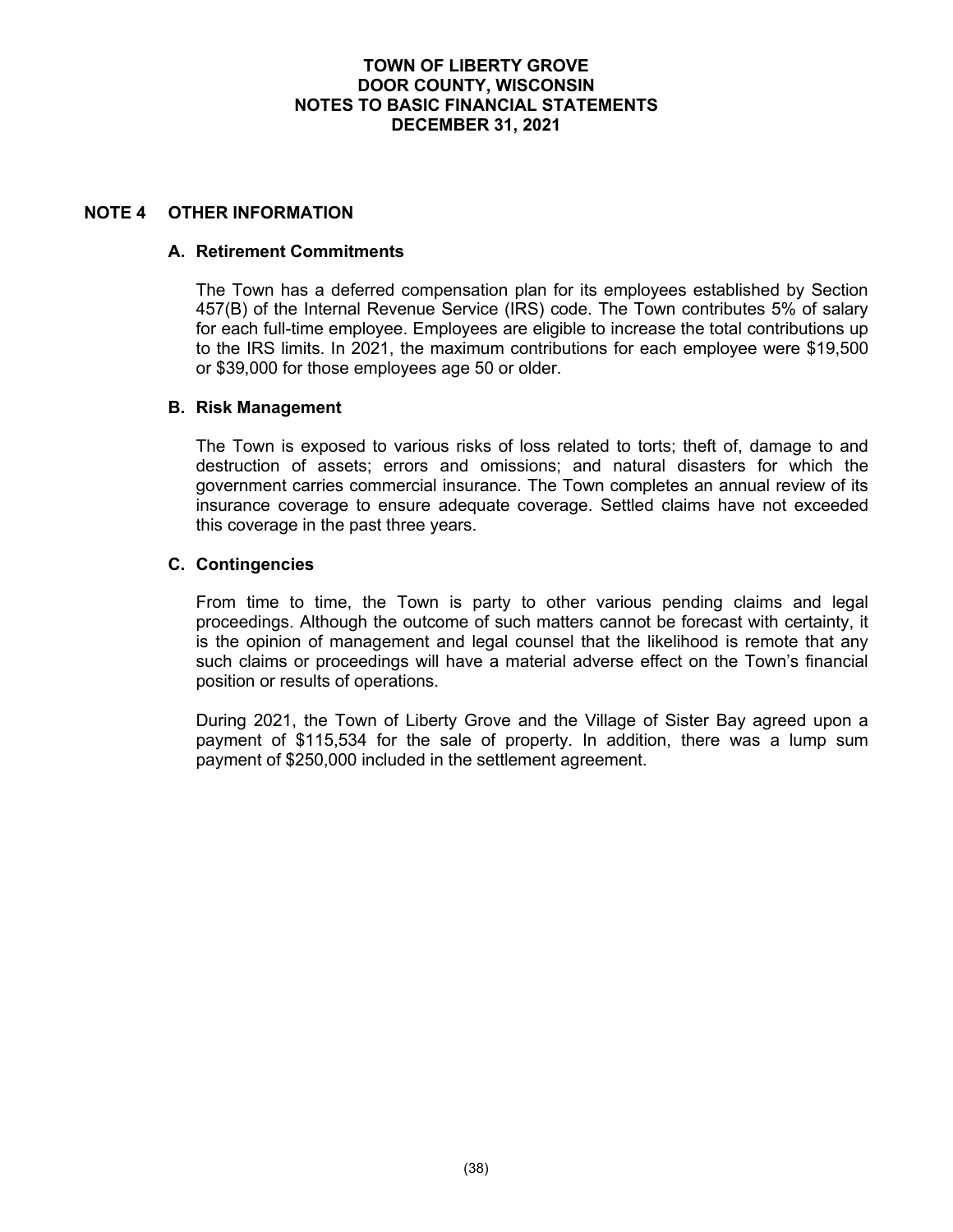# **SUPPLEMENTARY INFORMATION**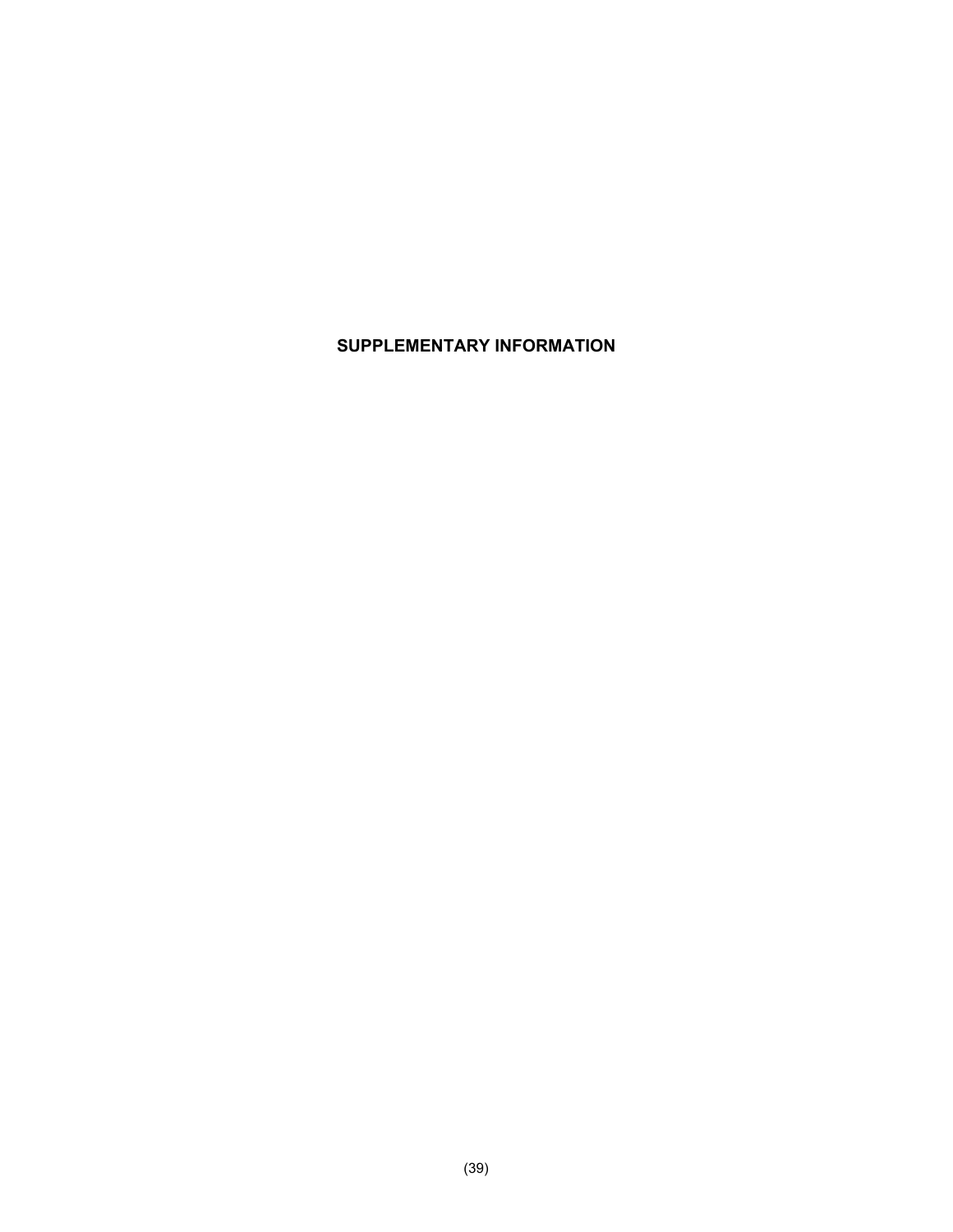#### **TOWN OF LIBERTY GROVE DOOR COUNTY, WISCONSIN DETAILED COMPARISON OF BUDGET AND ACTUAL REVENUES GENERAL FUND YEAR ENDED DECEMBER 31, 2021 (WITH SUMMARIZED FINANCIAL AMOUNTS FOR YEAR ENDED DECEMBER 31, 2020)**

|                                               | Original<br>and Final<br><b>Budget</b> | Actual               | Variance<br>Final Budget -<br>Positive<br>(Negative) | 2020<br>Actual  |
|-----------------------------------------------|----------------------------------------|----------------------|------------------------------------------------------|-----------------|
| <b>TAXES</b>                                  |                                        |                      |                                                      |                 |
| <b>General Property</b>                       | \$<br>2,574,925                        | \$<br>2,574,925      | \$                                                   | \$<br>2,376,096 |
| Delinquent Personal Property                  | 750                                    | 496                  | (254)                                                |                 |
| <b>Managed Forest Lands</b>                   | 12,000                                 | 3,499                | (8,501)                                              | 3,499           |
| Room Tax<br><b>Total Taxes</b>                | 40,000                                 | 162,204<br>2,741,124 | 122,204                                              | 110,537         |
|                                               | 2,627,675                              |                      | 113,449                                              | 2,490,132       |
| <b>INTERGOVERNMENTAL</b><br>State:            |                                        |                      |                                                      |                 |
| <b>State Shared Taxes</b>                     | 20,927                                 | 28,722               | 7,795                                                | 27,029          |
| Fire Insurance Dues                           | 29,000                                 | 28,322               | (678)                                                | 27,328          |
| Tax Exempt Computer Aid                       | 300                                    | 4,876                | 4,576                                                | 7,801           |
| Transportation                                | 266,742                                | 266,742              |                                                      | 266,742         |
| Other Highway Aid                             |                                        |                      |                                                      | 20,000          |
| Recycling Grant                               | 4,000                                  | 3,695                | (305)                                                | 4,170           |
| DNR - in Lieu of Taxes                        | 21,000                                 | 3,863                | (17, 137)                                            | 581             |
| <b>Municipal Services</b>                     |                                        | 296                  | 296                                                  | 420             |
| Forest Croplands                              | 400                                    |                      | (400)                                                |                 |
| Other State Payments                          | 4,473                                  | 1,000                | (3, 473)                                             | 1,959           |
| Total Intergovernmental                       | 346,842                                | 337,516              | (9,326)                                              | 356,030         |
| <b>LICENSES AND PERMITS</b><br>Licenses:      |                                        |                      |                                                      |                 |
| Liquor and Malt Beverage                      | 10,355                                 | 10,485               | 130                                                  | 10,415          |
| Dog                                           | 375                                    | 361                  | (14)                                                 | 106             |
| Permits:                                      |                                        |                      |                                                      |                 |
| <b>Building</b>                               | 35,000                                 | 75,638               | 40,638                                               | 65,446          |
| Franchise Fee - Cable TV                      | 16,510                                 | 12,979               | (3,531)                                              | 15,546          |
| Other                                         | 400                                    | 2,070                | 1,670                                                | 1,750           |
| <b>Total Licenses and Permits</b>             | 62,640                                 | 101,533              | 38,893                                               | 93,263          |
| <b>PUBLIC CHARGES FOR SERVICES</b>            |                                        |                      |                                                      |                 |
| <b>General Government</b>                     | 15                                     | 11,629               | 11,614                                               | 7,011           |
| Highway                                       | 4,100                                  | 6,579                | 2,479                                                | 4,079           |
| Docks                                         | 17,000                                 | 28,717               | 11,717                                               | 24,989          |
| Cemetery                                      | 15,000                                 | 40,669               | 25,669                                               | 20,350          |
| <b>Total Public Charges for Services</b>      | 36,115                                 | 87,594               | 51,479                                               | 56,429          |
| <b>INTERGOVERNMENTAL CHARGES FOR SERVICES</b> |                                        |                      |                                                      |                 |
| Recycling                                     | 2,000                                  | 4,599                | 2,599                                                | 2,826           |
| <b>SETTLEMENT</b>                             |                                        | 365,534              | 365,534                                              |                 |
| <b>MISCELLANEOUS</b>                          |                                        |                      |                                                      |                 |
| Interest on Investments                       | 5,000                                  | 1,304                | (3,696)                                              | 5,617           |
| Rent                                          | 11,000                                 | 35,607               | 24,607                                               | 20,492          |
| Donations                                     |                                        | 100                  | 100                                                  | 225             |
| Refunds                                       | 750                                    |                      | (750)                                                | 1,900           |
| Other                                         | 500                                    | 3,311                | 2,811                                                | 7,762           |
| <b>Total Miscellaneous</b>                    | 17,250                                 | 40,322               | 23,072                                               | 35,996          |
| <b>Total Revenues</b>                         | 3,092,522<br>S                         | 3,678,222<br>S       | 585,700<br>\$                                        | 3,034,676<br>\$ |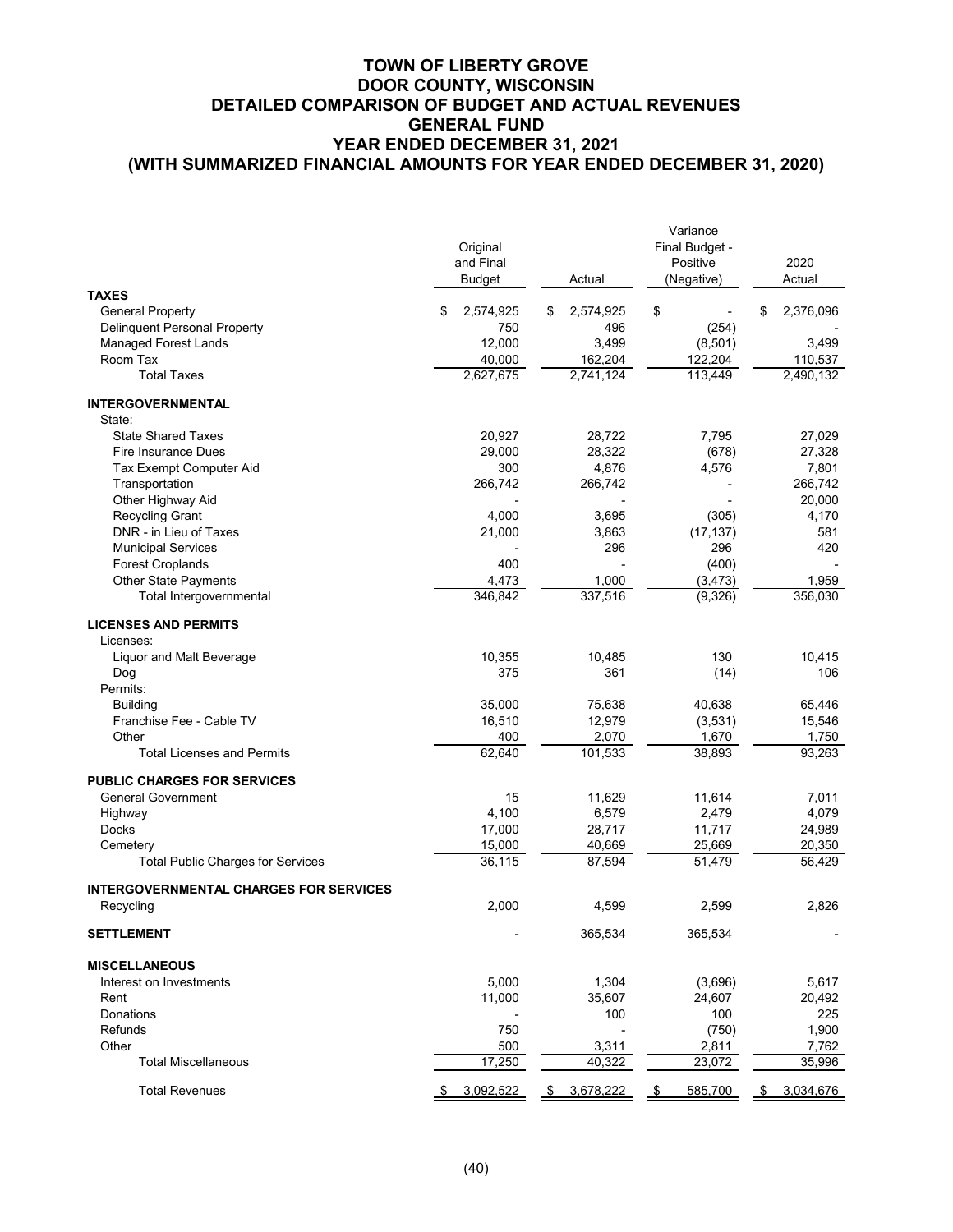#### **TOWN OF LIBERTY GROVE DOOR COUNTY, WISCONSIN DETAILED COMPARISON OF BUDGET AND ACTUAL EXPENDITURES GENERAL FUND YEAR ENDED DECEMBER 31, 2021 (WITH SUMMARIZED FINANCIAL INFORMATION FOR YEAR ENDED DECEMBER 31, 2020)**

|                                        | Original<br>and Final<br><b>Budget</b> | Actual                 | Variance<br>Final Budget -<br>Positive<br>(Negative) | 2020<br>Actual  |
|----------------------------------------|----------------------------------------|------------------------|------------------------------------------------------|-----------------|
| <b>GENERAL GOVERNMENT</b>              |                                        |                        |                                                      |                 |
| Board                                  | \$<br>56,000                           | \$<br>57,545           | \$<br>(1,545)                                        | \$<br>62.920    |
| Legal                                  | 11,000                                 | 22,877                 | (11, 877)                                            | 11,071          |
| Clerk                                  | 11,761                                 | 52,435                 | (40, 674)                                            | 56,275          |
| Deputy Clerk                           | 73,670                                 | 64,435                 | 9,235                                                | 62,585          |
| Treasurer                              | 69,808                                 | 54,936                 | 14,872                                               | 68,903          |
| Office Wages and Expenses              | 118,747                                | 107,452                | 11,295                                               | 115,415         |
| Elections                              | 4,725                                  | 3,405                  | 1,320                                                | 8,450           |
| Assessment of Property                 | 42,050                                 | 42,438                 | (388)                                                | 43,604          |
| Hall                                   | 17,950                                 | 18,939                 | (989)                                                | 18,022          |
| Insurance                              | 40,750                                 | 41,722                 | (972)                                                | 36,337          |
| Information Technology                 | 15,000                                 | 5,107                  | 9,893                                                | 889             |
| <b>Other General Government</b>        | 3,750                                  | 6,108                  | (2, 358)                                             | 28,357          |
| <b>Total General Government</b>        | 465,211                                | 477,399                | (12, 188)                                            | 512,828         |
| <b>PUBLIC SAFETY</b>                   |                                        |                        |                                                      |                 |
| <b>Fire Protection</b>                 | 359,741                                | 309,655                | 50,086                                               | 316,370         |
| <b>Building Inspection</b>             | 40,000                                 | 66,706                 | (26, 706)                                            | 49,708          |
| <b>Total Public Safety</b>             | 399,741                                | 376,361                | 23,380                                               | 366,078         |
| <b>PUBLIC WORKS</b>                    |                                        |                        |                                                      |                 |
| <b>Highway Maintenance</b>             | 611,415                                | 474,814                | 136,601                                              | 527,305         |
| <b>Street Lighting</b>                 | 13,800                                 | 13,098                 | 702                                                  | 12,977          |
| Recycling                              | 25,000                                 | 22,198                 | 2,802                                                | 21,168          |
| <b>Total Public Works</b>              | 650,215                                | $\overline{510}$ , 110 | 140,105                                              | 561,450         |
| <b>HEALTH AND HUMAN SERVICES</b>       |                                        |                        |                                                      |                 |
| Animal and Insect Control              |                                        | 250<br>193             | 57                                                   |                 |
| Cemetery                               | 15,847                                 | 12,164                 | 3,683                                                | 11,356          |
| <b>Public Health</b>                   | 1,000                                  |                        | 1,000                                                | 248             |
| <b>Total Health and Human Services</b> | 17,097                                 | 12,357                 | 4,740                                                | 11,604          |
| <b>CULTURE AND RECREATION</b>          |                                        |                        |                                                      |                 |
| Library                                | 41,500                                 | 36,500                 | 5,000                                                | 35,000          |
| Parks                                  | 144,950                                | 75,283                 | 69,667                                               | 92,808          |
| <b>Community Center</b>                | 51,000                                 | 4,292                  | 46,708                                               | 3,213           |
| <b>Total Culture and Recreation</b>    | 237,450                                | 116,075                | 121,375                                              | 131,021         |
| <b>CONSERVATION AND DEVELOPMENT</b>    |                                        |                        |                                                      |                 |
| Economic Development                   | 70,550                                 | 71,057                 | (507)                                                | 95.615          |
| <b>DEBT SERVICE</b>                    |                                        |                        |                                                      |                 |
| Principal                              | 296,620                                | 296,620                |                                                      | 135,000         |
| Interest and Fiscal Charges            | 57,571                                 | 57,494                 | 77                                                   | 67,187          |
| <b>Total Debt Service</b>              | 354,191                                | 354, 114               | $\overline{77}$                                      | 202,187         |
| <b>CAPITAL OUTLAY</b>                  |                                        |                        |                                                      |                 |
| <b>General Government</b>              |                                        | 17,393                 | (17, 393)                                            | 138,633         |
| Fire Protection                        |                                        |                        |                                                      | 594,397         |
| <b>Highway Construction</b>            | 735,925                                | 717,646                | 18,279                                               | 830,141         |
| <b>Highway Equipment</b>               | 22,000                                 |                        | 22,000                                               | 183,493         |
| Parks                                  | 138,950                                | 161,661                | (22, 711)                                            | 26,279          |
| <b>Total Capital Outlay</b>            | 896,875                                | 896,700                | 175                                                  | 1,772,943       |
| <b>Total Expenditures</b>              | 3,091,330<br>\$                        | 2,814,173<br>\$        | \$<br>277,157                                        | 3,653,726<br>\$ |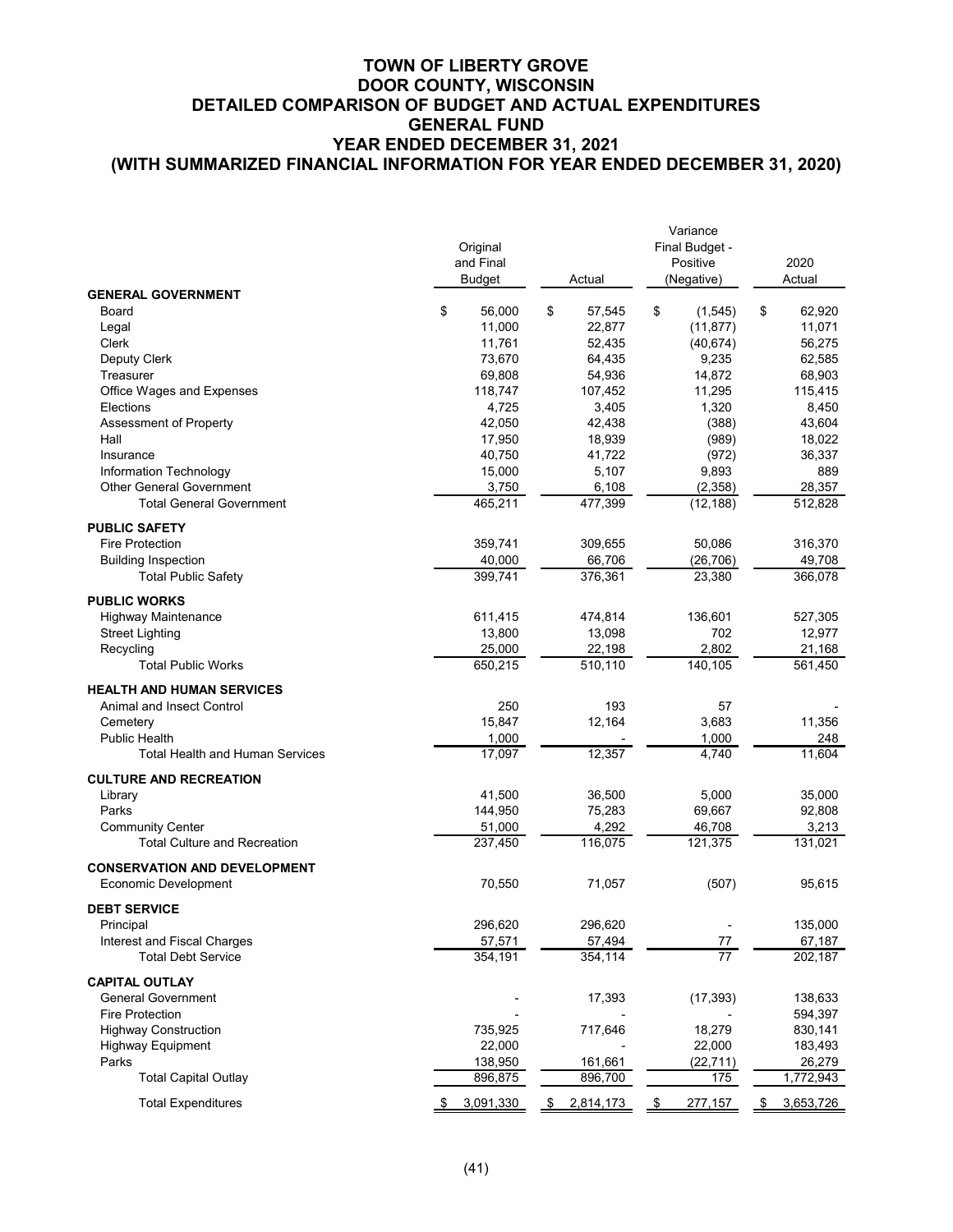# **ADDITIONAL INDEPENDENT AUDITORS' REPORT FOR BASIC FINANCIAL STATEMENTS**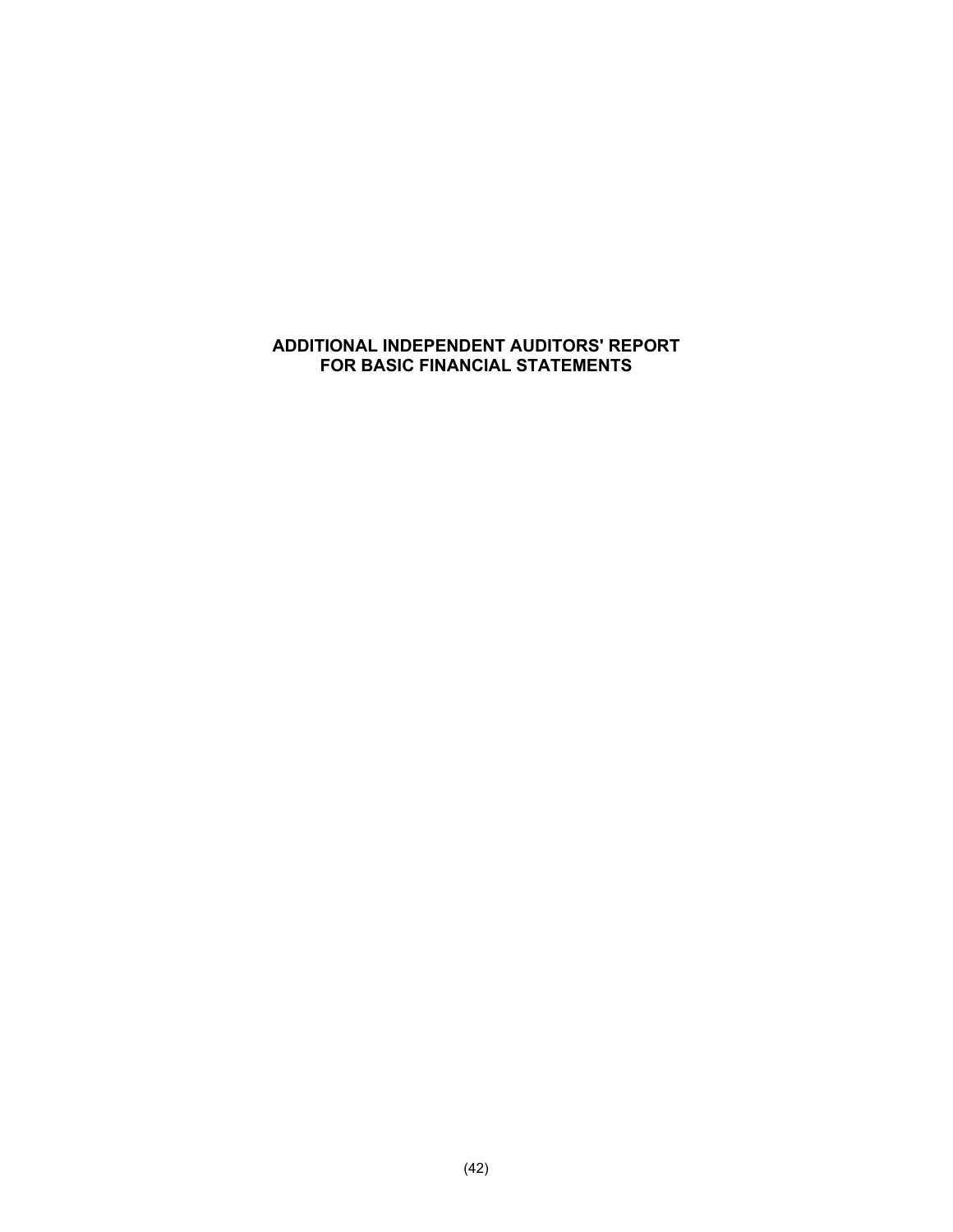

**CliftonLarsonAllen LLP CLAconnect.com**

### **INDEPENDENT AUDITORS' REPORT ON INTERNAL CONTROL OVER FINANCIAL REPORTING AND ON COMPLIANCE AND OTHER MATTERS BASED ON AN AUDIT OF FINANCIAL STATEMENTS PERFORMED IN ACCORDANCE WITH GOVERNMENT AUDITING STANDARDS**

Town Board Town of Liberty Grove Door County, Wisconsin

We have audited, in accordance with auditing standards generally accepted in the United States of America and the standards applicable to financial audits contained in *Government Auditing Standards* issued by the Comptroller General of the United States, the financial statements of the governmental activities, the business-type activities, each major fund, and the aggregate remaining fund information of the Town of Liberty Grove, Door County, Wisconsin, (the Town) as of and for the year ended December 31, 2021, and the related notes to the financial statements, which collectively comprise the Town's basic financial statements, and have issued our report thereon dated April 20, 2022.

### **Report on Internal Control Over Financial Reporting**

In planning and performing our audit of the financial statements, we considered the Town's internal control over financial reporting (internal control) as a basis for designing the audit procedures that are appropriate in the circumstances for the purpose of expressing our opinions on the financial statements, but not for the purpose of expressing an opinion on the effectiveness of the Town's internal control. Accordingly, we do not express an opinion on the effectiveness of the Town's internal control.

Our consideration of internal control was for the limited purpose described in the preceding paragraph and was not designed to identify all deficiencies in internal control that might be material weaknesses or significant deficiencies and therefore, material weaknesses or significant deficiencies may exist that have not been identified. However, as described in the accompanying schedule of findings and responses, we did identify certain deficiencies in internal control that we consider to be a material weakness and significant deficiencies.

A *deficiency in internal control* exists when the design or operation of a control does not allow management or employees, in the normal course of performing their assigned functions, to prevent, or detect and correct, misstatements on a timely basis. A *material weakness* is a deficiency, or a combination of deficiencies, in internal control such that there is a reasonable possibility that a material misstatement of the Town's financial statements will not be prevented, or detected and corrected on a timely basis. We consider the deficiency described in the accompanying schedule of findings and responses as item 2021-001 to be a material weakness.



CLA is an independent member of Nexia International, a leading, global network of independent accounting and consulting firms. See nexia.com/member-firm-disclaimer for details.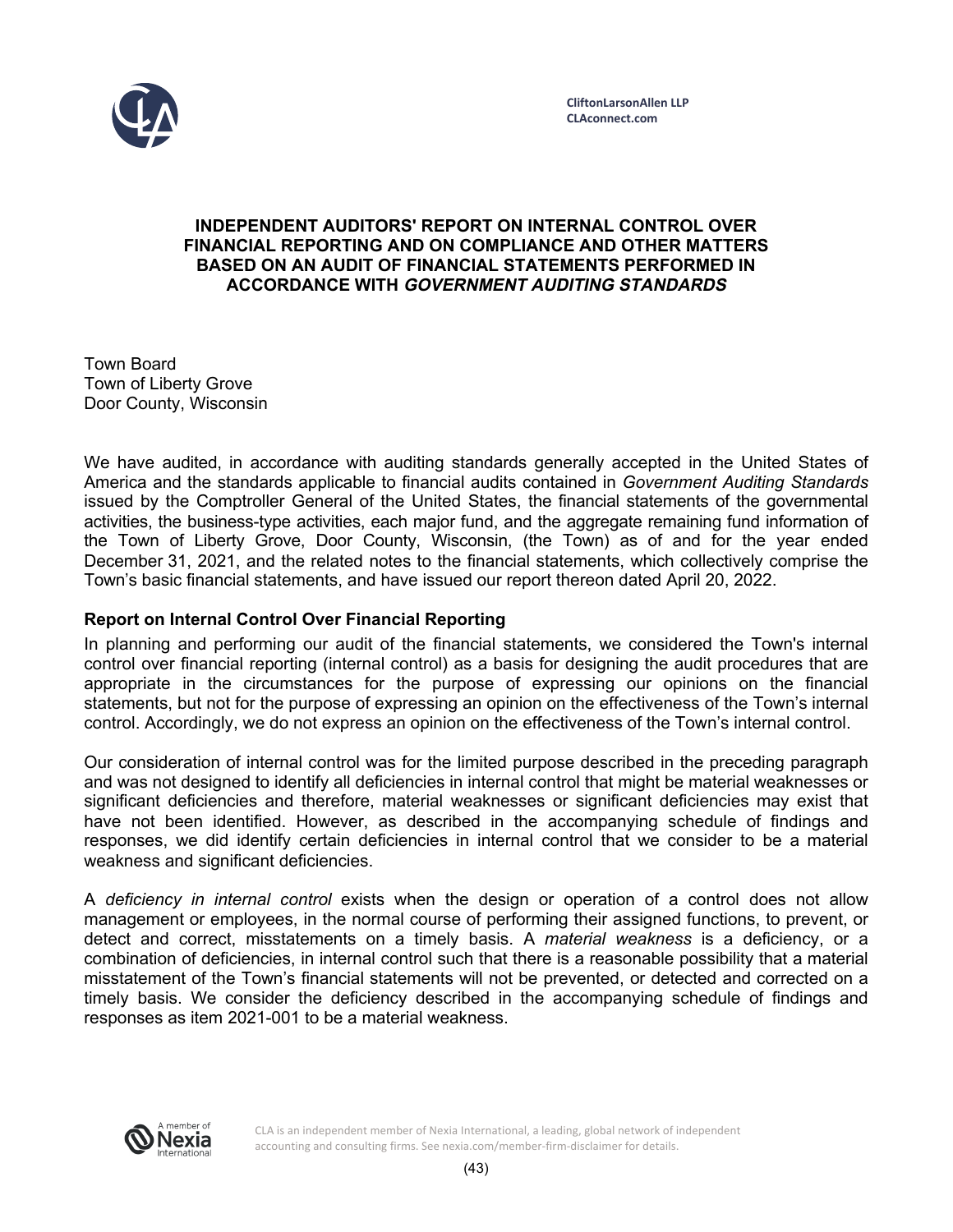A *significant deficiency* is a deficiency, or a combination of deficiencies, in internal control that is less severe than a material weakness, yet important enough to merit attention by those charged with governance. We consider the deficiencies described in the accompanying schedule of findings and responses as items 2021-002 and 2021-003 to be significant deficiencies.

### **Report on Compliance and Other Matters**

As part of obtaining reasonable assurance about whether the Town's financial statements are free from material misstatement, we performed tests of its compliance with certain provisions of laws, regulations, contracts, and grant agreements, noncompliance with which could have a direct and material effect on the financial statements. However, providing an opinion on compliance with those provisions was not an objective of our audit, and accordingly, we do not express such an opinion. The results of our tests disclosed no instances of noncompliance or other matters that are required to be reported under *Government Auditing Standards*.

### **Town of Liberty Grove's Response to Findings**

*Government Auditing Standards* requires the auditor to perform limited procedures on the Town's response to the findings identified in our audit and described in the accompanying schedule of findings and responses. The Town's response was not subjected to the other auditing procedures applied in the audit of the financial statements and, accordingly, we express no opinion on the response.

#### **Purpose of this Report**

The purpose of this report is solely to describe the scope of our testing of internal control and compliance and the results of that testing, and not to provide an opinion on the effectiveness of the Town's internal control or on compliance. This report is an integral part of an audit performed in accordance with *Government Auditing Standards* in considering the Town's internal control and compliance. Accordingly, this communication is not suitable for any other purpose.

Viifton Larson Allen LLP

**CliftonLarsonAllen LLP**

Green Bay, Wisconsin April 20, 2022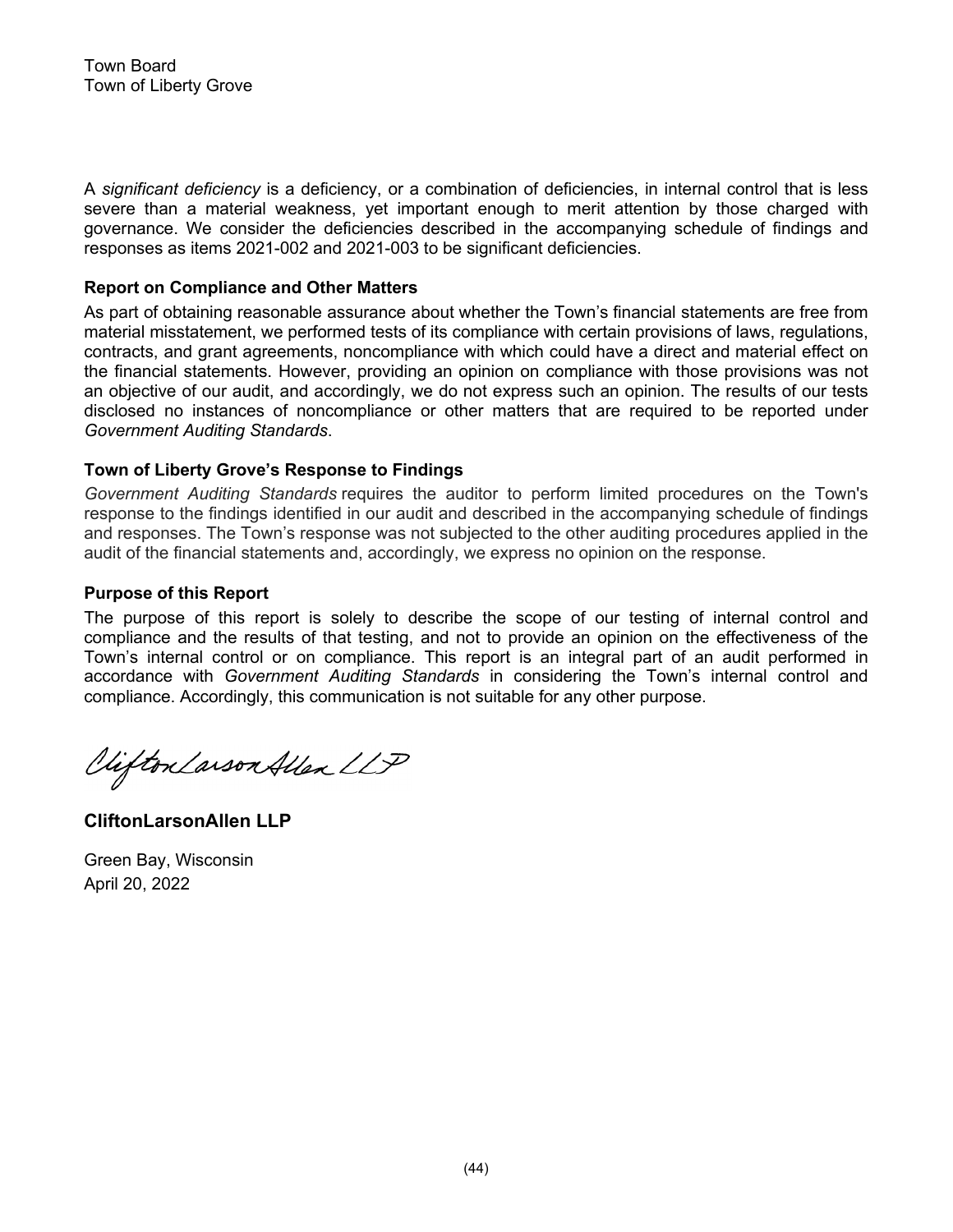#### **TOWN OF LIBERTY GROVE DOOR COUNTY, WISCONSIN SCHEDULE OF FINDINGS AND RESPONSES YEAR ENDED DECEMBER 31, 2021**

#### *Internal Control Over Financial Reporting*

### **2021-001**

### **Segregation of Duties - Clerk/Treasurer**

### **Type of Finding**

Material Weakness in Internal Control over Financial Reporting.

### **Condition**

The Town has a combined clerk/treasurer position to essentially complete all financial and recordkeeping duties of the general Town's operations. Accordingly, this does not allow for a proper segregation of duties for internal control purposes.

### **Criteria or Specific Requirement**

Segregation of duties is an internal control intended to prevent or decrease the occurrence of errors or intentional fraud. Segregation of duties ensures that no single employee has control over all phases of a transaction.

### **Effect**

Errors or intentional fraud could occur and not be detected timely by other employees in the normal course of their responsibilities as a result of the lack of segregation of duties.

### **Cause**

The lack of segregation of duties is due to the limited number of employees and the size of the Town's operations. In addition, the Town has not completed a risk assessment and review of internal controls to identify additional mitigating and compensating controls which could be implemented to reduce the risk of errors or intentional fraud.

#### **Repeat Finding**

This is a repeat of finding 2020-001.

#### **Recommendation**

We recommend the Town perform a risk assessment of its operations and current procedures to identify and implement mitigating controls to reduce the risk of errors and intentional fraud. We also recommend the Town Board continue to monitor the transactions and the financial records of the Town.

#### **Views of Responsible Officials and Planned Corrective Actions**

Management believes that the cost of segregating cash receipts and cash disbursement duties from the related recording functions outweigh the benefits to be received.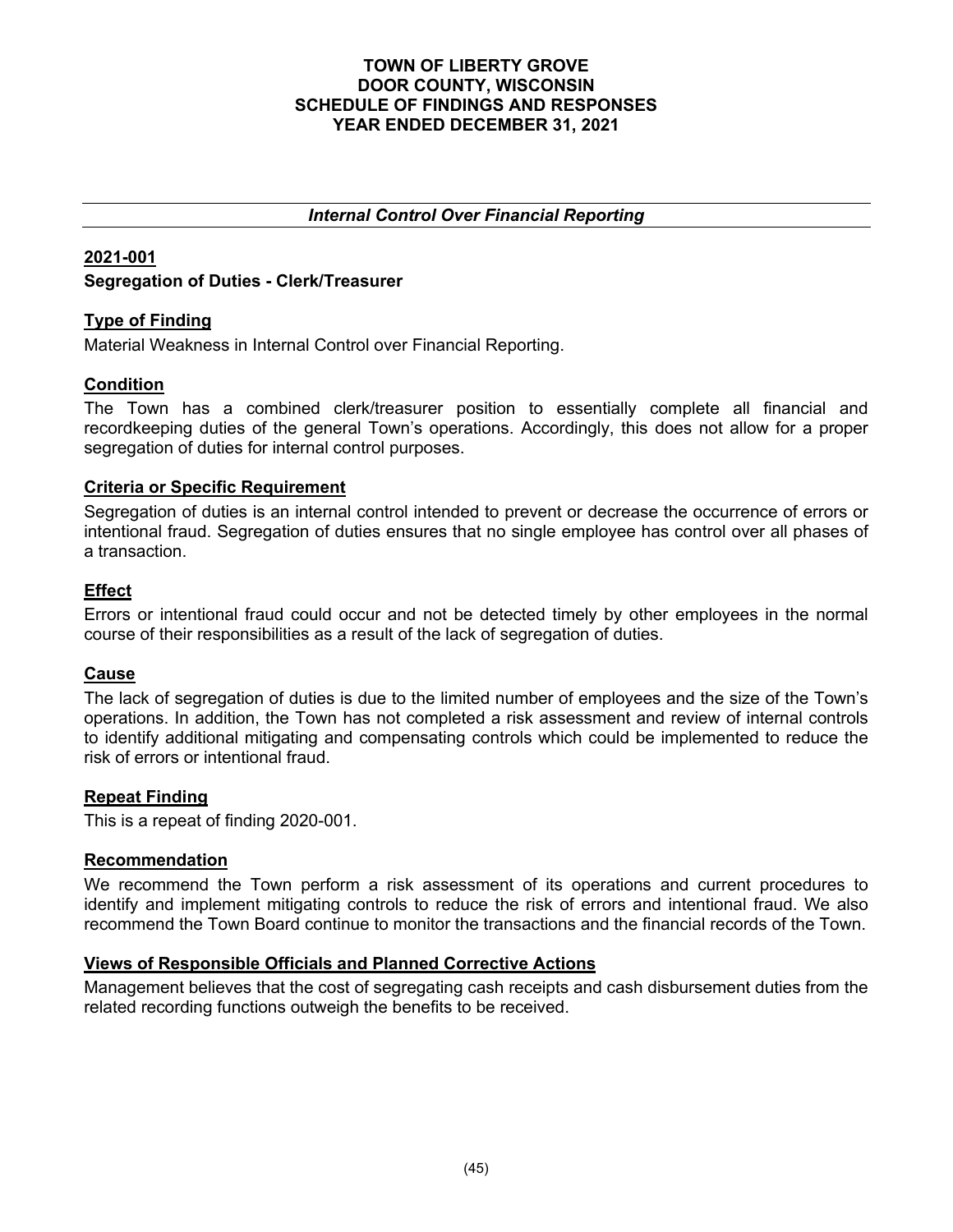#### **TOWN OF LIBERTY GROVE DOOR COUNTY, WISCONSIN SCHEDULE OF FINDINGS AND RESPONSES (CONTINUED) YEAR ENDED DECEMBER 31, 2021**

*Internal Control Over Financial Reporting (Continued)*

### **2021-002**

### **Preparation of Annual Financial Report**

### **Type of Finding**

Significant Deficiency in Internal Control over Financial Reporting.

### **Condition**

Current Town staff maintains accounting records which reflect the Town's financial transactions; however, preparing the Town's annual financial report, including note disclosures, involves the selection and application of specific accounting principles which would require additional experience and knowledge. The Town contracts with us and our knowledge of applicable accounting principles, financial statement format, and note disclosures to assist in the preparation of the annual financial report in an efficient manner. However, as independent auditors, CLA cannot be considered part of the Town's internal control system. As part of its internal control over preparation of its financial statements, including disclosures, the Town has implemented a comprehensive review procedure to ensure that the financial statements, including note disclosures, are complete and accurate.

#### **Criteria or Specific Requirement**

The preparation and review of the annual financial report by staff with expertise in financial reporting is an internal control intended to prevent, detect and correct a potential omission or misstatement in the financial statements or notes.

### **Effect**

The Town may not be able to completely prepare an annual financial report in accordance with accounting principles generally accepted in the United States of America.

### **Cause**

Town management has determined that the additional costs associated with training staff to become experienced in applicable accounting principles and note disclosures outweigh the derived benefits.

### **Repeat Finding**

This is a repeat of finding 2020-002.

#### **Recommendation**

We recommend the Town continue reviewing the annual financial report. Such review procedures should be performed by an individual possessing a thorough understanding of accounting principles generally accepted in the United States of America and knowledge of the Town's activities and operations. While it may not be cost beneficial to train additional staff to completely prepare the report, a thorough review of this information by appropriate staff of the Town is necessary to obtain a complete and adequate understanding of the Town's annual financial report.